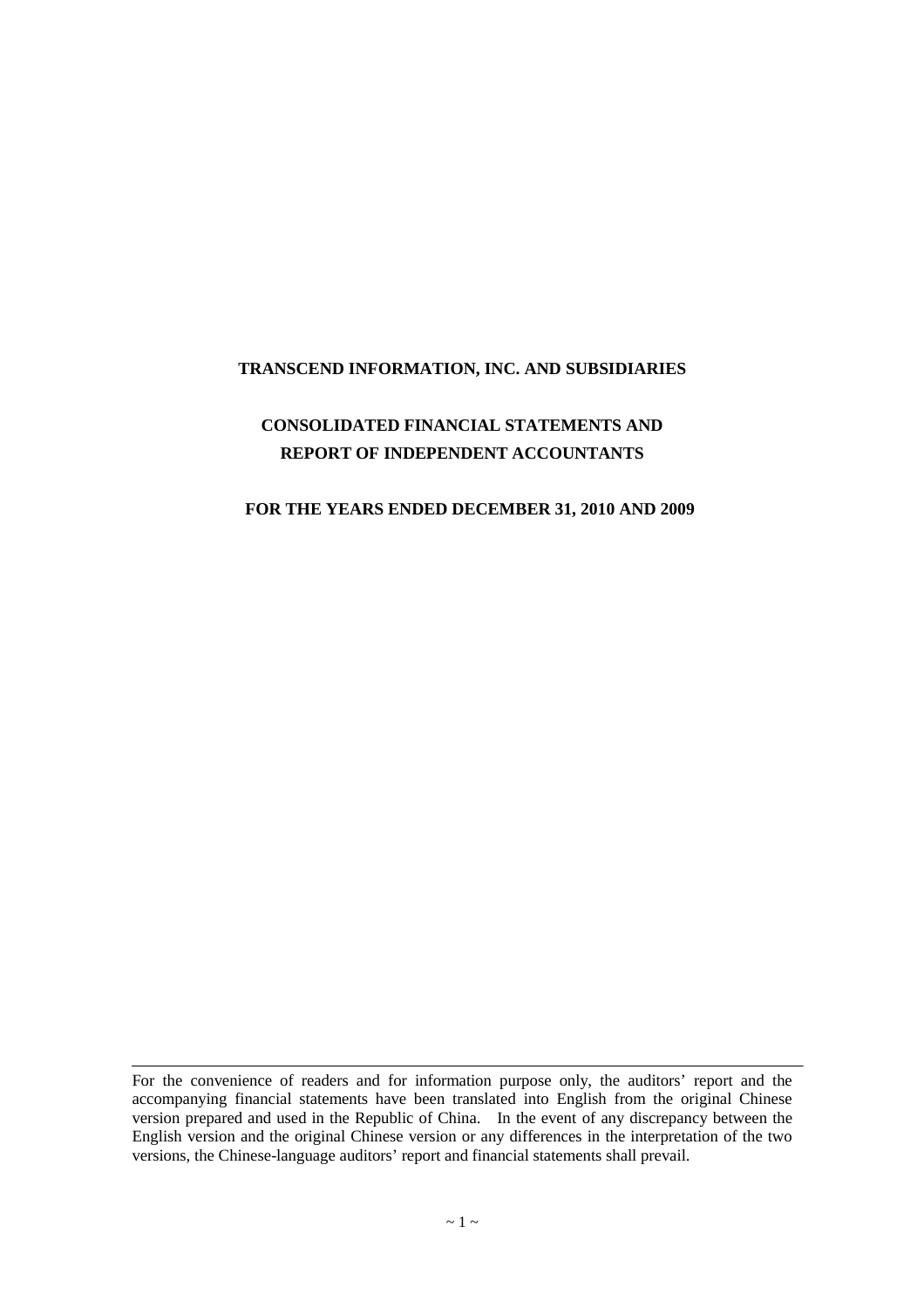#### **Report of Independent Accountants**

#### PWCR10000437

To the Board of Directors and Stockholders of Transcend Information, Inc.

We have audited the accompanying consolidated balance sheets of Transcend Information, Inc. and subsidiaries as of December 31, 2010 and 2009, and the related consolidated statements of income, of changes in stockholders' equity and of cash flows for the years then ended. These consolidated financial statements are the responsibility of the Company's management. Our responsibility is to express an opinion on these financial statements based on our audits. We did not audit the financial statements of Transcend Information Inc. (USA) and Transcend Information Trading GmbH, Hamburg, wholly-owned subsidiaries, which statements reflect total assets of NT\$695,971 thousand and NT\$723,638 thousand, constituting 4 percent and 3 percent of the related consolidated totals, as of December 31, 2010 and 2009, respectively, and total revenues of NT\$4,036,449 thousand and NT\$4,362,464 thousand, both constituting 13 percent of the related consolidated totals, for the years then ended, respectively. Those statements were audited by other auditors whose reports thereon have been furnished to us, and our opinion expressed herein, insofar as it relates to the amounts included for Transcend Information Inc. (USA) and Transcend Information Trading GmbH, Hamburg, is based solely on the reports of the other auditors.

We conducted our audits in accordance with the "Rules Governing the Examination of Financial Statements by Certified Public Accountants" and generally accepted auditing standards in the Republic of China. Those standards require that we plan and perform the audit to obtain reasonable assurance about whether the consolidated financial statements are free of material misstatement. An audit includes examining, on a test basis, evidence supporting the amounts and disclosures in the consolidated financial statements. An audit also includes assessing the accounting principles used and significant estimates made by management, as well as evaluating the overall consolidated financial statement presentation. We believe that our audits and the reports of the other auditors provide a reasonable basis for our opinion.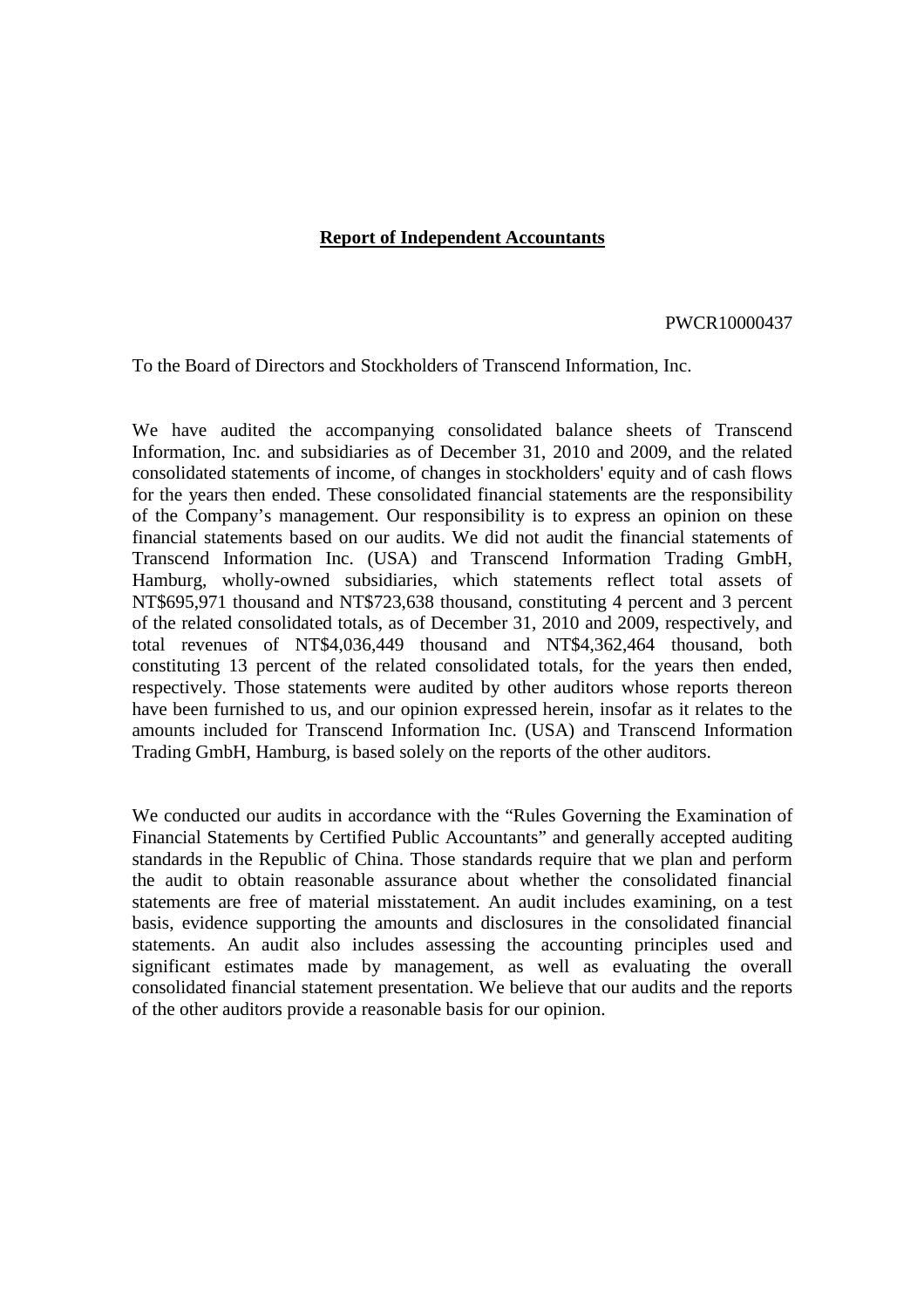In our opinion, based on our audits and the reports of other auditors, the consolidated financial statements referred to above present fairly, in all material respects, the financial position of Transcend Information, Inc. and subsidiaries as of December 31, 2010 and 2009, and the results of their operations and their cash flows for the years then ended in conformity with the "Rules Governing the Preparation of Financial Statements by Securities Issuers" and accounting principles generally accepted in the Republic of China.

As stated in Note 3 to the financial statements, effective January 1, 2009, the Company and its subsidiaries adopted the amendments to R.O.C. SFAS No. 10, "Accounting for Inventories".

March 15, 2011 Taipei, Taiwan Republic of China

The accompanying consolidated financial statements are not intended to present the financial position and results of operations and cash flows in accordance with accounting principles generally accepted in countries and jurisdictions other than the Republic of China. The standards, procedures and practices in the Republic of China governing the audit of such financial statements may differ from those generally accepted in countries and jurisdictions other than the Republic of China. Accordingly, the accompanying consolidated financial statements and report of independent accountants are not intended for use by those who are not informed about the accounting principles or auditing standards generally accepted in the Republic of China, and their applications in practice.

----------------------------------------------------------------------------------------------------------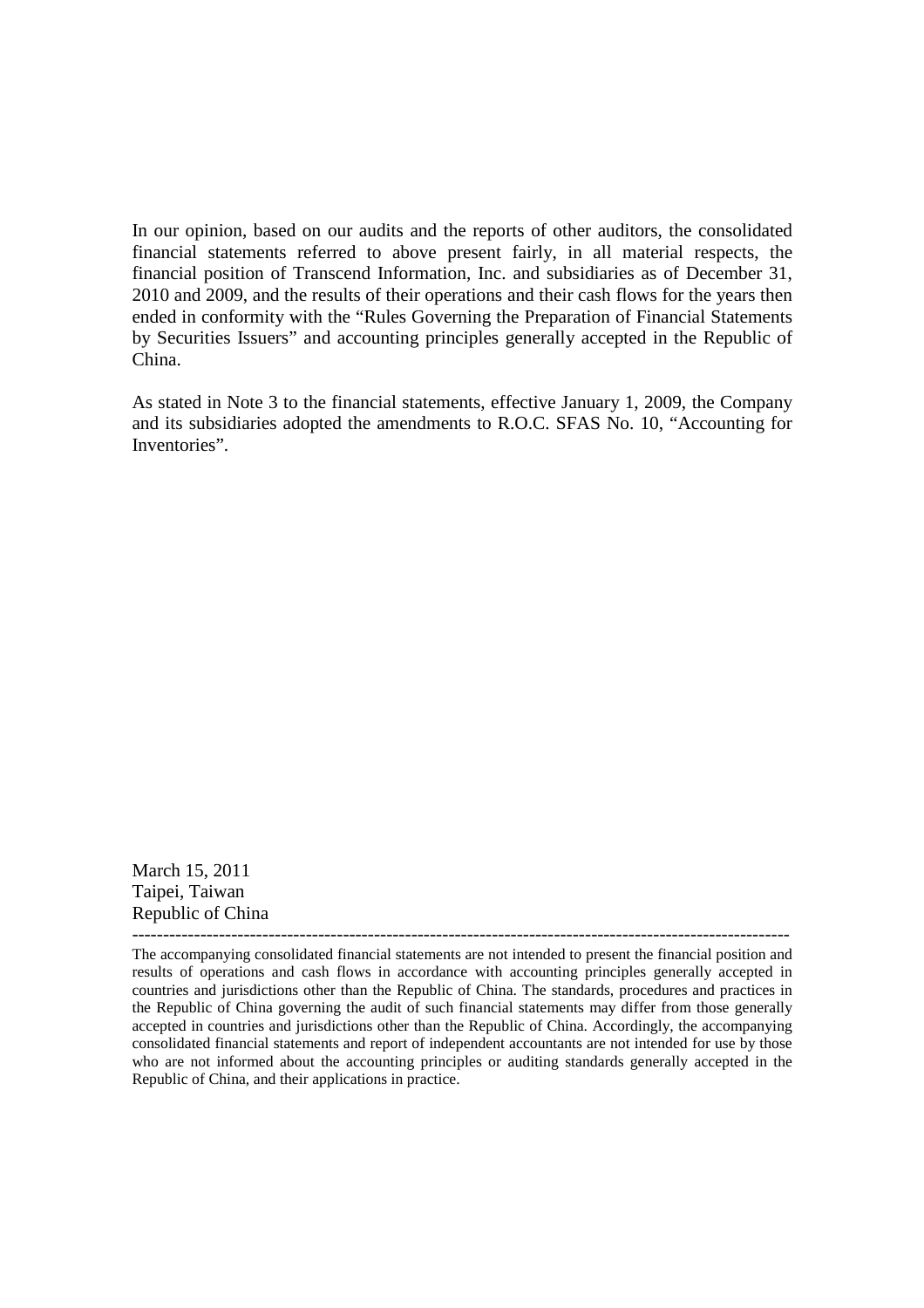#### TRANSCEND INFORMATION, INC. AND SUBSIDIARIES

#### CONSOLIDATED BALANCE SHEETS DECEMBER 31, 2010 AND 2009

#### (EXPRESSED IN THOUSANDS OF NEW TAIWAN DOLLARS)

|                                                              | 2010              | 2009              |                                                                 | 2010               | 2009               |
|--------------------------------------------------------------|-------------------|-------------------|-----------------------------------------------------------------|--------------------|--------------------|
| <b>ASSETS</b>                                                |                   |                   | <b>LIABILITIES AND STOCKHOLDERS' EQUITY</b>                     |                    |                    |
| <b>Current Assets</b>                                        |                   |                   | <b>Current Liabilities</b>                                      |                    |                    |
| Cash and cash equivalents (Note 4(1))                        | 5, 838, 294<br>\$ | 7, 335, 309<br>\$ | Notes payable                                                   | \$<br>47, 969      | 49, 789<br>\$      |
| Financial assets at fair value through profit or loss-       |                   |                   | Accounts payable                                                | 1, 304, 974        | 918, 606           |
| current (Note $4(2)$ )                                       | 500, 517          | 681, 232          | Income tax payable (Note $4(10)$ )                              | 51, 857            | 766, 707           |
| Notes receivable, net                                        | 1,994             | 8, 150            | Accrued expenses (Note 5)                                       | 401, 023           | 599, 033           |
| Accounts receivable – third parties, net (Note $4(3)$ )      | 2, 737, 463       | 3, 541, 608       | Long-term liabilities – current portion (Note $4(11)$ )         | 356, 588           |                    |
| Accounts receivable – related parties, net (Note 5)          | 173, 589          | 215, 866          | Other current liabilities                                       | 57, 675            | 57,009             |
| Other receivables (Note $4(4)$ )                             | 1, 799, 892       | 260, 826          |                                                                 | 2, 220, 086        | 2, 391, 144        |
| Inventories, net (Note $4(5)$ )                              | 3, 263, 036       | 4, 312, 281       | <b>Long-term Liabilities</b>                                    |                    |                    |
| Other current assets (Note 4(10))                            | 120, 450          | 143, 312          | Bonds payable (Note 4(11))                                      |                    | 455, 464           |
|                                                              | 14, 435, 235      | 16, 498, 584      |                                                                 |                    |                    |
| <b>Funds and Investments</b> (Notes $4(6)$ , $4(7)$ and 6)   |                   |                   | <b>Other Liabilities</b>                                        |                    |                    |
| Available-for-sale financial assets-noncurrent               | 177, 940          | 212, 690          | Accrued pension liabilities (Note 4(12))                        | 18.146             | 20, 462            |
| Financial assets carried at cost-noncurrent                  | 875, 055          | 800, 475          | Deferred income tax liabilities – non - current (Note $4(10)$ ) | 215, 115           | 166, 681           |
| Other fnancial assets – non-current                          | 2,913             | 3, 199            | Other liabilities - other                                       | 28, 755            | 17, 325            |
|                                                              | 1, 055, 908       | 1, 016, 364       |                                                                 | 262, 016           | 204, 468           |
| <b>Property, Plant and Equipment, net (Notes 4(8) and 6)</b> |                   |                   | <b>Total Liabilities</b>                                        | 2, 482, 102        | 3, 051, 076        |
| Cost                                                         |                   |                   |                                                                 |                    |                    |
| Land                                                         | 893, 754          | 891, 726          | <b>Stockholders' Equity</b>                                     |                    |                    |
| <b>Buildings</b>                                             | 2 014 291         | 2,086,069         | Capital (Note $4(13)$ )                                         |                    |                    |
| Machinery                                                    | 719, 239          | 699, 512          | Common stock                                                    | 4, 254, 767        | 4, 238, 603        |
| Transportation equipment                                     | 22, 596           | 25, 211           | Capital reserve (Notes $4(11)(14)$ )                            |                    |                    |
| Furniture and fixtures                                       | 47, 420           | 75, 252           | Paid-in capital in excess of par value of common stock          | 4, 640, 971        | 4, 536, 079        |
| Miscellaneous equipment                                      | 245, 283          | 77, 174           | Capital surplus from donated assets                             | 4, 106             | 4, 106             |
| Cost and revaluation increments                              | 3, 942, 583       | 3, 854, 944       | Capital surplus from merger                                     | 35, 128            | 35, 128            |
| Less: Accumulated depreciation                               | 715, 684)         | 633, 736)         | Capital reserve from stock warrants                             | 37, 344            | 48, 700            |
| Construction in progress and prepayments for equipment       | 617, 978          | 298, 733          | Retained Earnings (Note 4(15))                                  |                    |                    |
|                                                              | 3, 844, 877       | 3, 519, 941       | Legal reserve                                                   | 2, 014, 650        | 1, 579, 239        |
| <b>Intangible Assets</b>                                     |                   |                   | Undistributed earnings                                          | 5, 927, 785        | 7, 432, 740        |
| Deferred pension costs (Note $4(12)$ )                       | 15                | 17                | Other Stockholders' Equity Adjustments                          |                    |                    |
| Other intangible assets (Note 4(9))                          | 112, 948          | 120, 410          | Unrealized gain or loss on financial instruments (Note $4(6)$ ) | 99, 940            | 134, 690           |
|                                                              | 112, 963          | 120, 427          | Cumulative translation adjustments                              | 8, 649)            | 123, 271           |
| <b>Other Assets</b>                                          |                   |                   | Unrecognized pension cost (Note $4(12)$ )                       | 4, 725)            | 6, 166             |
| Refundable deposits                                          | 21, 597           | 19, 777           | <b>Total Stockholders' Equity</b>                               | 17, 001, 317       | 18, 126, 390       |
| Other assets - other                                         | 12, 839           | 2,373             |                                                                 |                    |                    |
| Total other assets                                           | 34, 436           | 22, 150           | Commitments and Contingent Liabilities (Notes 5 and 7)          |                    |                    |
|                                                              | \$19, 483, 419    | \$21, 177, 466    | TOTAL LIABILITIES AND STOCKHOLDERS' EQUITY                      | 19, 483, 419<br>\$ | 21, 177, 466<br>\$ |

The accompanying notes are an integral part of these consolidated financial statements.

See report of independent accountants dated March 15, 2011.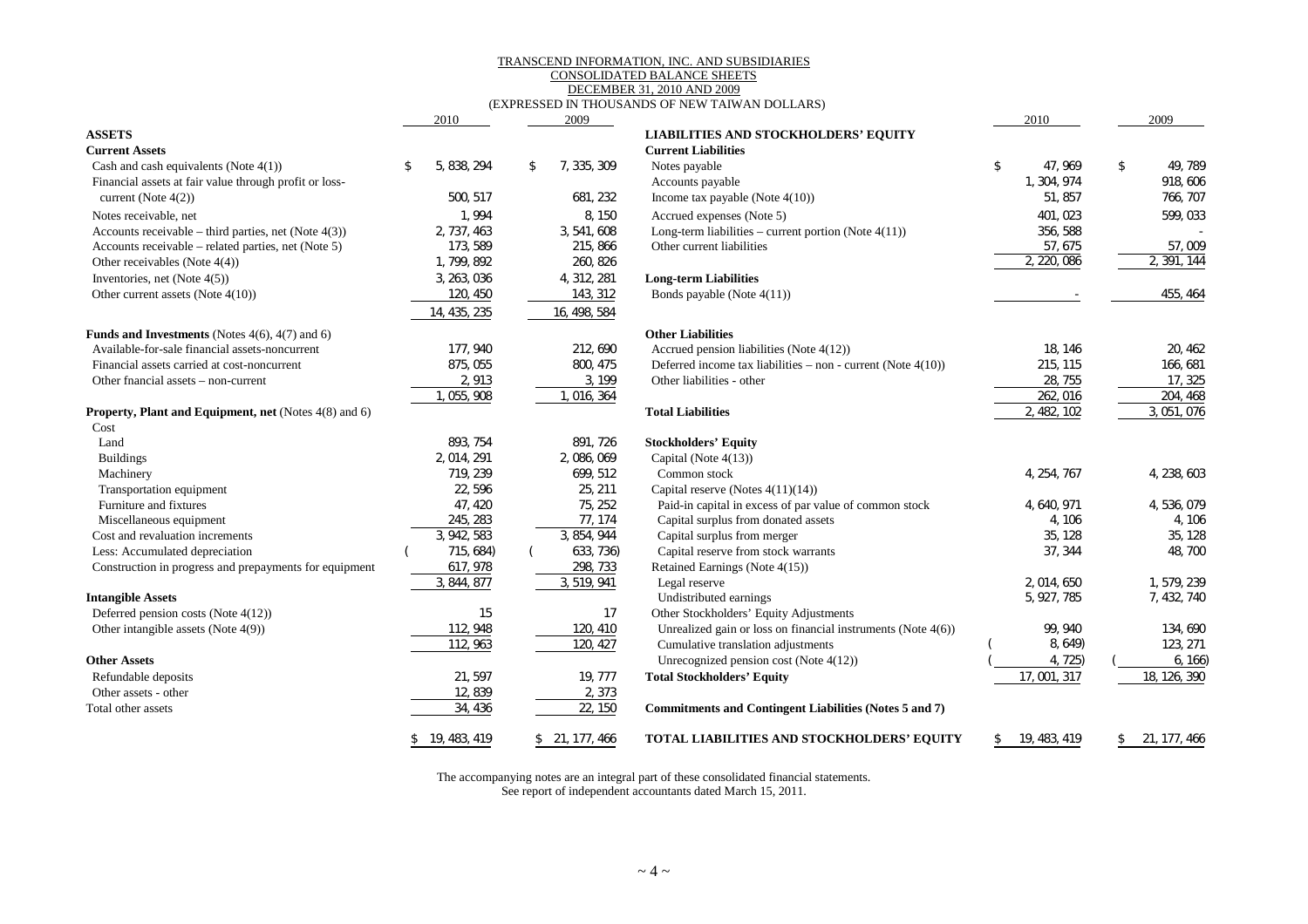#### TRANSCEND INFORMATION, INC. AND SUBSIDIARIES CONSOLIDATED STATEMENTS OF INCOME FOR THE YEARS ENDED DECEMBER 31, 2010 AND 2009 (EXPRESSED IN THOUSANDS OF NEW TAIWAN DOLLARS EXCEPT FOR EARNINGS PER SHARE AMOUNT)

|                                                         | 2010                     | 2009                     |
|---------------------------------------------------------|--------------------------|--------------------------|
| <b>Operating Revenue</b>                                |                          |                          |
| <b>Sales</b>                                            | 32, 652, 503<br>\$       | 35, 155, 551<br>\$       |
| Less: Sales returns                                     | 227, 363)                | 318, 003)                |
| Sales discounts                                         | 239, 516)                | 420, 750)                |
| Net sales (Note 5)                                      | 32, 185, 624             | 34, 416, 798             |
| <b>Operating Costs</b>                                  |                          |                          |
| Cost of goods sold (Notes $4(5)(18)$ and 5)             | 28, 371, 150)            | 27, 297, 260)            |
| Gross profit                                            | 3, 814, 474              | 7, 119, 538              |
| Operating Expenses (Note 4(18))                         |                          |                          |
| Sales and marketing expenses                            | 1, 055, 506)             | 1, 216, 094)             |
| General and administrative expenses                     | 391, 532)                | 395, 483)                |
| Research and development expenses                       | 134, 682)                | 151, 661)                |
| <b>Total Operating Expenses</b>                         | 1, 581, 720)             | 1, 763, 238)             |
| Operating income                                        | 2, 232, 754              | 5, 356, 300              |
| Non-operating Income and Gains                          |                          |                          |
| Interest income (Note 4 (4))                            | 44, 488                  | 20, 339                  |
| Gain on valuation of financial assets (Note $4(2)$ )    | 3,874                    | 22, 488                  |
| Gain on valuation of financial liabilities (Note 4(2))  |                          | 157, 744                 |
| Dividend income                                         | 14,867                   | 5, 220                   |
| Foreign exchange gain, net                              |                          | 53, 264                  |
| Other non-operating income (Note 5)                     | 61,888                   | 51,809                   |
| Non-operating Income and Gains                          | 125, 117                 | 310, 864                 |
| Non-operating Expenses and Losses                       |                          |                          |
| Interest expense                                        | 8, 733)                  | 21, 138)                 |
| Loss on valuation of financial liabilities (Note 4 (2)) | 109, 053)                |                          |
| Foreign exchange loss, net                              | 285, 506)                |                          |
| Other non-operating losses                              | 4, 774)                  | 11, 279)                 |
| Non-operating Expenses and Losses                       | 408, 066)                | 32, 417)                 |
| Income from continuing operations before income tax     | 1, 949, 805              | 5, 634, 747              |
| Income tax expense (Note $4(10)$ )                      | 474, 449)                | 1, 280, 639)             |
| Consolidated net income                                 | 1, 475, 356<br>\$        | 4, 354, 108<br>\$        |
| Attributable to:                                        |                          |                          |
| Equity holders of the Company                           | 1, 475, 356              | 4, 354, 108              |
|                                                         | Before<br>After          | Before<br>After          |
|                                                         | income tax<br>income tax | income tax<br>income tax |
| Basic earnings per share (in dollars)                   |                          |                          |
| Consolidated net income (Note 4(17))                    | 4.59<br>3.48<br>\$       | \$13.48<br>\$10.42       |
| Diluted earnings per share (in dollars)                 |                          |                          |
| Consolidated net income (Note 4(17))                    | 3.47<br>4.59<br>\$<br>\$ | \$12.89<br>9.88<br>\$    |

The accompanying notes are an integral part of these consolidated financial statements. See report of independent accountants dated March 15, 2011.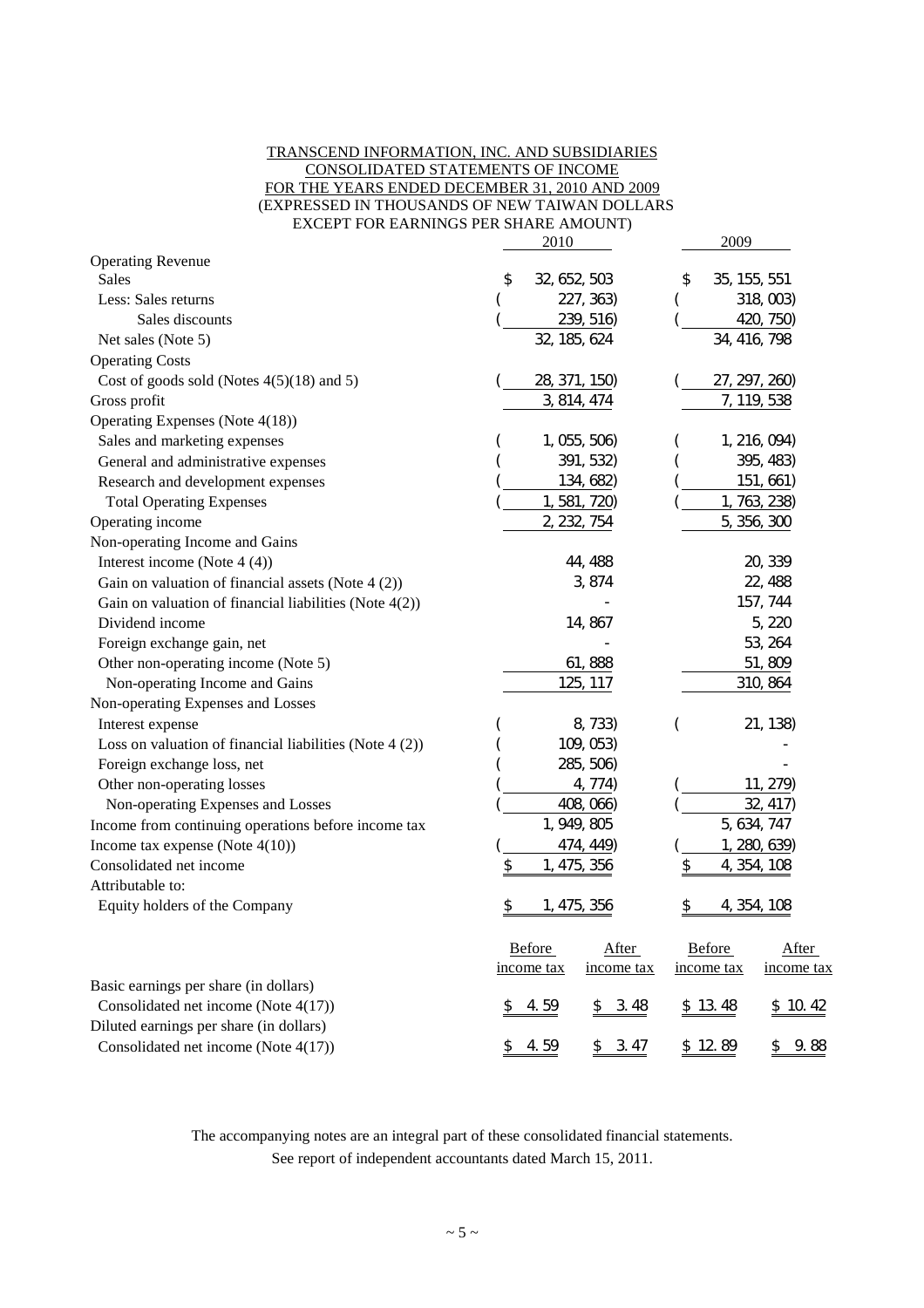#### TRANSCEND INFORMATION, INC. AND SUBSIDIARIES CONSOLIDATED STATEMENTS OF CHANGES IN STOCKHOLDERS' EQUITY FOR THE YEARS ENDED DECEMBER 31, 2010 AND 2009

(EXPRESSED IN THOUSANDS OF NEW TAIWAN DOLLARS)

| <b>Retained Earnings</b> |  |
|--------------------------|--|
|                          |  |

|                                              | <b>Common Stock</b>  | <b>Capital Reserve</b> | Legal Reserve | Undistributed<br><b>Earnings</b> | Unrealized Gain or<br>Loss on Financial<br>Instruments | Cumulative<br>Translation<br>Adjustments | Unrecognized<br>Pension Cost | Total          |
|----------------------------------------------|----------------------|------------------------|---------------|----------------------------------|--------------------------------------------------------|------------------------------------------|------------------------------|----------------|
| 2009<br>Balance at January 1, 2009           | 945, 430<br>\$<br>З. | \$4, 269, 520          | \$1,354,535   | 4, 646, 736                      | \$                                                     | 207, 927                                 | 4, 459)<br>$($ \$            | \$14, 419, 689 |
| Capitalization of capital reserve            | 157, 820             | 157, 820)              |               |                                  |                                                        |                                          |                              |                |
| Appropriations of 2008 earnings: (Note A)    |                      |                        |               |                                  |                                                        |                                          |                              |                |
| Legal reserve                                |                      |                        | 224, 704      | 224, 704)                        |                                                        |                                          |                              |                |
| Stock dividends                              | 40, 400              |                        |               | 40, 400                          |                                                        |                                          |                              |                |
| Cash dividends                               |                      |                        |               | 1, 303, 000                      |                                                        |                                          |                              | 303,000        |
|                                              | 81, 845              | 432, 163               |               |                                  |                                                        |                                          |                              | 514,008        |
| Conversion of bonds payable to capital stock |                      | 72, 325                |               |                                  |                                                        |                                          |                              | 84, 633        |
| Employees' stock bonus                       | 12, 308<br>800       |                        |               |                                  |                                                        |                                          |                              |                |
| Employees' stock options exercised           |                      | 7,825                  |               |                                  |                                                        |                                          |                              | 8, 625         |
| Cumulative translation adjustments           |                      |                        |               |                                  |                                                        | 84, 656)                                 |                              | 84, 656)       |
| Unrealized loss on available-for-sale        |                      |                        |               |                                  |                                                        |                                          |                              |                |
| Financial assets                             |                      |                        |               |                                  | 134, 690                                               |                                          | 1, 707)                      | 134, 690       |
| Unrecognized pension cost                    |                      |                        |               |                                  |                                                        |                                          |                              | 1, 707         |
| Consolidated net income for 2009             |                      |                        |               | 4, 354, 108                      |                                                        |                                          |                              | 4, 354, 108    |
| Balance at December 31, 2009                 | 4, 238, 603          | \$4, 624, 013          | \$1,579,239   | 7, 432, 740                      | 134, 690                                               | 123, 271<br>\$.                          | $($ \$<br>6, 166             | \$18, 126, 390 |
| 2010                                         |                      |                        |               |                                  |                                                        |                                          |                              |                |
| Balance at January 1, 2010                   | 238, 603<br>\$<br>4. | \$4, 624, 013          | \$1,579,239   | 7, 432, 740<br>\$.               | 134, 690<br>\$                                         | 123, 271<br>\$                           | $($ \$<br>6, 166             | \$18, 126, 390 |
| Appropriations of 2009 earnings: (Note B)    |                      |                        |               |                                  |                                                        |                                          |                              |                |
| Legal reserve                                |                      |                        | 435, 411      | 435, 411)                        |                                                        |                                          |                              |                |
| Cash dividends                               |                      |                        |               | 2, 544, 900)                     |                                                        |                                          |                              | 2, 544, 900)   |
| Conversion of bonds payable to capital stock | 15, 584              | 87, 863                |               |                                  |                                                        |                                          |                              | 103, 447       |
| Employees' stock options exercised           | 580                  | 5, 673                 |               |                                  |                                                        |                                          |                              | 6, 253         |
| Unrealized loss on available-for-sale        |                      |                        |               |                                  |                                                        |                                          |                              |                |
| Financial assets                             |                      |                        |               |                                  | 34, 750)                                               |                                          |                              | 34, 750)       |
| Unrecognized pension cost                    |                      |                        |               |                                  |                                                        |                                          | 1, 441                       | 1, 441         |
| Cumulative translation adjustments           |                      |                        |               |                                  |                                                        | 131, 920)                                |                              | 131, 920)      |
| Consolidated net income for 2010             |                      |                        |               | 1, 475, 356                      |                                                        |                                          |                              | 1, 475, 356    |
| Balance at December 31, 2010                 | 4, 254, 767          | \$4, 717, 549          | \$2,014,650   | 5, 927, 785                      | 99, 940                                                | 8, 649)<br>΄\$                           | 4, 725)<br>(\$               | \$17,001,317   |

Note A: Directors' and supervisors' remuneration of \$2,700 and employees' bonus of \$141,055 for 2008 had been deducted from the consolidated statement of income. Note B: Directors' and supervisors' remuneration of \$5,100 and employees' bonus of \$130,623 for 2009 had been deducted from the consolidated statement of income.

The accompanying notes are an integral part of these consolidated financial statements.

See report of independent accountants dated March 15, 2011.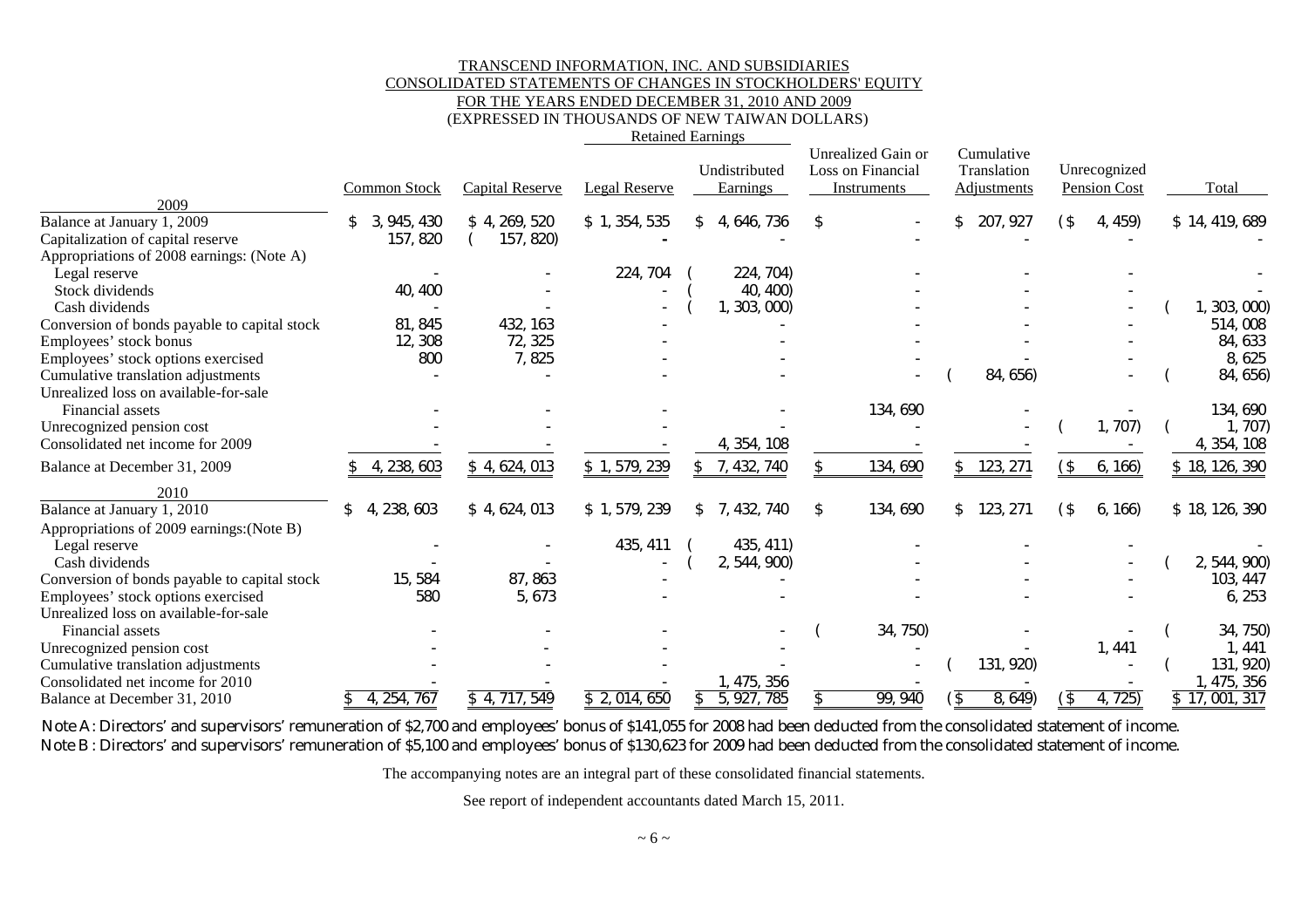# TRANSCEND INFORMATION, INC. AND SUBSIDIARIES CONSOLIDATED STATEMENTS OF CASH FLOWS FOR THE YEARS ENDED DECEMBER 31, 2010 AND 2009 (EXPRESSED IN THOUSANDS OF NEW TAIWAN DOLLARS)

|                                                                       |    | 2010        | 2009     |              |
|-----------------------------------------------------------------------|----|-------------|----------|--------------|
| <b>Cash flows from operating activities</b>                           |    |             |          |              |
| Consolidated net income                                               | \$ | 1, 475, 356 | \$       | 4, 354, 108  |
| Adjustments to reconcile consolidated net income to net cash provided |    |             |          |              |
| by operating activities:                                              |    |             |          |              |
| Gain on valuation of financial assets                                 | (  | 3, 874)     |          | 22, 488)     |
| Loss (gain) on valuation of financial liabilities                     |    | 109, 053    |          | 157, 744)    |
| Bad debts expense                                                     |    | 4,577       |          | 21, 132      |
| Loss (gain) on market price decline (recovery) of inventory           |    | 22, 423     | $\left($ | 649, 242)    |
| Depreciation                                                          |    | 182, 256    |          | 186, 215     |
| (Gain) loss on disposal of property, plant and equipment              | (  | 453)        |          | 11,063       |
| Amortization                                                          |    | 3,090       |          | 3, 633       |
| Amortization of discount on bonds payable                             |    | 8,715       |          | 18, 340      |
| Changes in assets and liabilities:                                    |    |             |          |              |
| Financial assets at fair value through profit or loss                 |    | 69, 841     |          | 80, 865)     |
| Notes and accounts receivable                                         |    | 846, 313    |          | 1, 321, 961) |
| Other receivables                                                     |    | 39, 066)    |          | 84, 978)     |
| Inventories                                                           |    | 1, 026, 823 |          | 1, 711, 317  |
| Prepayments                                                           |    | 24, 862     |          | 147, 985     |
| Deferred income tax assets and liabilities                            |    | 31, 219     |          | 160, 526     |
| Other current assets                                                  |    | 15,501      |          | 26, 600)     |
| Notes and accounts payable                                            |    | 384, 548    |          | 343, 915)    |
| Income tax payable                                                    | (  | 714, 850)   |          | 300, 641     |
| Accrued expenses                                                      |    | 198, 010)   |          | 61, 786)     |
| Other current liabilities                                             |    | 666         |          | 33,800       |
| Accrued pension liabilities                                           |    | 873)        |          | 1, 415)      |
| Net cash provided by operating activities                             |    | 3, 248, 117 |          | 4, 197, 766  |

(Continued)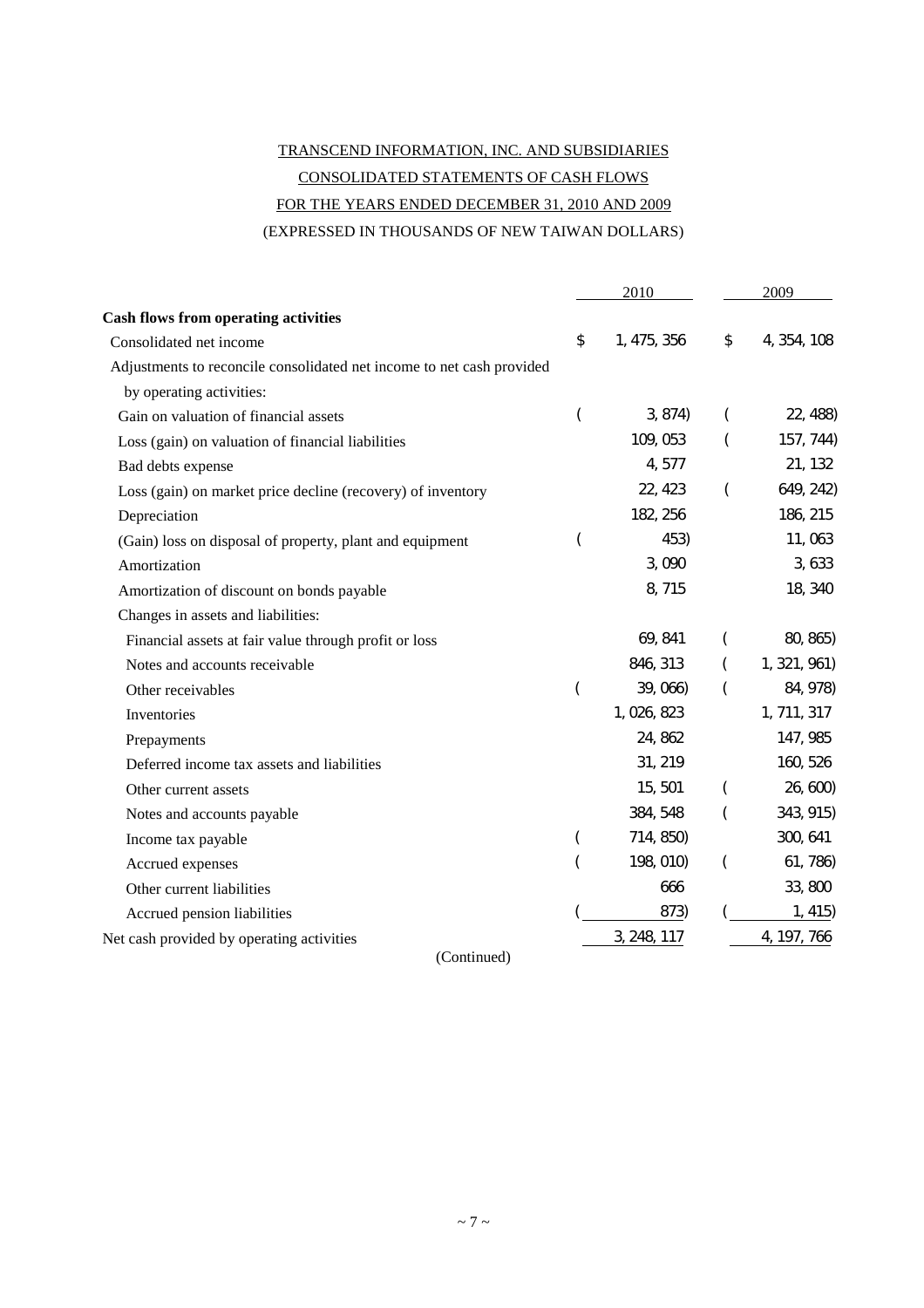# TRANSCEND INFORMATION, INC. AND SUBSIDIARIES CONSOLIDATED STATEMENTS OF CASH FLOWS (CONTINUED) FOR THE YEARS ENDED DECEMBER 31, 2010 AND 2009 (EXPRESSED IN THOUSANDS OF NEW TAIWAN DOLLARS)

|                                                               |          | 2010         |          |              |
|---------------------------------------------------------------|----------|--------------|----------|--------------|
| <b>Cash flows from investing activities</b>                   |          |              |          |              |
| Increase in other receivables - loan                          | $($ \$   | 1, 500, 000  | \$       |              |
| Proceeds from disposal of available-for-sale financial assets |          | 1,550        |          |              |
| Increase in financial assets carried at cost                  | $\left($ | 74, 580)     | $\left($ | 39, 350)     |
| Acquisition of property, plant and equipment                  |          | 560, 920)    |          | 426, 204)    |
| Proceeds from disposal of property, plant and equipment       |          | 56, 196      |          | 53, 221      |
| Increase in refundable deposits                               |          | 1,820)       |          | 10, 000      |
| Increase in other assets-other                                |          | 6, 421)      |          | 30)          |
| Net cash used in investing activities                         |          | 2, 085, 995) |          | 422, 363)    |
| <b>Cash flows from financing activities</b>                   |          |              |          |              |
| Decrease in short-term bank loans                             |          |              |          | 272, 700)    |
| Decrease in long-term bank loans                              |          |              |          | 53, 198)     |
| Payment of cash dividends                                     | $\left($ | 2, 544, 900) |          | 1, 303, 000  |
| Employees' stock options exercised                            |          | 6, 253       |          | 8, 625       |
| Increase in other liabilities - other                         |          | 11, 430      |          | 6, 417       |
| Net cash used in financing activities                         |          | 2, 527, 217) |          | 1, 613, 856) |
| Effect of foreign exchange rate changes                       |          | 131, 920)    |          | 84, 656)     |
| Net (decrease) increase in cash and cash equivalents          |          | 1, 497, 015) |          | 2, 076, 891  |
| Cash and cash equivalents at the beginning of year            |          | 7, 335, 309  |          | 5, 258, 418  |
| Cash and cash equivalents at the end of year                  | \$       | 5, 838, 294  | \$       | 7, 335, 309  |
| Supplemental disclosures of cash flow information             |          |              |          |              |
| Cash paid during the year for:                                |          |              |          |              |
| Interest                                                      | \$       |              | \$       | 2, 301       |
| Income tax                                                    | \$       | 1, 158, 080  | \$       | 827, 187     |
| Financing activities which have no effect on cash flows:      |          |              |          |              |
| Unpaid cash dividends                                         | \$       | 297          | \$       | 8            |
| Conversion of bonds payable to capital stock                  |          |              |          |              |
| (Including conversion premium)                                | \$       | 103, 447     | \$       | 514,008      |

The accompanying notes are an integral part of these financial statements.

See report of independent accountants dated March 15, 2011.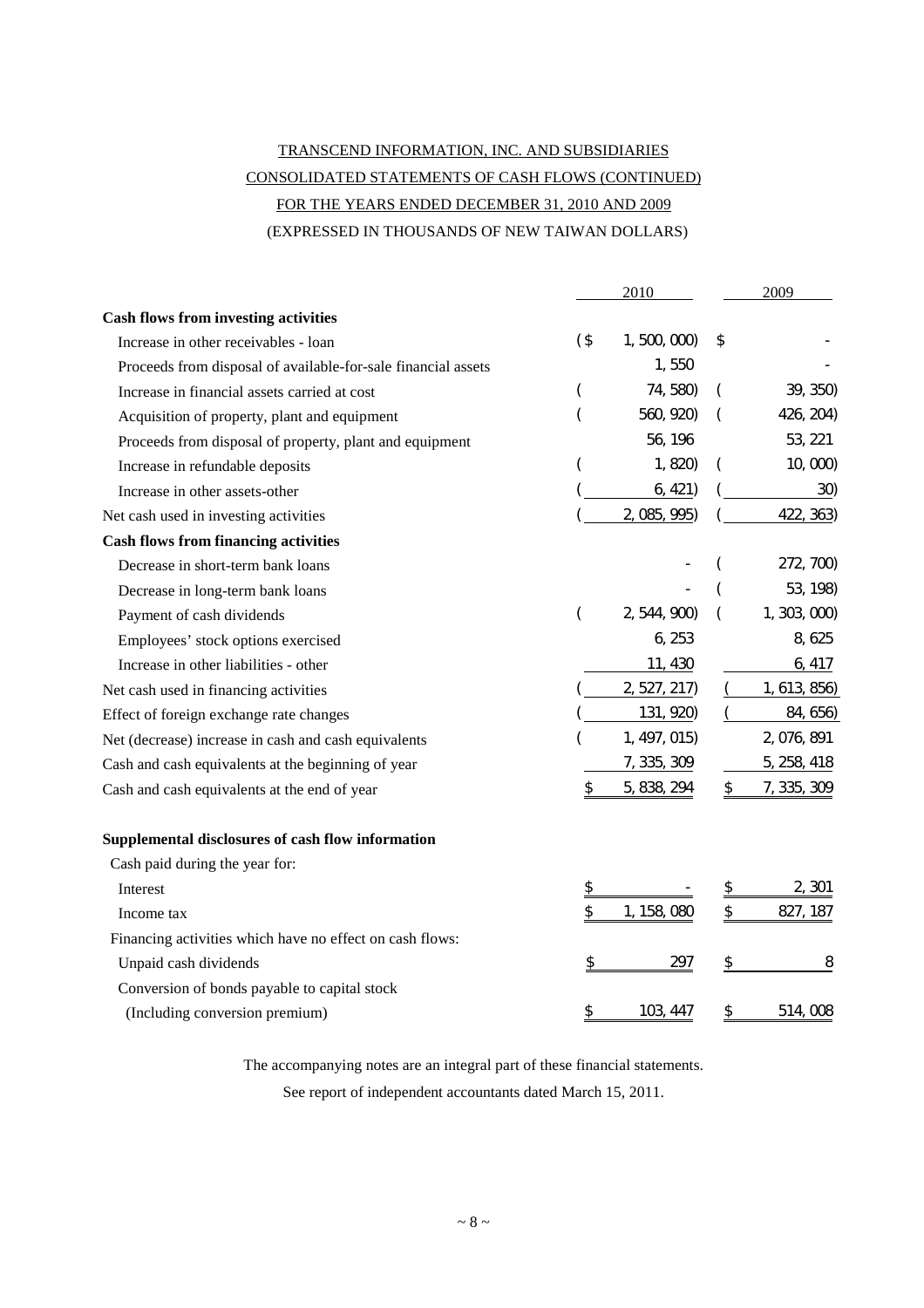## TRANSCEND INFORMATION, INC. AND SUBSIDIARIES NOTES TO CONSOLIDATED FINANCIAL STATEMENTS DECEMBER 31, 2010 AND 2009 (EXPRESSED IN THOUSANDS OF NEW TAIWAN DOLLARS, EXCEPT AS INDICATED)

#### 1. HISTORY AND ORGANIZATION

1)Transcend Information, Inc. (the "Company") was incorporated under the Company Law of the Republic of China (R.O.C.) in August 1989. The main activities of the Company are manufacturing, processing and the sale of computer software and hardware, peripheral equipment and other computer components.

The Securities and Futures Commission of the Republic of China had approved the Company's shares to be listed on the Taiwan Stock Exchange and the shares started trading on May 3, 2001. As of December 31, 2010, the Company and its subsidiaries had approximately 2,000 employees.

2) Consolidated subsidiaries:

|                                                                              |              |                                                                     |      | Ownership percentage as of  |
|------------------------------------------------------------------------------|--------------|---------------------------------------------------------------------|------|-----------------------------|
| Name                                                                         | Relationship | Main activities                                                     |      | Dec. 31, 2010 Dec. 31, 2009 |
| Saffire Investment Ltd.<br>(Saffire)                                         | Note a       | Investment holding<br>company                                       | 100% | 100%                        |
| Transcend Japan Inc.<br>(Transcend Japan)                                    |              | Wholesaler of computer<br>memory modules and<br>peripheral products |      |                             |
| <b>Transcend Information UK</b><br>Limited (Transcend UK)                    |              |                                                                     |      |                             |
| Transcend Information Inc.<br>(Transcend USA)                                |              |                                                                     |      |                             |
| Transcend Korea Inc.<br>(Transcend Korea)                                    |              |                                                                     |      |                             |
| Memhiro Pte. Ltd.<br>(Memhiro)                                               | Note b       | Investment holding<br>company                                       |      |                             |
| <b>Transcend Information</b><br>Europe B.V.<br>(Transcend Europe)            | Note c       | Wholesaler of computer<br>memory modules and<br>peripheral products |      |                             |
| <b>Transcend Information</b><br>Trading GmbH, Hamburg<br>(Transcend Germany) |              |                                                                     |      |                             |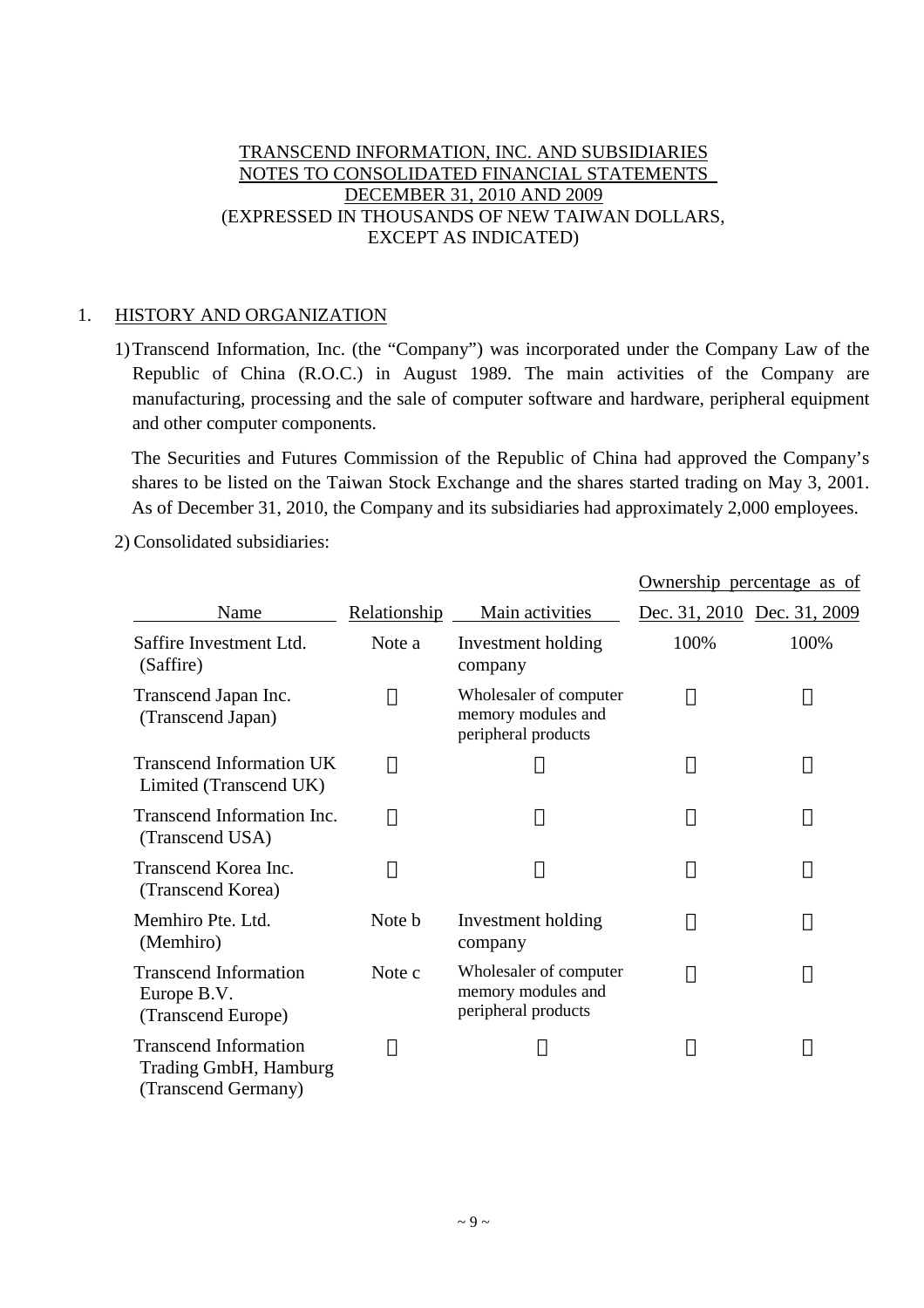#### Ownership percentage as of

| Name                                                                     | Relationship | Main activities                                                                                                                         | Dec. 31, 2010 Dec. 31, 2009 |      |
|--------------------------------------------------------------------------|--------------|-----------------------------------------------------------------------------------------------------------------------------------------|-----------------------------|------|
| <b>Transcend Information</b><br>(Shanghai), Ltd.<br>(Transcend Shanghai) | Note c       | Manufacturing,<br>processing and sale of<br>computer software and<br>hardware, peripheral<br>equipment and other<br>computer components | 100%                        | 100% |
| <b>Transtech Trading</b><br>(Shanghai) Co., Ltd.<br>(Transtech Shanghai) |              | Wholesaler of computer<br>memory modules,<br>peripheral equipment<br>and other computer<br>components                                   |                             |      |
| <b>Transcend Information</b><br>Maryland, Inc.<br>(Transcend MD)         | Note d       | Wholesaler of computer<br>memory modules and<br>peripheral products                                                                     |                             |      |

Note: a. Subsidiaries of the Company.

- b. Subsidiary of Saffire.
- c. Subsidiaries of Memhiro.
- d. Subsidiary of Transcend Europe was liquidated in 2010.
- 3) Non-consolidated subsidiaries: None.
- 4) Adjustment for subsidiaries with difference balance sheet dates: None.
- 5) Special operating risks in foreign subsidiaries: None.
- 6) Nature and extent of the restrictions on fund remittance from subsidiaries to the parent company: None.
- 7) Contents of subsidiaries'securities issued by the parent company: None.
- 8) Information on convertible bonds and common stock issued by subsidiaries: None.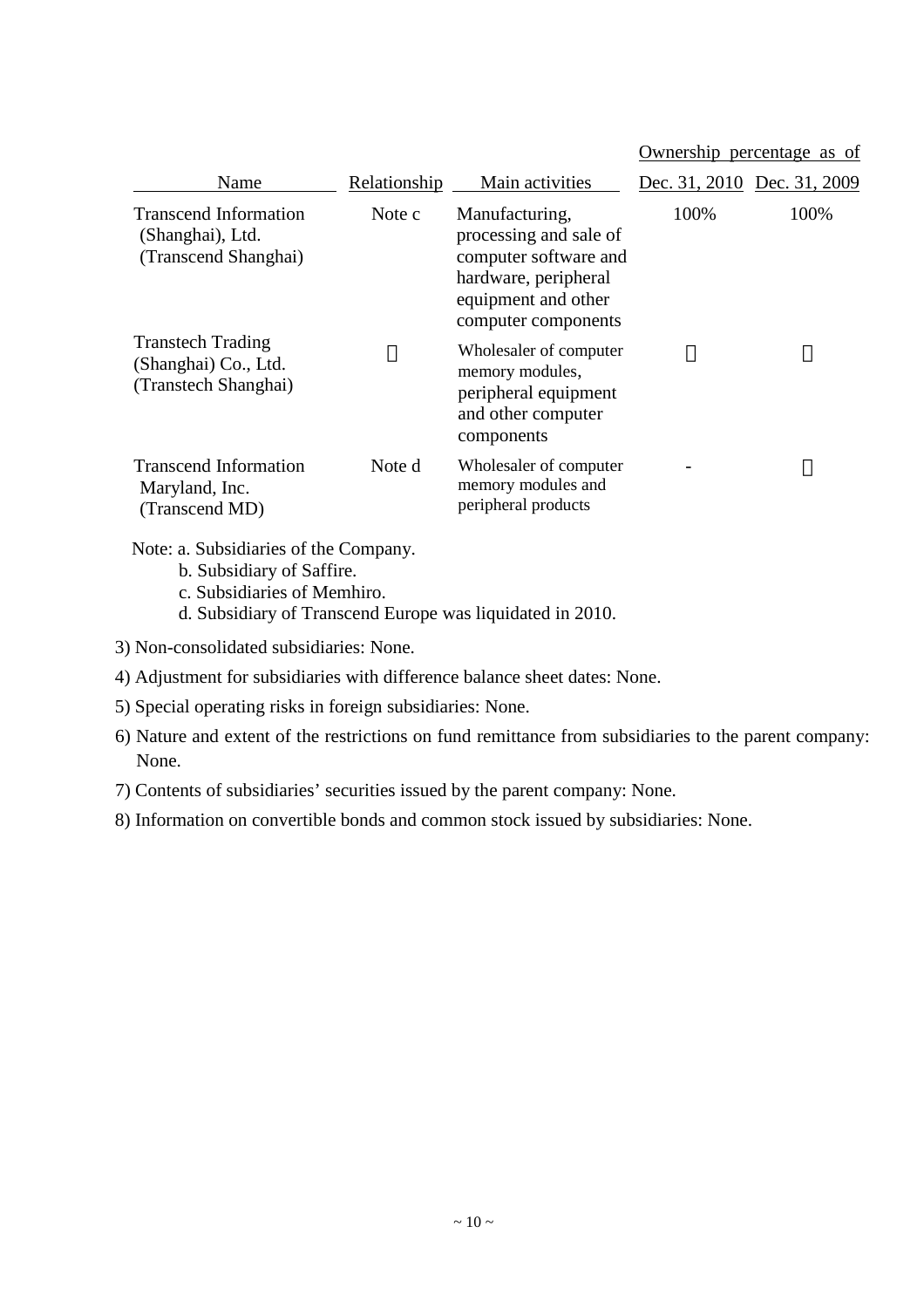## 2. SUMMARY OF SIGNIFICANT ACCOUNTING POLICIES

The accompanying consolidated financial statements of the Company and its subsidiaries (collectively referred herein as the Group) are prepared in accordance with the "Rules Governing the Preparation of Financial Statements by Securities Issuers" and accounting principles generally accepted in the Republic of China. The Group's significant accounting policies are summarized below:

## 1) Basis for preparation of consolidated financial statements

- A. All majority-owned subsidiaries and controlled entities are included in the consolidated financial statements. Effective January 1, 2008, the Company prepares consolidated financial statements on a quarterly basis.
- B. Significant inter-company transactions and assets and liabilities arising from inter-company transactions are eliminated.

#### 2) Translation of financial statements of foreign subsidiaries

Assets and liabilities of foreign subsidiaries are translated into New Taiwan dollars using the exchange rates at the balance sheet date. Equity accounts are translated at historical exchange rates except for beginning retained earnings, which are carried forward from prior year's balance. Profit and loss accounts are translated at weighted-average rates of the year. The resulting translation differences are included in "cumulative translation adjustments" under stockholders'equity.

#### 3) Cash and cash equivalents

Cash and cash equivalents include:

- A. Cash on hand and in banks and other short-term highly liquid investments which are readily convertible to known amount of cash.
- B. Short-term highly liquid investments which are subject to insignificant risk of changes in value resulting from fluctuations in interest rates.

The Group's statement of cash flows is established on the basis of cash and cash equivalents.

- 4) Foreign currency transactions
	- A. The Company and its subsidiaries maintain their accounts in New Taiwan dollars and their functional currencies, respectively. Transactions denominated in foreign currencies are translated into New Taiwan dollars and their functional currencies at the spot exchange rates prevailing at the transaction dates.
	- B. Receivables, other monetary assets and liabilities denominated in foreign currencies are translated at the spot exchange rates prevailing at the balance sheet date. Exchange gains or losses are recognized in profit or loss.
	- C. When a gain or loss on a non-monetary item is recognized directly in equity, any exchange component of that gain or loss shall be recognized directly in equity. Conversely, when a gain or loss on a non-monetary item is recognized in profit or loss, any exchange component of that gain or loss shall be recognized in profit or loss. However, non-monetary items that are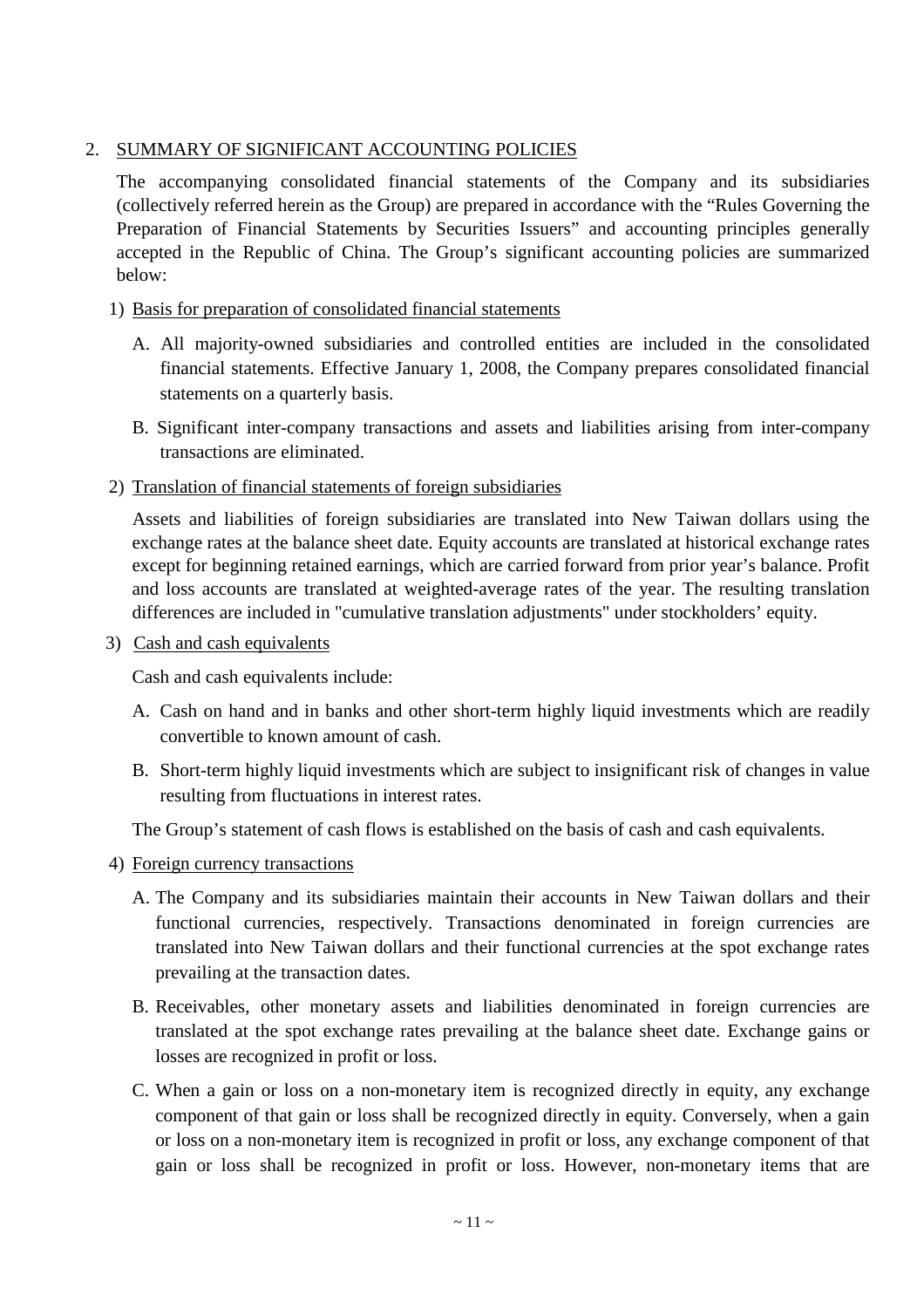measured on a historical cost basis are translated using the exchange rate at the date of the transaction.

- 5) Classification of current and non-current items
	- A. Assets that meet one of the following criteria are classified as current assets; otherwise they are classified as non-current assets:
		- a) Assets arising from operating activities that are expected to be realized or consumed, or are intended to be sold within the normal operating cycle;
		- b) Assets held mainly for trading purposes;
		- c) Assets that are expected to be realized within twelve months from the balance sheet date;
		- d) Cash and cash equivalents, excluding restricted cash and cash equivalents and those that are to be exchanged or used to pay off liabilities more than twelve months after the balance sheet date.
	- B. Liabilities that meet one of the following criteria are classified as current liabilities; otherwise they are classified as non-current liabilities:
		- a) Liabilities arising from operating activities that are expected to be paid off within the normal operating cycle;
		- b) Liabilities arising mainly from trading activities;
		- c) Liabilities that are to be paid off within twelve months from the balance sheet date;
		- d) Liabilities for which the repayment date cannot be extended unconditionally to more than twelve months after the balance sheet date.
- 6) Financial assets and financial liabilities at fair value through profit or loss
	- A. Financial assets and financial liabilities at fair value through profit or loss are recognized and derecognized using trade date accounting and are recognized initially at fair value.
	- B. These financial instruments are subsequently remeasured and stated at fair value, and the gain or loss is recognized in profit or loss. The fair value of closed-end mutual funds is based on latest quoted fair prices of the accounting period. The fair value of open-end mutual funds is based on the net asset value at the balance sheet date.
	- C. When a derivative is an ineffective hedging instrument, it is initially recognized at fair value on the date a derivative contract is entered into and is subsequently remeasured at its fair value. If a derivative is a non-option derivative, the fair value initially recognized is zero.
	- D. For call options, put options, resetting options and conversion options, which are embedded in bonds payable, please refer to Note 2 (14).
- 7) Allowance for doubtful accounts

Allowance for doubtful accounts is provided according to the evaluation of the collectibility of notes, accounts and other receivables, taking into account the bad debts incurred in prior years and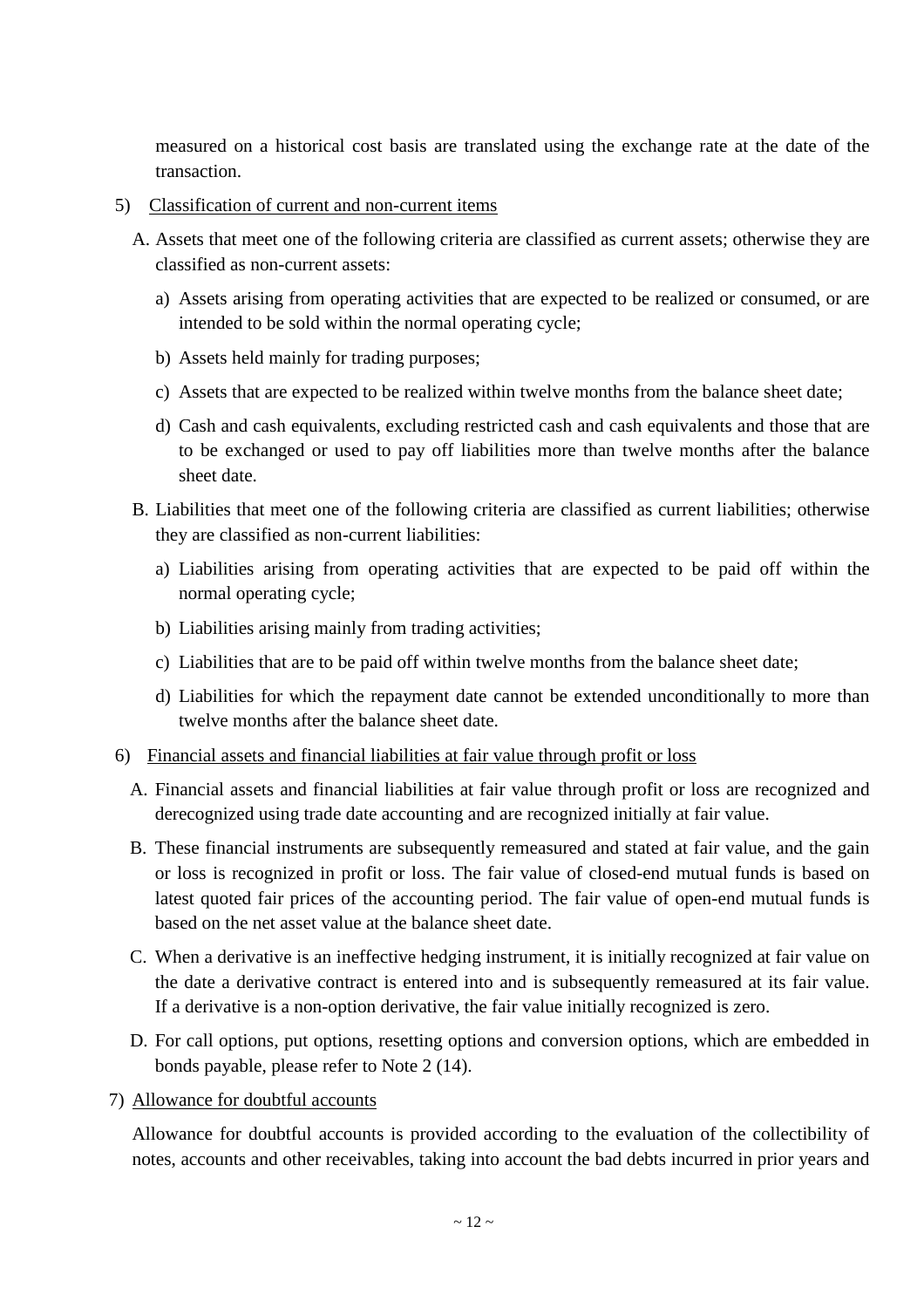the aging analysis of the receivables.

8) Inventories

The perpetual inventory system is adopted for inventory recognition. Inventories are measured using the moving average method. Fixed manufacturing overhead must be allocated on the basis of the normal capacity of the production equipment. If production fluctuates over interim periods, the cost variances resulting from such fluctuation should be considered as a deferral in the interim financial statements. At the end of period, inventories are evaluated at the lower of cost or net realizable value, and the individual item approach is used in the comparison of cost and net realizable value. The calculation of net realizable value should be based on the estimated selling price in the normal course of business, net of estimated costs of completion and estimated selling expenses.

## 9) Available-for-sale financial assets

- A. Available-for-sale financial assets are recognized and derecognized using trade date accounting and are initially stated at fair value plus transaction costs that are directly attributable to the acquisition of the financial asset.
- B. The financial assets are remeasured and stated at fair value, and the gain or loss is recognized in equity, until the financial asset is derecognized, at which time the cumulative gain or loss previously recognized in equity shall be recognized in profit or loss. The fair value of listed stocks and OTC stocks are based on latest quoted fair prices of the accounting period.
- C. If there is any objective evidence that the financial asset is impaired, the cumulative loss that had been recognized directly in equity shall be transferred from equity to profit or loss. When the fair value of an equity instrument subsequently increases, impairment losses recognized previously in profit or loss shall not be reversed. When the fair value of a debt instrument subsequently increases and the increase can be objectively related to an event occurring after the impairment loss was recognized in profit or loss, the impairment loss shall be reversed to the extent of the loss recognized in profit or loss.
- 10) Financial assets carried at cost
	- A. Investment in unquoted equity instruments is recognized or derecognized using trade date accounting and is stated initially, at its fair value plus transaction costs that are directly attributable to the acquisition of the financial asset.
	- B. If there is any objective evidence that the financial asset is impaired, the impairment loss is recognized in profit or loss. Such impairment loss shall not be reversed when the fair value of the asset subsequently increases.
- 11) Property, plant and equipment
	- A. Property, plant and equipment are stated at cost. Interests incurred on the loans used to bring the assets to the condition and location necessary for their intended uses are capitalized.
	- B. Depreciation is provided using the straight-line method over the estimated useful lives of the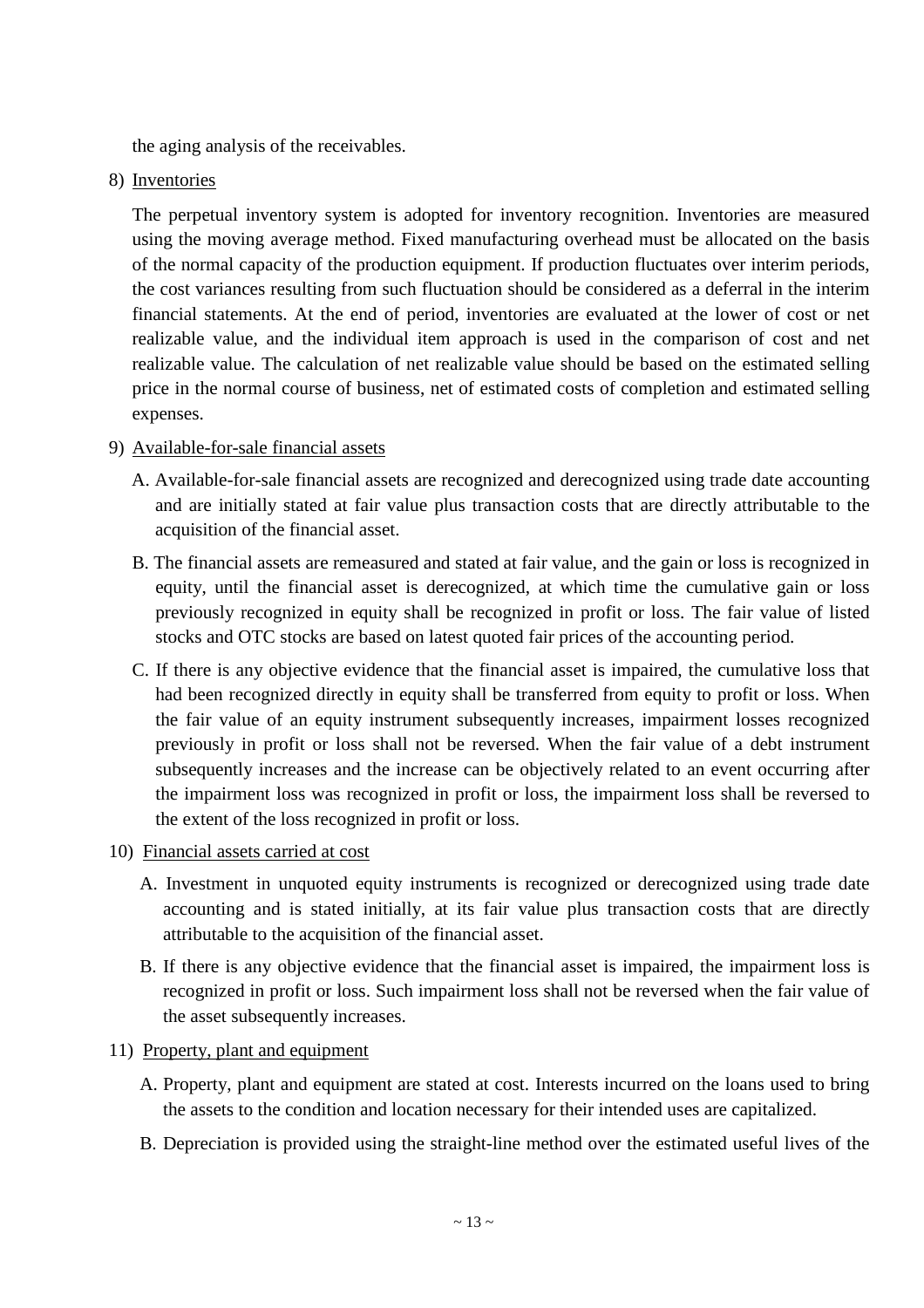assets. Fully depreciated assets still in use are depreciated based on the salvage value over the remaining useful lives of the assets. The estimated useful lives are 2 to 55 years for buildings and 2 to 10 years for the other property, plant and equipment.

- C. Transcend USA calculates depreciation using the straight-line method for buildings and the double declining balance method for the other property, plant and equipment. The estimated useful life of property, plant and equipment is 5 to 7 years, except for buildings.
- D. Significant renewals or betterments are capitalized and depreciated accordingly. Maintenance and repairs are charged to expense as incurred.
- E. When an asset is sold or retired, the cost and accumulated depreciation are removed from the respective accounts and the resulting gain or loss is included in current income.
- F. Property, plant and equipment that are idle or have no value in use are reclassified to "other assets" at the lower of the fair value less costs to sell or book value. The resulting difference is included in current operations. Depreciation provided on these assets is charged to nonoperating expense.
- 12) Intangible assets

Intangible assets include royalties paid for land use right of Transcend Shanghai and are amortized over the contract period of 50 years using the straight-line method.

13) Impairment of non-financial assets

The Group recognizes impairment loss when there is indication that the recoverable amount of an asset is less than its carrying amount. The recoverable amount is the higher of the fair value less costs to sell and value in use. The fair value less costs to sell is the amount obtainable from the sale of the asset in an arm's length transaction after deducting any direct incremental disposal costs. The value in use is the present value of estimated future cash flows to be derived from continuing use of the asset and from its disposal at the end of its useful life. When the impairment no longer exists, the impairment loss recognized in prior years shall be recovered.

- 14) Convertible bonds
	- A. For the bonds payable issued after January 1, 2006, the issuer of a financial instrument shall classify the instrument, or its component parts, on initial recognition as a financial liability, a financial asset or an equity instrument in accordance with the substance of the contractual arrangement and the definitions of a financial liability, a financial asset and an equity instrument. These bonds are accounted for as follows:
		- a) The difference between the issue price and face value of convertible corporate bonds is accounted for as premium or discount which is required to be amortized over the period from the date of issuance to maturity date using the interest method and is recorded as "interest expense".
		- b) The value of any derivative features (such as a call option, put option and resetting option) embedded in the compound financial instrument is recognized as "financial assets or financial liabilities at fair value through profit or loss". These derivative features are subsequently remeasured and stated at fair value on each balance sheet date, and the gain or loss is recognized in "gain or loss on valuation of financial assets or financial liabilities".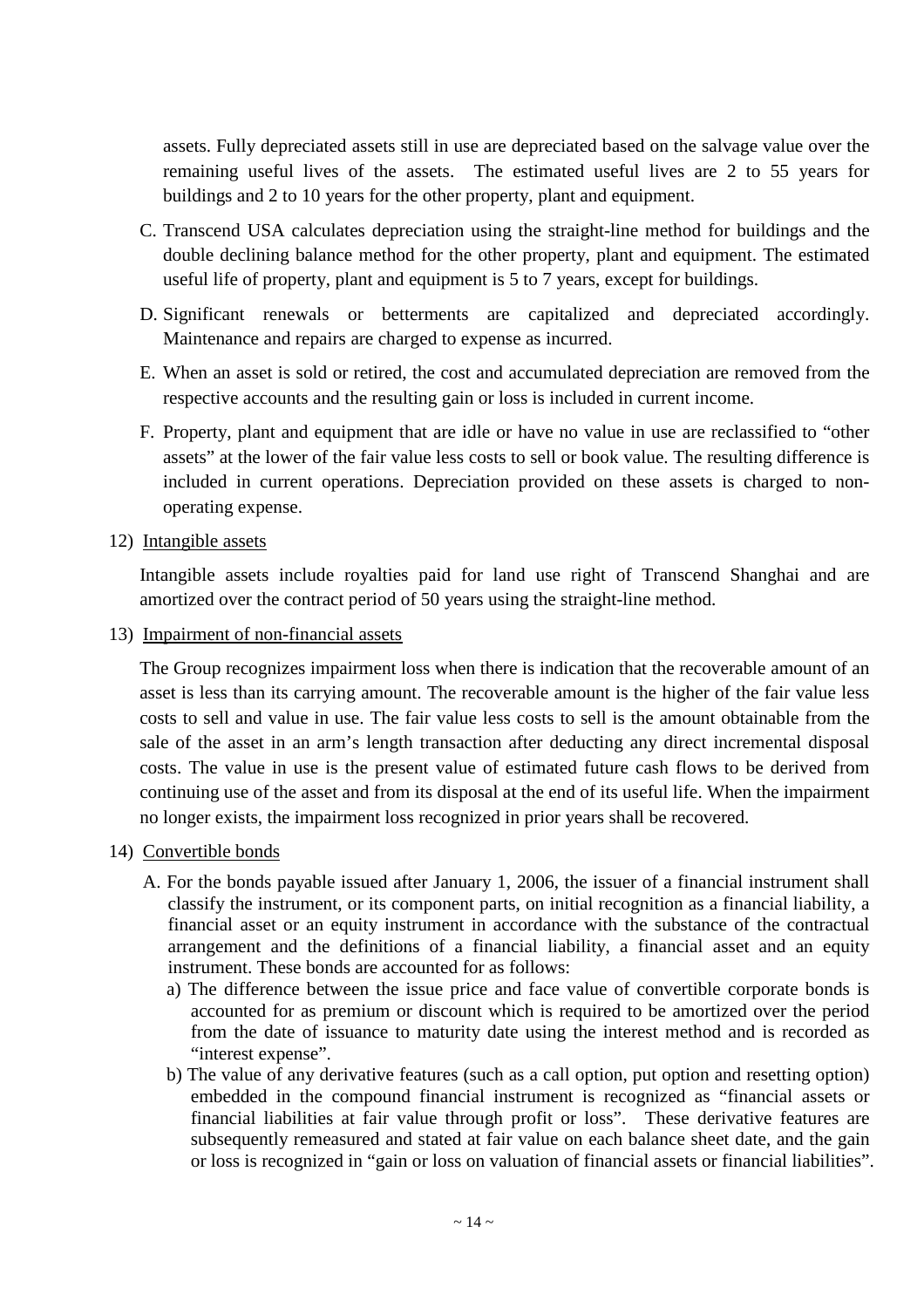At the maturity of redemption period, if the fair value of common stock exceeds the redemption price, the fair value of the put option is recognized as "paid-in capital"; however, if the fair value of common stock is lower than the redemption price, the fair value of the put option is recognized as "gain or loss". The amount of fair value reduction due to the reset of conversion price is recognized in "stockholders'equity".

- c) A conversion option embedded in the bonds issued by the Company, which is convertible to an equity instrument, is recognized in "capital reserve from stock warrants". When a bondholder exercises his/her conversion rights, the liability component of the bonds (including corporate bonds and embedded derivatives) shall be revalued at fair value on the conversion date, and the resulting difference shall be recognized as "gain or loss" in the current period. The book value of the common stock issued due to the conversion shall be based on the adjusted book value of the above-mentioned liability component plus the book value of the stock warrants.
- d) Costs incurred on issuance of convertible bonds are proportionally charged to the liabilities and equities of the underlying instruments based on initial recognition costs.
- B. If the difference between payment amount before the maturity date and the book value at liquidation date is significant, it should be recognized as extraordinary gain or loss in the current period.
- C. In the event that the bondholders may exercise put options within the following year, the underlying bonds payable shall be reclassified to current liabilities. The bonds payable whose put options are unexercised during the exercisable period shall be reversed to non-current liabilities.
- 15) Pension plan

Under the defined benefit pension plan, net periodic pension costs are recognized in accordance with the actuarial calculations. Net periodic pension costs include service cost, interest cost, expected return on plan assets, and amortization of unrecognized net transition obligation and gains or losses on plan assets. Unrecognized net transition obligation is amortized on a straightline basis over 20 years. Under the defined contribution pension plan, net periodic pension costs are recognized as incurred.

- 16) Income tax
	- A. Provision for income tax includes deferred income tax resulting from temporary differences, investment tax credits and loss carryforward. Valuation allowance on deferred tax assets is provided to the extent that it is more likely than not that the tax benefit will not be realized. Over or under provision of prior years' income tax liabilities is included in current year's income tax.
	- B. Investment tax credits arising from expenditures incurred on acquisitions of equipment or technology, research and development, are recognized in the year the related expenditures are incurred.
	- C. An additional 10% tax is levied on the unappropriated retained earnings and is recorded as income tax expense in the year the stockholders resolve to retain the earnings.
	- D. When a change in the tax laws is enacted, the deferred tax liability or asset should be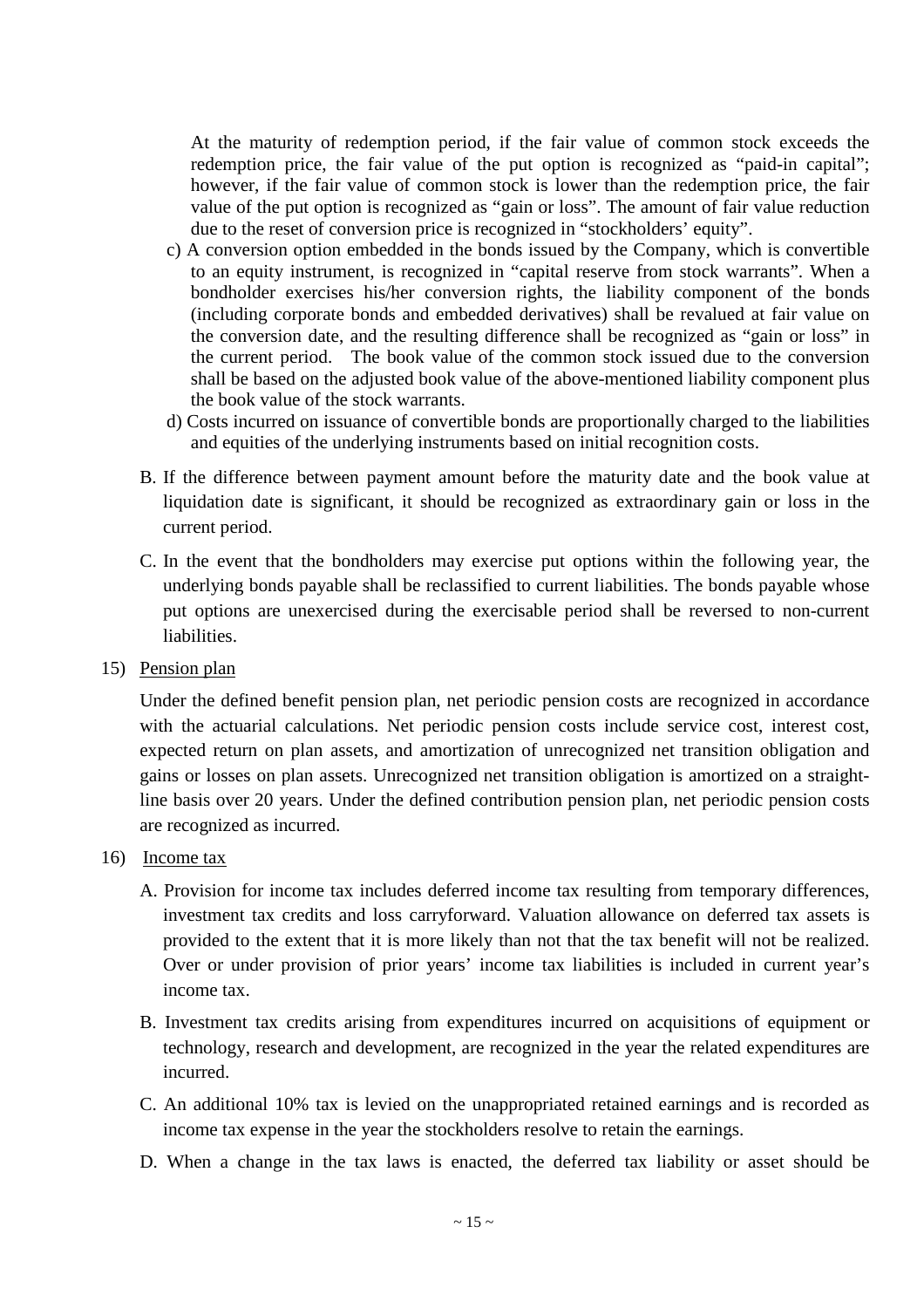recomputed accordingly in the period of change. The difference between the new amount and the original amount, that is, the effect of changes in the deferred tax liability or asset, should be recognized as an adjustment to income tax expense (benefit) for income from continuing operations in the current period.

#### 17) Share-based payment employee compensation plan

- A. The employee stock options granted from January 1, 2004 through December 31, 2007 are accounted for in accordance with EITF 92-070, EITF 92-071 and EITF 92-072 "Accounting for Employee Stock Options" as prescribed by the Accounting Research and Development Foundation, R.O.C., dated March 17, 2003. Under the share-based employee compensation plan, compensation cost is recognized using the intrinsic value method and pro forma disclosures of net income and earnings per share are prepared in accordance with the R.O.C. SFAS No. 39, "Accounting for Share-based Payment".
- B. For the grant date of the share-based payment agreements set on or after January 1, 2008, the Company shall measure the services received during the vesting period by reference to the fair value of the equity instruments granted and account for those amounts as payroll expenses during that period.

#### 18) Employees'bonuses and directors'and supervisors'remuneration

Effective January 1, 2008, pursuant to EITF 96-052 of the Accounting Research and Development Foundation, R.O.C., dated March 16, 2007, "Accounting for Employees' Bonuses and Directors' and Supervisors'Remuneration", the costs of employees' bonuses and directors' and supervisors'remuneration are accounted for as expenses and liabilities, provided that such a recognition is required under legal or constructive obligation and those amounts can be estimated reasonably. However, if the accrued amounts for employees' bonuses, and directors' and supervisors' remuneration are significantly different from the actual distributed amounts resolved by the stockholders at their annual stockholders' meeting subsequently, the differences shall be recognized as gain or loss in the following year. In addition, according to EITF 97-127 of the Accounting Research and Development Foundation, R.O.C., dated March 31, 2008, "Criteria for Listed Companies in Calculating the Number of Shares of Employees' Stock Bonus", the Company calculates the number of shares of employees' stock bonus based on the closing price of the Company's common stock at the previous day of the stockholders' meeting held in the year following the financial reporting year, and after taking into account the effects of ex-rights and ex-dividends.

19) Revenues and expenses

Revenues are recognized when the earning process is substantially completed and are realized or realizable. Costs and expenses are recognized as incurred.

20) Use of estimates

The preparation of consolidated financial statements in conformity with generally accepted accounting principles requires management to make estimates and assumptions that affect the amounts of assets and liabilities and the disclosures of contingent assets and liabilities at the date of the financial statements and the amounts of revenues and expenses during the reporting period.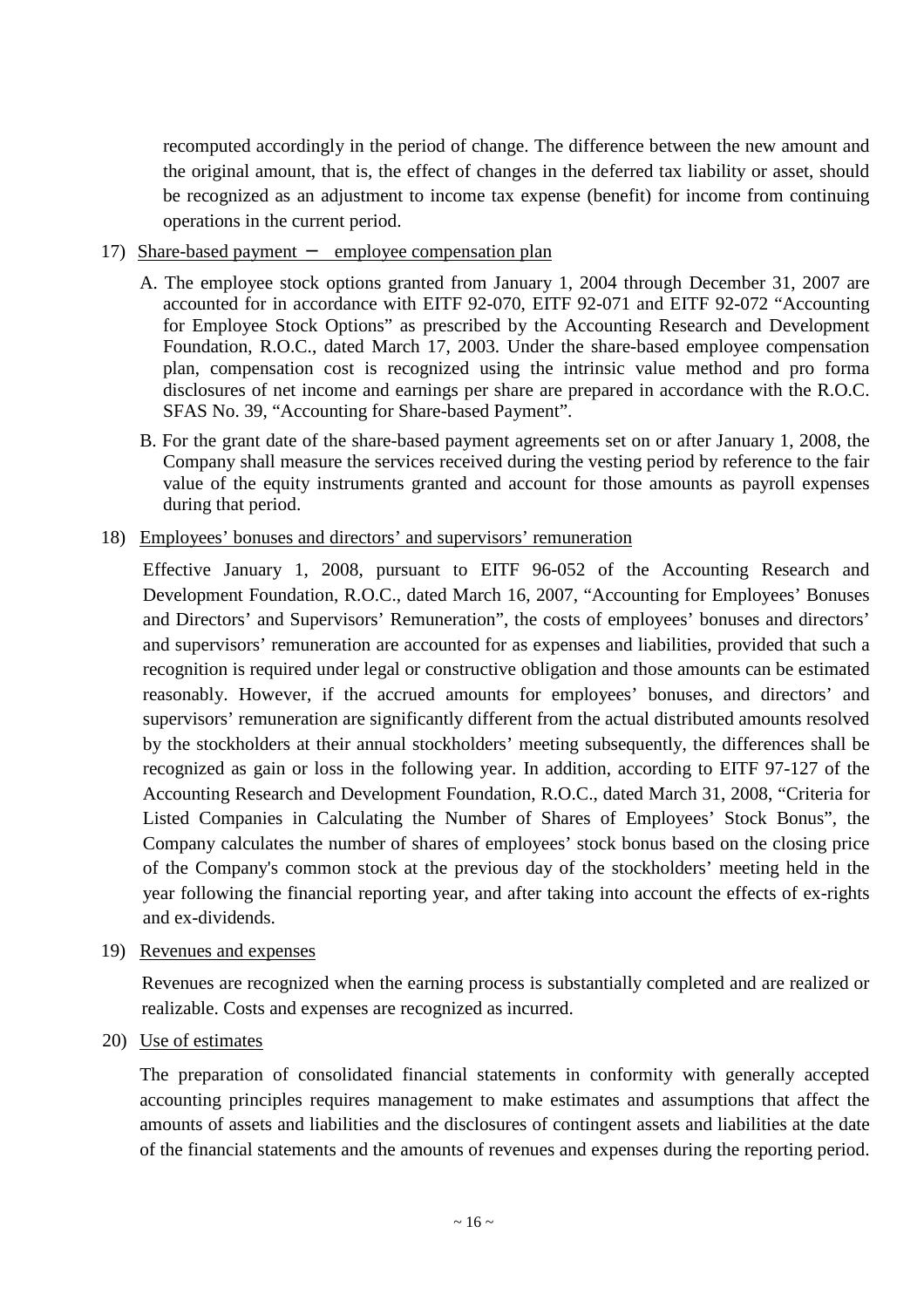Actual results could differ from those estimates and assumptions.

## 3. CHANGES IN ACCOUNTING PRINCIPLES

Effective January 1, 2009, the Group adopted the amendments to R.O.C. SFAS No. 10, "Accounting for Inventories". As a result of this change of accounting principle, net income decreased by \$18,770 and earnings per share decreased by \$0.04 (in dollars) for the year ended December 31, 2009.

## 4. DETAILS OF SIGNIFICANT ACCOUNTS

## 1) Cash and cash equivalents

|                                       | December 31, |             |  |             |
|---------------------------------------|--------------|-------------|--|-------------|
|                                       |              | 2010        |  | 2009        |
| Petty cash and cash on hand           |              | 841         |  | 904         |
| Checking and savings deposits         |              | 3, 822, 763 |  | 5, 208, 488 |
| Time deposits                         |              | 2, 014, 690 |  | 2, 124, 118 |
| Cash equivalents $-$                  |              |             |  |             |
| bonds purchased with resale agreement |              |             |  | 1.799       |
|                                       |              | 5, 838, 294 |  | 335, 309    |

## 2) Financial assets at fair value through profit or loss - current

|                                                 | December 31,         |          |  |  |
|-------------------------------------------------|----------------------|----------|--|--|
|                                                 | 2010                 | 2009     |  |  |
| Financial assets held for trading               |                      |          |  |  |
| Beneficiary certificates                        | \$<br>500,000<br>- S | 499, 048 |  |  |
| <b>Bonds</b>                                    |                      | 62,666   |  |  |
| Adjustment of financial assets held for trading | 148                  | 5, 951   |  |  |
|                                                 | \$<br>500, 148<br>\$ | 567, 665 |  |  |
| Financial liabilities held for trading          |                      |          |  |  |
| Derivative financial liabilities                | $14,092$ (           | 18, 381) |  |  |
| Adjustment of financial liabilities held for    |                      |          |  |  |
| trading                                         | 14, 461              | 131, 948 |  |  |
|                                                 | 369                  | 113, 567 |  |  |
|                                                 | \$<br>500, 517       | 681, 232 |  |  |

The Group recognized net loss of \$105,179 and net gain of \$180,232 for the years ended December 31, 2010 and 2009, respectively.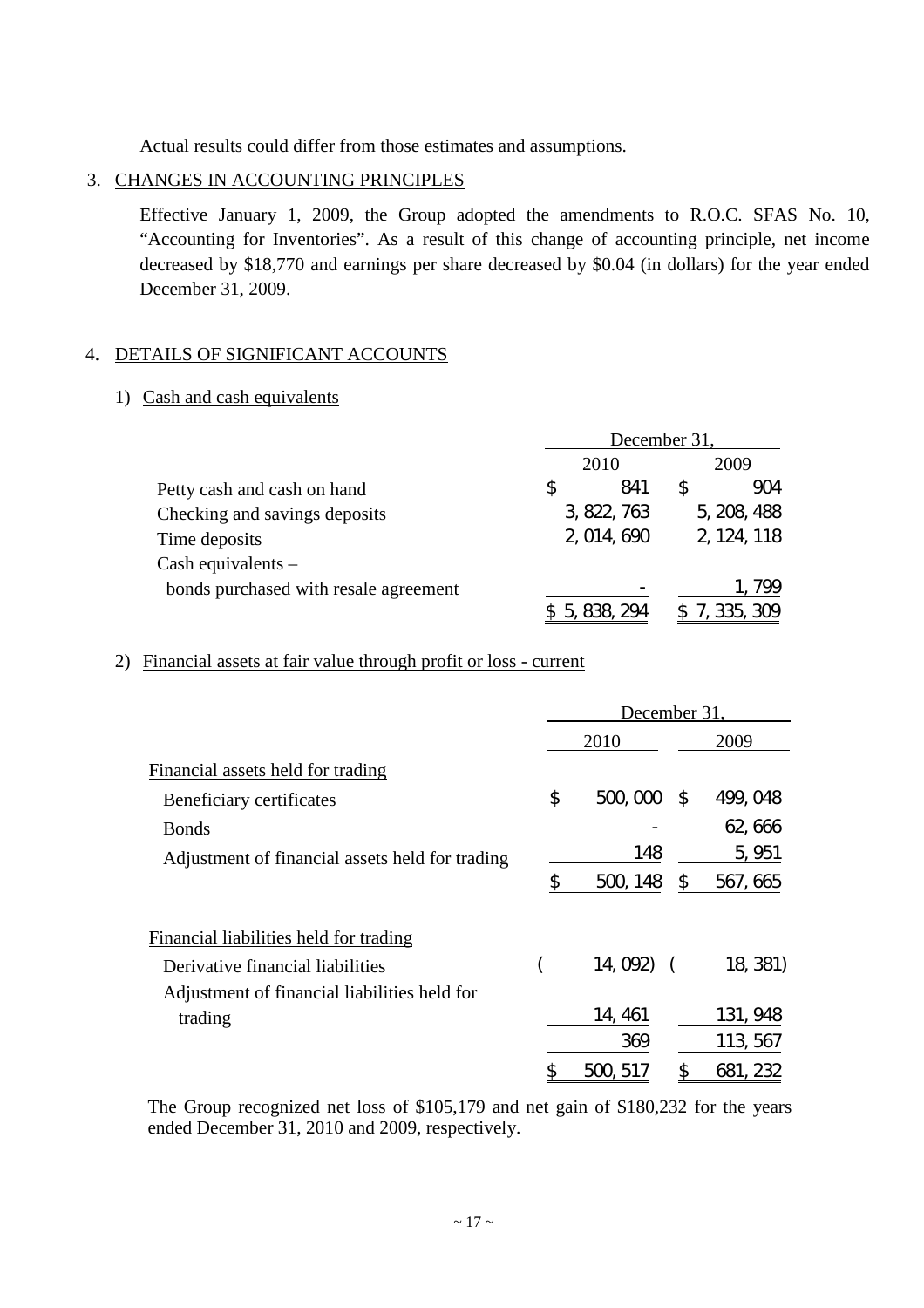#### 3) Accounts receivable

|                                       |                               | December 31,                  |
|---------------------------------------|-------------------------------|-------------------------------|
|                                       | 2010                          | 2009                          |
| Accounts receivable                   | $$2, 762, 331$ $$3, 572, 971$ |                               |
| Less: Allowance for doubtful accounts | 24, 868)                      | 31, 363)                      |
|                                       |                               | $$2, 737, 463$ $$3, 541, 608$ |

As of December 31, 2010 and 2009, the Group reclassified uncollectible accounts receivable in the amount of \$52,151 and \$56,444, respectively, to other assets-others and fully provided with allowance for doubtful accounts in the amount of \$52,151 and \$55,824, respectively.

#### 4) Other receivables

The Board of Directors of the Company adopted a resolution on April 9, 2010 to grant a loan in the amount of \$1,500,000 to its major supplier – Powerchip Technology Corp. for a period of one year. The interest rate on the loan is 2.5% per annum. Interest is payable on a quarterly basis. Powerchip Technology Corp. pledged 126,690 thousand shares of Rexchip Electronics Corp.'s common stock it held as collateral to the Company. The value of those shares was equivalent to the amount of the loan.

#### 5) Inventories

|                 | December 31, 2010 |             |        |                   |    |             |
|-----------------|-------------------|-------------|--------|-------------------|----|-------------|
|                 |                   | Cost        |        | Allowance         |    | Book value  |
| Raw materials   | \$                | 1, 609, 617 | $($ \$ | 32, 074)          | \$ | 1, 577, 543 |
| Work in process |                   | 397, 037    |        | 4, 346)           |    | 392, 691    |
| Finished goods  |                   | 1, 324, 565 |        | 31, 763)          |    | 1, 292, 802 |
|                 |                   | 3, 331, 219 | (\$    | 68, 183)          | \$ | 3, 263, 036 |
|                 |                   |             |        | December 31, 2009 |    |             |
|                 |                   | Cost        |        | Allowance         |    | Book value  |
| Raw materials   | \$                | 2, 203, 156 | (\$    | 27, 964)          | \$ | 2, 175, 192 |
| Work in process |                   | 318, 014    |        | 2,408             |    | 315, 606    |
| Finished goods  |                   | 1, 837, 092 |        | 15, 609)          |    | 1, 821, 483 |
|                 | \$                | 4, 358, 262 | `\$    | 45, 981           | \$ | 4, 312, 281 |

Expense and loss incurred on inventories for the years ended December 31, 2010 and 2009 were as follows: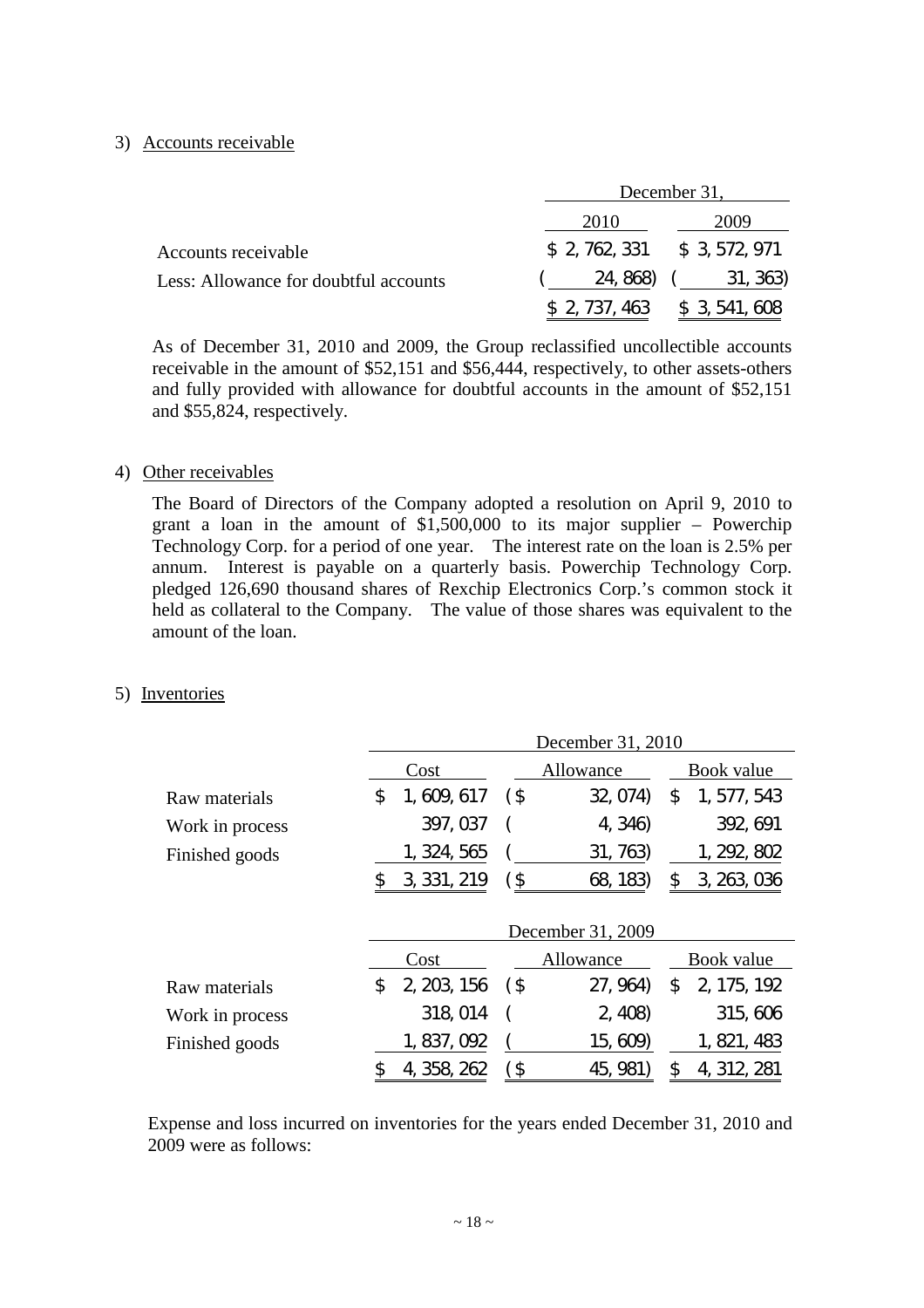|                                 | For the year ended<br>December 31, 2010 | For the year ended<br>December 31, 2009 |              |  |
|---------------------------------|-----------------------------------------|-----------------------------------------|--------------|--|
| Cost of inventories sold        | 28, 348, 727                            | $\mathbb{S}^-$                          | 27, 946, 502 |  |
| Loss on market price decline    | 22, 423                                 |                                         |              |  |
| Gain from price recovery (Note) |                                         |                                         | 649, 242)    |  |
|                                 | 28, 371, 150                            |                                         | 27, 297, 260 |  |

Note : The gain from price recovery in 2009 was mainly due to the increase in price of raw materials and the positive actions taken in dealing with inventory obsolescence. The total gain from price recovery was \$672,704, while the total loss on market price decline was \$23,462 under the individual item approach.

#### 6) Available-for-sale financial assets - noncurrent

|                                                      | December 31, |  |          |
|------------------------------------------------------|--------------|--|----------|
|                                                      | 2010         |  | 2009     |
| Listed (OTC) stock - Alcor Micro Corp.               | 78,000 \$    |  | 78, CCO  |
| Adjustment of available-for-sale<br>financial assets | 99.940       |  | 134, 690 |
|                                                      |              |  | 212, 690 |

#### 7) Financial assets carried at cost - noncurrent

| Investee company                         | December 31, |          |    |          |
|------------------------------------------|--------------|----------|----|----------|
|                                          |              | 2010     |    | 2009     |
| Listed (OTC) stock - Taiwan IC Packaging | \$           | 640,000  | \$ | 640,000  |
| Corp.                                    |              |          |    |          |
| Listed (OTC) stock - Alcor Micro Corp.   |              | 159, 350 |    | 159, 350 |
| Listed (OTC) stock – Hitron Tech. Inc.   |              | 44,580   |    |          |
| Unlisted stock-Skyviia Corp.             |              | 30,000   |    |          |
| Unlisted stock - Dramexchange Tech. Inc. |              | 1, 125   |    | 1, 125   |
|                                          |              | 875. Obb |    | 475      |

Private equity investments in Alcor Micro Corp., Taiwan IC Packaging Corp. and Hitron Tech. Inc. are not allowed to be transferred three years after the trade date. The investment in Dramexchange Tech. Inc. and Skyviia Corp. were measured at cost since its fair value cannot be quoted in an active market and the fair value cannot be measured reliably.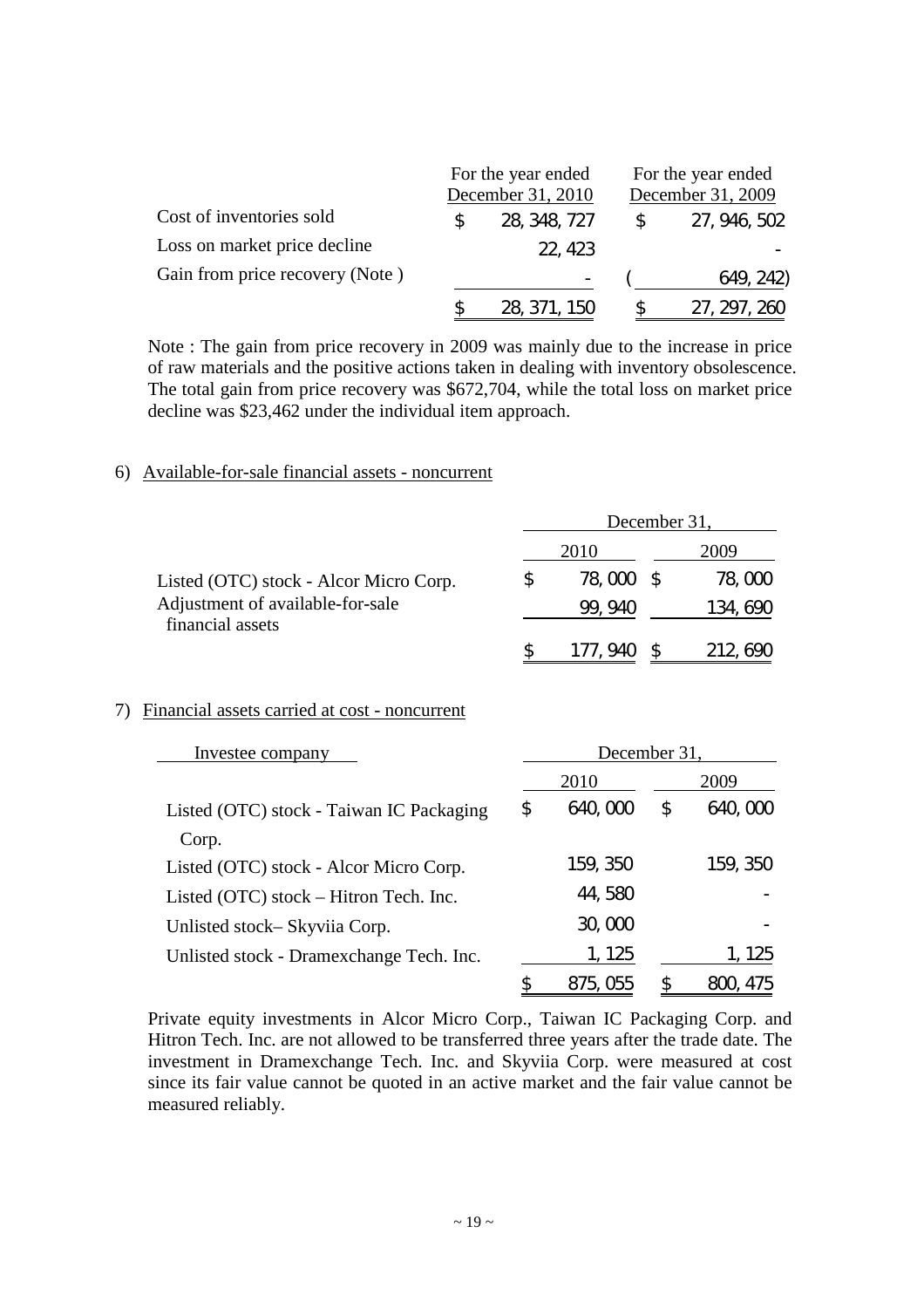# 8) Property, plant and equipment

|                              | December 31, 2010 |              |  |              |    |                |
|------------------------------|-------------------|--------------|--|--------------|----|----------------|
|                              | Accumulated       |              |  |              |    |                |
| Item                         |                   | Initial cost |  | depreciation |    | Net book value |
| Land                         | \$                | 893, 754 \$  |  |              | \$ | 893, 754       |
| <b>Buildings</b>             |                   | 2, 014, 291  |  | 396, 715)    |    | 1, 617, 576    |
| Machinery                    |                   | 719, 239 (   |  | 238, 183)    |    | 481, 056       |
| Transportation equipment     |                   | 22, 596 (    |  | 14, 566)     |    | 8,030          |
| Furniture and fixtures       |                   | 47, 420 (    |  | 28, 597)     |    | 18, 823        |
| Miscellaneous equipment      |                   | 245, 283 (   |  | 37, 623      |    | 207, 660       |
| Construction in progress and |                   |              |  |              |    |                |
| prepayments for equipment    |                   | 617, 978     |  |              |    | 617, 978       |
|                              |                   | 4, 560, 561  |  | 715, 684     |    | 3, 844, 877    |

|                              | December 31, 2009 |              |   |              |    |                |
|------------------------------|-------------------|--------------|---|--------------|----|----------------|
|                              | Accumulated       |              |   |              |    |                |
| Item                         |                   | Initial cost |   | depreciation |    | Net book value |
| Land                         | \$                | 891, 726 \$  |   |              | \$ | 891, 726       |
| <b>Buildings</b>             |                   | 2,086,069 (  |   | 307, 337)    |    | 1, 778, 732    |
| Machinery                    |                   | 699, 512 (   |   | 233, 649)    |    | 465, 863       |
| Transportation equipment     |                   | 25, 211 (    |   | 13, 143      |    | 12,068         |
| Furniture and fixtures       |                   | 75, 252 (    |   | 44, 316)     |    | 30, 936        |
| Miscellaneous equipment      |                   | 77, 174 (    |   | 35, 291)     |    | 41, 883        |
| Construction in progress and |                   |              |   |              |    |                |
| prepayments for equipment    |                   | 298, 733     |   |              |    | 298, 733       |
|                              | \$                | 4, 153, 677  | S | 633, 736)    | \$ | 3, 519, 941    |

# 9) Other intangible assets

|                                | December 31,         |  |          |
|--------------------------------|----------------------|--|----------|
|                                | 2010                 |  | 2009     |
| Land use right                 | 127, 146 \$ 132, 561 |  |          |
| Less: Accumulated amortization | 14, 198)             |  | 12, 151) |
|                                |                      |  |          |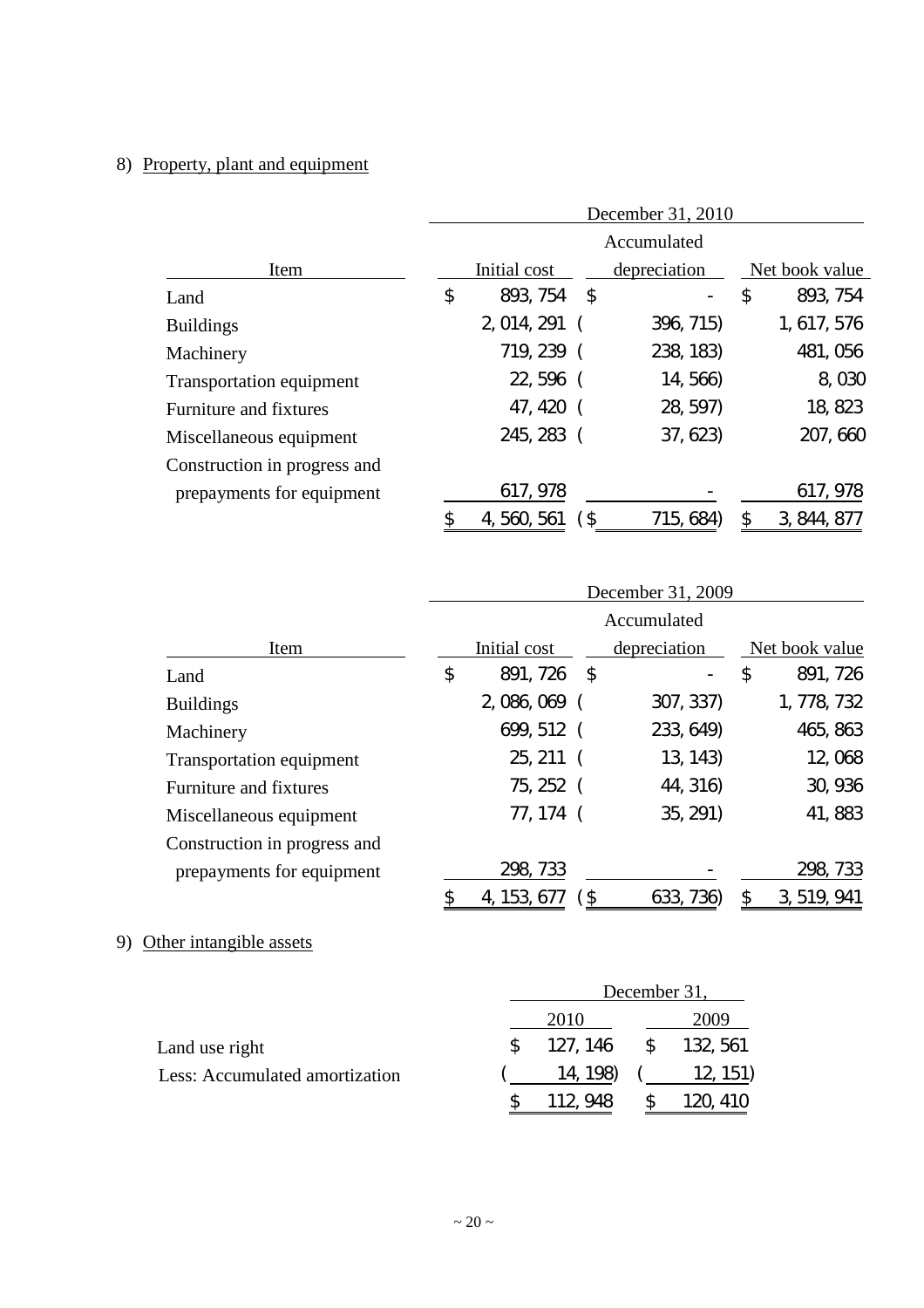# 10) Income tax

|                                           |    | 2010      | 2009          |
|-------------------------------------------|----|-----------|---------------|
| Income tax expense                        | S. | 474, 449  | \$1, 280, 639 |
| Net change of deferred income tax         |    | 31, 219   | 160, 526)     |
| Over provision of prior year's income tax |    | 7, 132    | 12, 201       |
| Prepaid income tax                        |    | 404, 879) | 371, 981)     |
| Unpaid income tax                         |    | 6, 374    | 6, 374        |
| Income tax payable                        |    | 51, 857   | /66.          |

A. As of December 31, 2010 and 2009, the deferred income tax assets and liabilities are as follows:

|                                       | December 31, |         |  |              |
|---------------------------------------|--------------|---------|--|--------------|
|                                       |              | 2010    |  | 2009         |
| Total deferred income tax assets      |              | 80, 253 |  | 61, 841      |
| Total deferred income tax liabilities |              | 219.387 |  | 756<br>169., |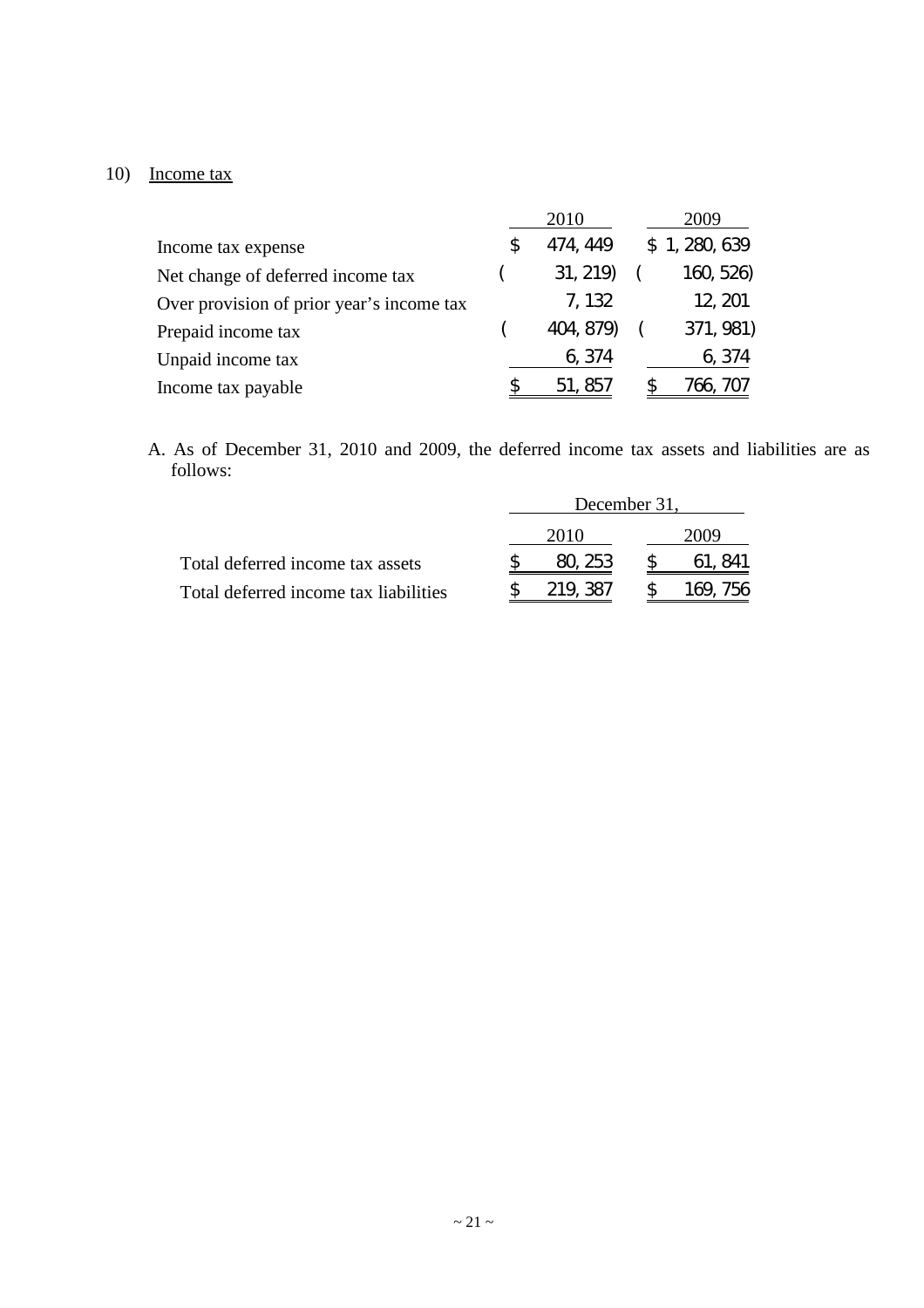|                                                                                      | December 31,  |                         |                           |                       |  |
|--------------------------------------------------------------------------------------|---------------|-------------------------|---------------------------|-----------------------|--|
|                                                                                      |               | 2010                    |                           | 2009                  |  |
| Items                                                                                | Amount        | Tax Effect              | Amount                    | Tax Effect            |  |
| Current items:                                                                       |               |                         |                           |                       |  |
| Allowance for doubtful<br>accounts                                                   | \$<br>56, 282 | 22, 789<br>\$           | $\mathfrak{D}$<br>59, 403 | \$<br>24, 047         |  |
| Unrealized loss on decline in<br>market value and inventory<br>obsolescence          | 68, 183       | 12, 196                 | 45, 879                   | 9, 176                |  |
| Unrealized profit on<br>intercompany transactions                                    | 108,063       | 18, 371                 | 31, 737                   | 6, 347                |  |
| Unrealized exchange loss                                                             | 112, 450      | 19, 117                 | 89, 524                   | 17, 904               |  |
| Others                                                                               | 6, 187        | 3,508                   | 202                       | 1, 292                |  |
|                                                                                      |               | 75, 981                 |                           | 58, 766               |  |
| Non-current items :                                                                  |               |                         |                           |                       |  |
| Pension expense                                                                      | 8, 743        | 1,486                   | 7, 110                    | 1, 422                |  |
| Investment income on foreign<br>investments accounted for<br>under the equity method | (1, 290, 511) | 219, 387)<br>$\sqrt{2}$ | 848, 782)                 | 169, 756)<br>$\left($ |  |
| Unrealized permanent decline<br>in market value of financial                         |               |                         |                           |                       |  |
| assets carried at cost                                                               | 1,427         | 243                     | 1,427                     | 285                   |  |
| Others                                                                               | 5, 845        | 2,543                   | 3, 345                    | 1,368                 |  |
|                                                                                      |               | 215, 115                |                           | <u>166, 681</u> )     |  |
|                                                                                      |               | ์ \$<br>139, 134)       |                           | (\$<br>107, 915       |  |

B. As of December 31, 2010 and 2009, details of deferred income tax assets and liabilities are as follows:

- C. The significant differences between accounting income and tax income in 2010 and 2009 are as follows:
	- a) Permanent differences: For 2010, the income included loss on valuation of financial liabilities of approximately \$109,053; for 2009, the income included gain on valuation of financial liabilities of approximately \$157,700.
	- b) Temporary differences: Changes in deferred income tax assets and liabilities are listed above.
- D. The Company's data storage memory and computer peripheral equipment production is eligible for a five-year exemption on income tax under the Statute for Upgrading Industry. Details as of December 31, 2010 are as follows: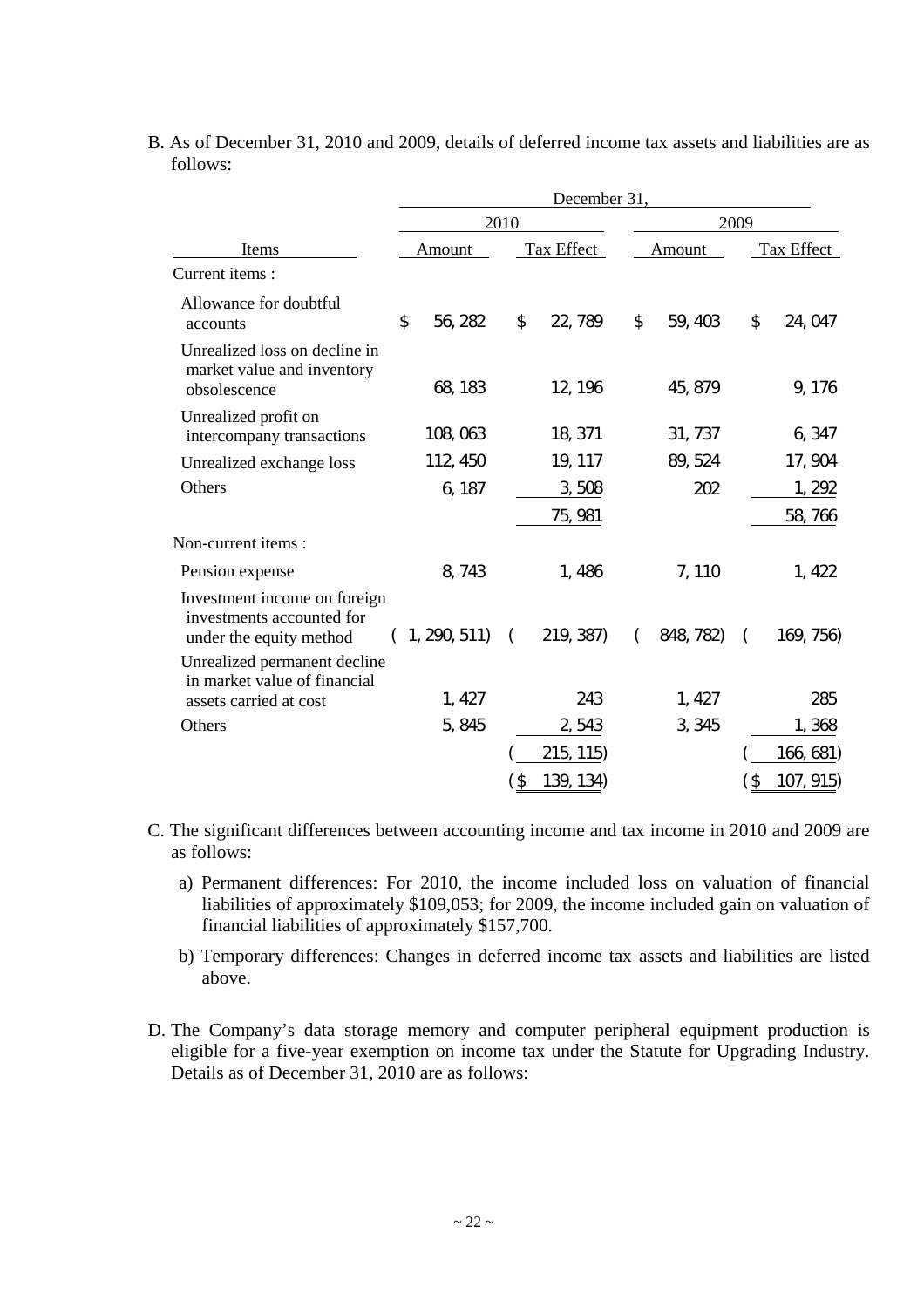|                                                                       | Date of tax-exempt                        |                                                  |                                         |
|-----------------------------------------------------------------------|-------------------------------------------|--------------------------------------------------|-----------------------------------------|
| Approval date and<br>Number                                           | related equipment<br>ready for production | Tax-exempt<br>Periods                            | Cost of tax-exempt<br>related equipment |
| Taipei-City-Chien-<br>One No. 09470339400<br>on 7th November,<br>2005 | 1st October, 2005                         | 1st October, $2005 -$<br>30th September,<br>2010 | 76.089                                  |

- E. For the years ended December 31, 2010 and 2009, the income tax expense included the additional 10% corporate income tax related to the 2009 and 2008 undistributed earnings amounting to \$137,380 and \$67,893, respectively. These amounts were recognized based on the resolution adopted in the Company's stockholders'meeting to retain the 2009 and 2008 earnings.
- F. As of December 31, 2010, the Company's income tax returns for the years through 2008 have been assessed and approved by the Tax Authority.

#### 11) Bonds payable

|                                          | December 31 |           |  |          |
|------------------------------------------|-------------|-----------|--|----------|
|                                          |             | 2010      |  | 2009     |
| First domestic convertible bonds payable |             | 362, 700  |  | 473,000  |
| Less: Discount of bonds payable          |             | 6, 112    |  | 17, 536) |
| Due within one year                      |             | 356, 588) |  |          |
|                                          |             |           |  | 464      |

- A. As approved by the competent authority, the Company issued its first unsecured zero coupon domestic convertible bonds with a principal amount of \$1,500,000 and an effective interest rate of 2.15%. The terms on the bonds are summarized below:
	- a) Period: 5 years (November 24, 2006 to November 24, 2011).
	- b) Conversion period: the date following one month from the issue date to 10 days before the maturity date.
	- c) Conversion price:

The initial conversion price at issuance of the bonds was \$107 per share. The conversion price is subject to adjustment based on the rules prescribed in the bond agreement when the number of the Company's common stock changes. As of September 14, 2010, the adjusted conversion price was \$68.5 per share.

d) Reset of conversion price:

Other than the above-mentioned adjustment, the conversion price shall be reset at the exright or ex-dividend date during the period from 2007 to 2011 based on the pricing model prescribed in the conversion rules. In the year when dividends are not distributed, the effective date for resetting the conversion price is June 30. When the reset conversion price is less than the conversion price in effect, the reset price will be adopted as the new conversion price, provided that the reset conversion price is not less than 80% of the initial conversion price at issuance of the bonds. As of September 26, 2008, the adjusted conversion price was \$80 per share.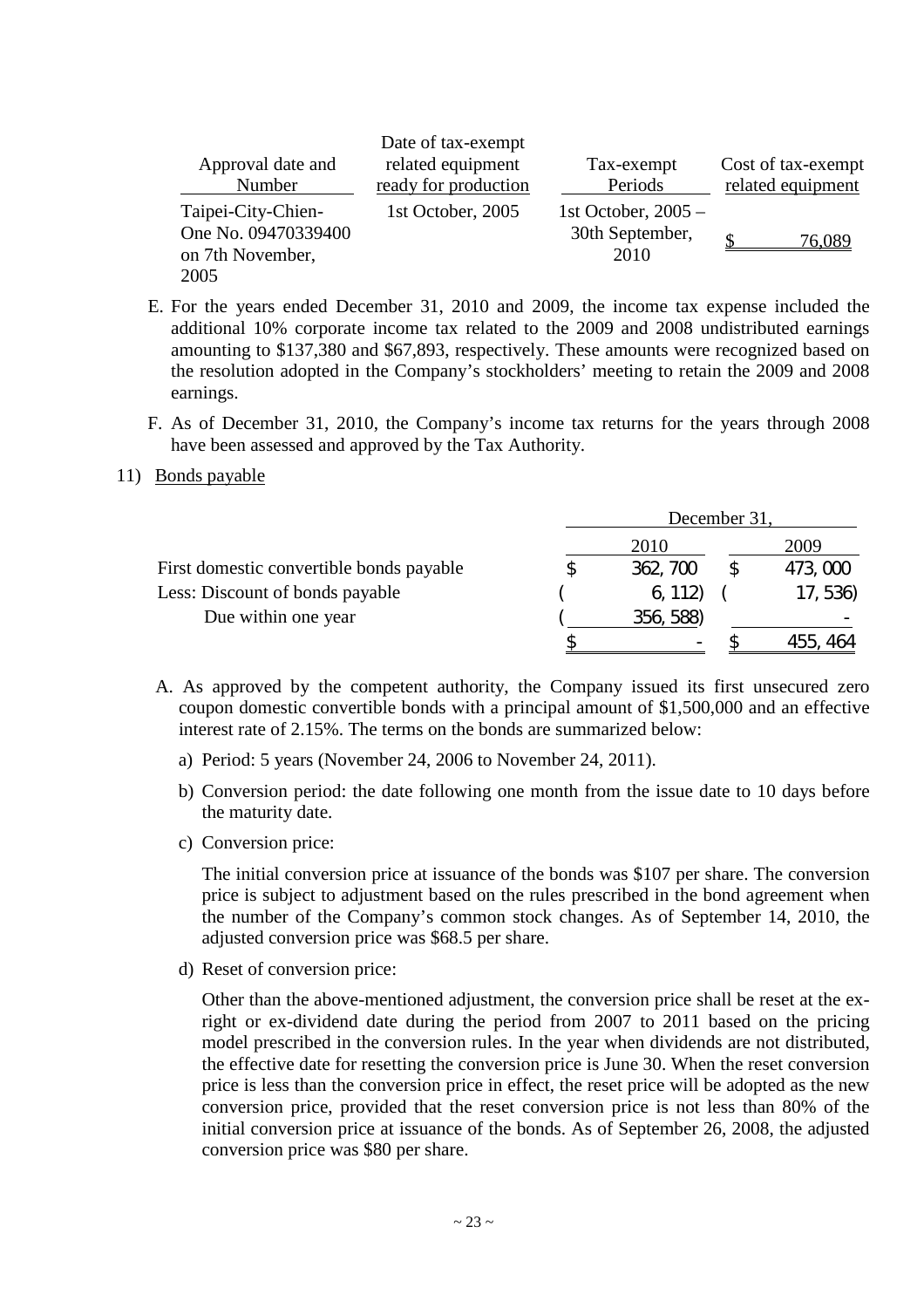e) Redemption at the bondholders'option:

The bondholders may request the Company to redeem their bonds at face value after three years from the issue date.

f) Redemption at the Companys'option:

The Company may, after giving not less than 40 days notice to the Bondholders, call all, or part only, of the Bonds on or at any time after December 24, 2006 at their principal amount in the event that the closing price of the Shares on the TSE, calculated at the prevailing exchange rate, for each of the 30 consecutive Trading Days, is at least 50% of the Conversion Price in effect on each such Trading Day or at least 90% in principal amount of the Bonds have already been redeemed, converted, or purchased and cancelled.

- g) As of December 31, 2010, bonds in the amount of \$1,137,300 had been converted into 13,337,935 common shares based on the conversion price per share at date of conversion. The excess of the bond cost over par value of the shares amounting to \$871,866 was credited to capital reserve.
- B. The fair value of the convertible option was separated from bonds payable, and was recognized in "capital reserve from stock warrants" in the amount of \$89,070 in accordance with ROC SFAS No. 36. The fair value of put and call options embedded in bonds payable was separated from bonds payable, and was recognized in "financial assets or liabilities at fair value through profit or loss".
- C. As of December 31 2008, due to the bonds conversion to common stock, the "capital reserve from stock warrants" amounted to \$48,622.
- 12) Pension plans
	- A. The Company has a non-contributory and funded defined benefit pension plan in accordance with the Labor Standards Law, covering all regular employees. Under the defined benefit plan, two units are accrued for each year of service for the first 15 years and one unit for each additional year thereafter, subject to a maximum of 45 units. Pension benefits are based on the number of units accrued and the average monthly salaries and wages of the last 6 months prior to retirement. The Company contributes monthly an amount equal to 2% of the employees' monthly salaries and wages to the retirement fund deposited with Bank of Taiwan, the trustee, under the name of the independent retirement fund committee.
	- B. As of December 31, 2010 and 2009, the balance of the retirement fund with the Bank of Taiwan was \$42,799 and \$40,062, respectively.
	- C. The related actuarial assumptions used to calculate the net periodic pension cost based on the measurement dates as of December 31, 2010 and 2009, are as follows:

|                                | 2010  | 2009  |
|--------------------------------|-------|-------|
| Discount rate                  | 2.25% | 2.25% |
| Rate of increase in salary     | 2.00% | 2.00% |
| Expected return on plan assets | 2.00% | 2.00% |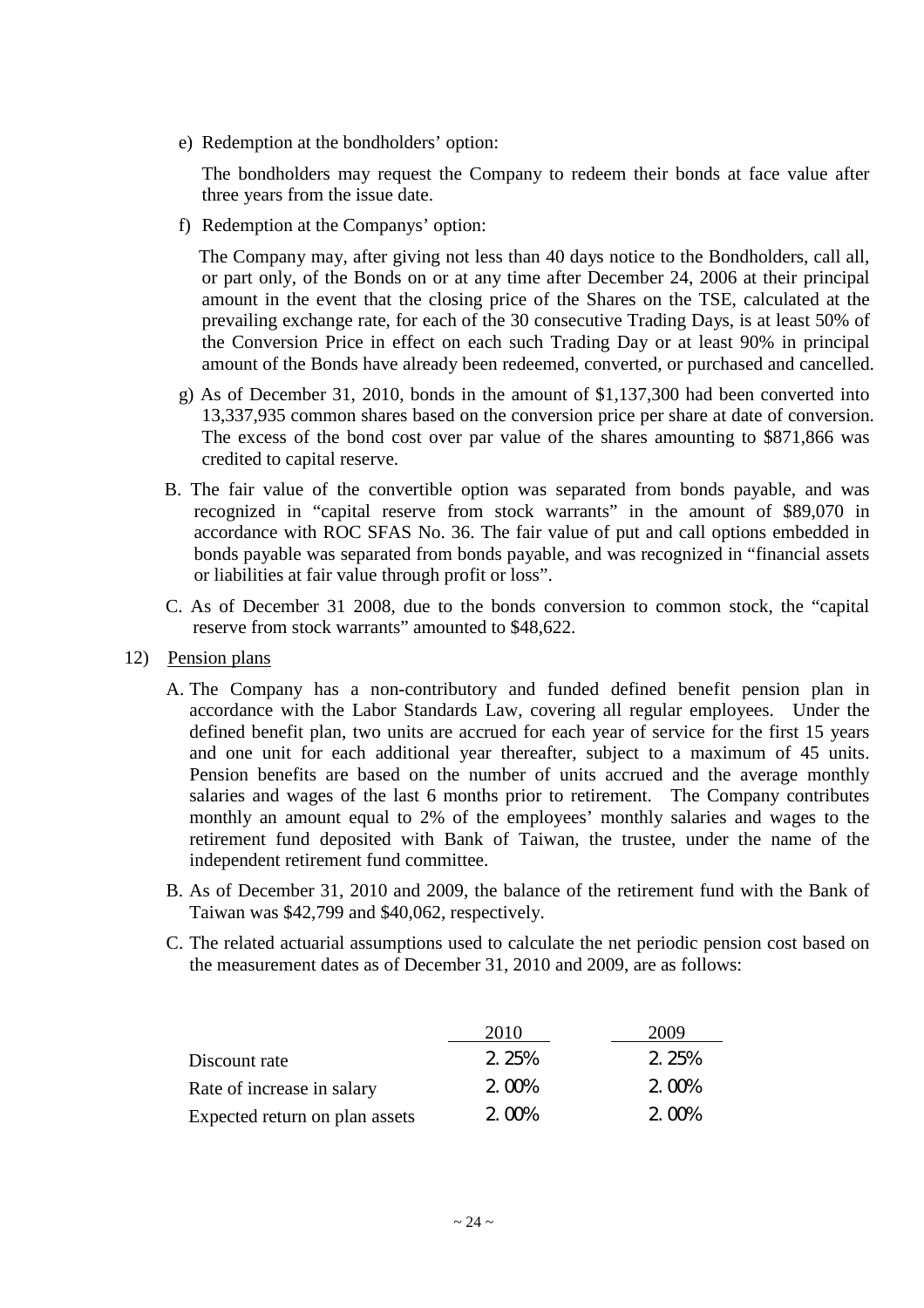|                                        | December 31. |               |          |
|----------------------------------------|--------------|---------------|----------|
|                                        |              | 2010<br>2009  |          |
| Benefit obligation:                    |              |               |          |
| Vested benefit obligation              | (\$          | 883)<br>S     |          |
| Non-vested benefit obligation          |              | 60,062        | 60, 524  |
| Accumulated benefit obligation         |              | 60, 945       | 60, 524  |
| Effect of future salary increments     |              | 26, 027       | 27, 896) |
| Projected benefit obligation           |              | 86, 972) (    | 88, 420) |
| Fair value of plan assets              |              | 42, 799       | 40, 062  |
| <b>Funded status</b>                   |              | 44, 173) (    | 48, 358) |
| Unrecognized net transition obligation |              | 15            | 17       |
| Unrecognized pension loss              |              | 30, 752       | 34, 062  |
| <b>Additional liability</b>            |              | 740)<br>4,    | 6, 183   |
| Accrued pension liabilities            | ์ \$         | 18, 146)<br>S | 20, 462) |
| Vested benefit                         | \$           | \$<br>Ubb     |          |

D. Reconciliation of the plan funded status and the accrued pension liabilities are as follows:

E. For the years ended December 31, 2010 and 2009, the details of the Company's net periodic pension costs are as follows:

|                                                           | For the years ended December 31, |              |        |  |  |  |
|-----------------------------------------------------------|----------------------------------|--------------|--------|--|--|--|
|                                                           |                                  | 2010         | 2009   |  |  |  |
| Service cost                                              | \$                               | 1,930<br>\$  | 2, 264 |  |  |  |
| Interest cost                                             |                                  | 1,989        | 1,997  |  |  |  |
| Expected return on plan assets                            |                                  | 844)         | 906)   |  |  |  |
| Amortization of unrecognized net transition<br>obligation |                                  |              |        |  |  |  |
| Amortization of unrecognized pension loss                 |                                  | 1,009        | 1, 213 |  |  |  |
| Pension reduction or liquidation loss                     |                                  | 1, 279       |        |  |  |  |
| Net pension cost                                          |                                  | 5, 364<br>S. | 569    |  |  |  |

- F. Effective July 1, 2005, the Company has established a funded defined contribution pension plan (the "New Plan") under the Labor Pension Act (the "Act"). Employees have the option to be covered under the New Plan. Under the New Plan, the Company contributes monthly an amount based on 6% of the employees' monthly salaries and wages to the employees' individual pension accounts at the Bureau of Labor Insurance. The benefits accrued are portable when the employment is terminated. The pension costs under the defined contribution pension plan for the years ended December 31, 2010 and 2009 were \$27,908 and \$27,877, respectively.
- G. The Company's mainland subsidiaries have a funded defined contribution plan. Monthly contributions to an independent fund administered by the government in accordance with the pension regulations in the People's Republic of China (PRC) are based on employees' monthly salaries and wages. Monthly contributions to the Plan are based on 12.5%~22%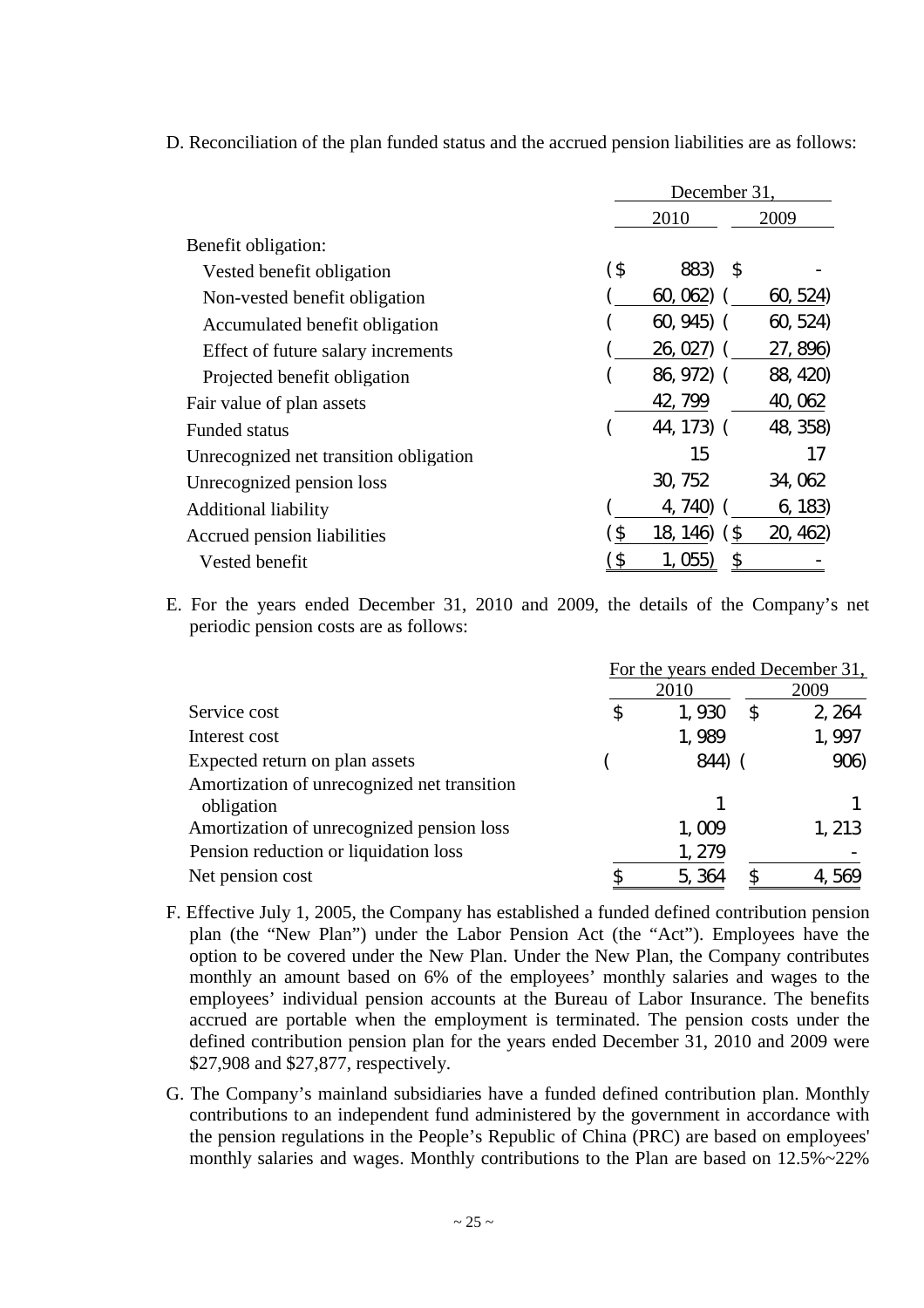of the employees' monthly salaries and wages and the Company does not have other responsibilities for the employees'pension.

- H. Except for Transcend UK, Transcend Japan, Transcend Korea, Transcend USA, Transcend Europe and Transcend Germany have defined contribution plans covering all regular employees. Monthly contributions to the Plans are based on a fixed percentage of the employees'monthly salaries and wages.
- 13) Common stock
	- A. As of December 31, 2010, the Company's authorized capital was \$5,000,000, and the paid-in capital was \$4,254,767 with a par value of \$10 (in dollars) per share.
	- B. On June 16, 2009, the stockholders at their annual stockholders' meeting adopted a resolution to capitalize retained earnings and employees' bonus of \$282,853, (21,053 thousand shares). The amount of capitalization had been approved by the Securities and Futures Bureau on August, 2009 and had been registered.

## 14) Capital reserve

- A. The R.O.C. Securities and Exchange Law requires that capital reserve shall be exclusively used to cover accumulated deficits or to increase capital and shall not be used for any other purpose. However, capital reserve arising from paid-in capital in excess of par value on issuance of common stock and donations can be capitalized once a year, provided that the Company has no accumulated deficits and the amount to be capitalized does not exceed 10% of the paid-in capital.
- B. Please see Note 4 (11) for detailed information.
- 15) Retained earnings
	- A. In accordance with the Company's Articles of Incorporation, the annual net income should be used initially to cover any accumulated deficit; 10% of the annual net income should be set aside as legal reserve; setting aside an additional special reserve pursuant to regulations; and reserving a certain amount with no effect on the Company's normal operations, no violation of regulation and balance stock dividend policy; thereafter, the Board of Directors shall propose and the stockholders shall approve to appropriate the amount of the residual earnings to be distributed. When distributing the remaining retained earnings, the Company should distribute 0.2% for the directors' and supervisors' remuneration and at least 3% for employees' profit sharing; the cash dividend shall be at least 5% of the dividend to be distributed.
	- B. Except for covering accumulated deficits or increasing capital, the legal reserve shall not be used for any other purpose. Capitalization of the legal reserve is permitted, provided that the balance of the reserve exceeds 50% of the Company's paid-in capital and the amount capitalized does not exceed 50% of the balance of the reserve.
	- C. Under Article 41 of ROC Securities Exchange Act, in addition to the amount appropriated for legal reserve, the Company should set aside a special reserve from retained earnings if the total of the cumulative translation adjustment and unrealized loss on long-term investments results in a net reduction of the stockholders'equity as of the end of the current year.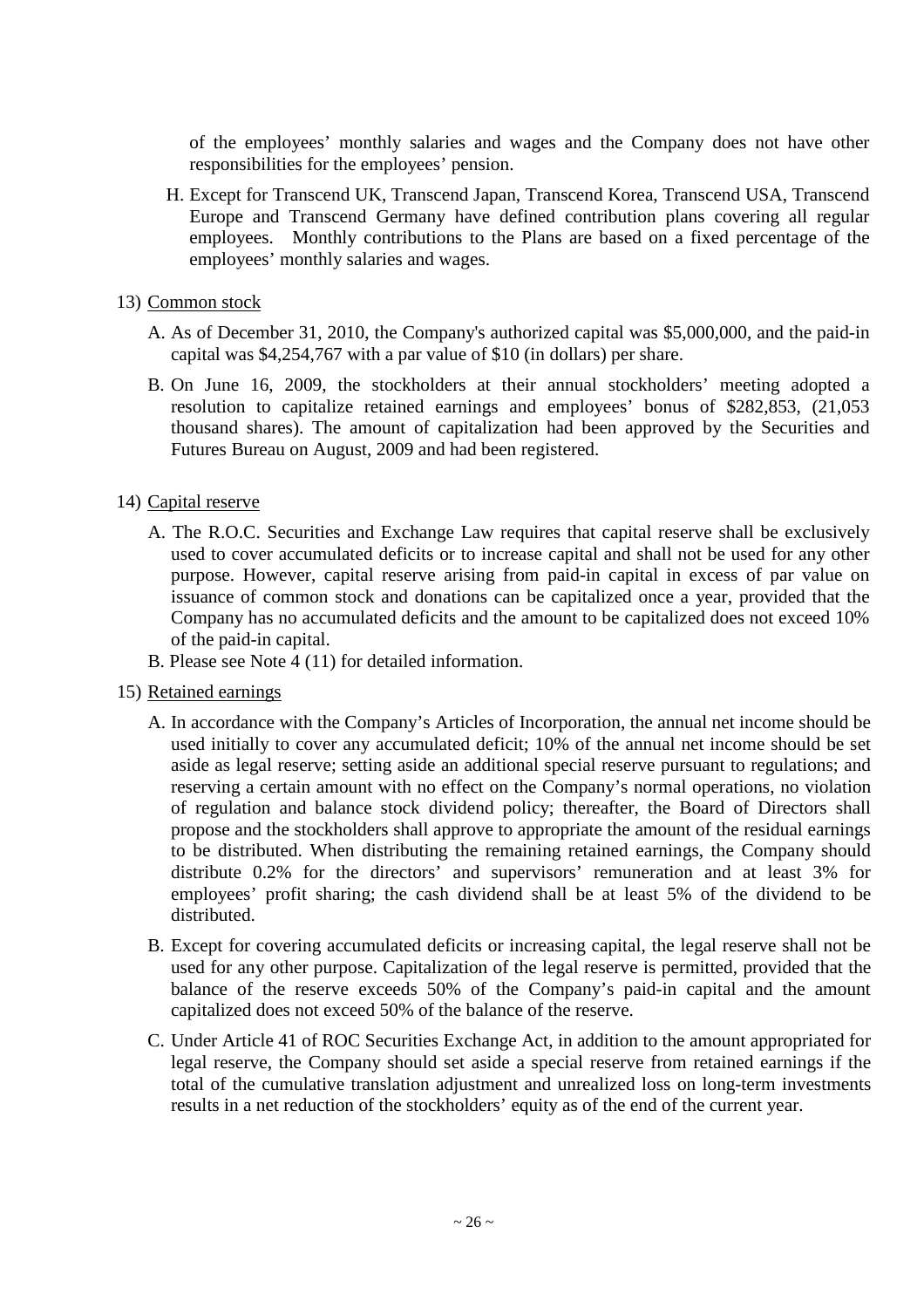|                                             | 2009                     |                            | 2008            |            |              |  |
|---------------------------------------------|--------------------------|----------------------------|-----------------|------------|--------------|--|
|                                             |                          | Dividends                  |                 |            | Dividends    |  |
|                                             |                          | per share                  |                 |            | per share    |  |
|                                             | Amount                   | (in dollars)               | Amount          |            | (in dollars) |  |
| Legal reserve                               | \$<br>435, 411           |                            | \$<br>224, 704  |            |              |  |
| Stock dividends                             | $\overline{\phantom{a}}$ | $\boldsymbol{\mathsf{\$}}$ | 40, 400         | $\sqrt{2}$ | 0.1          |  |
| Cash dividends                              | 2, 544, 900              | 6.0                        | 1, 303, 000     |            | 3.3          |  |
| Total                                       | \$<br>2, 980, 311        |                            | \$<br>1,568,104 |            |              |  |
| Note:                                       |                          |                            |                 |            |              |  |
|                                             | 2009                     |                            | 2008            |            |              |  |
| Directors' and supervisors'<br>remuneration | \$                       | $5,100$ \$                 |                 |            | 2,700        |  |
| Employees' stock bonus                      |                          |                            |                 |            | 84, 633      |  |
| Employees' cash bonus                       |                          | 130, 623                   |                 |            | 56, 422      |  |
| Total                                       | \$                       | 135, 723 \$                |                 |            | 143, 755     |  |

D. The appropriation of 2009 and 2008 earnings had been resolved at the stockholders' meeting on June 17, 2010 and June 16, 2009 respectively. Details are summarized below:

- a) The stockholders at their annual stockholders' meeting adopted the appropriation of 2009 earnings that had been resolved by the Board of Directors as of April 22, 2010.
- b) As of March 15, 2011, the appropriation of 2010 earnings had not been resolved by the Board of Directors. Information on the appropriation of the Company's earnings as resolved by the Board of Directors and approved by the stockholders will be posted in the "Market Observation Post System" at the website of the Taiwan Stock Exchange.
- E. The actual creditable tax ratio of distributed earnings in 2009 was 24.10%. As of December 31, 2010, the imputation tax credit account balance was \$1,410,420 and the estimated creditable tax ratio was 24.47%. As of December 31, 2010, the Company's undistributed earnings derived before and after the adoption of the imputation tax system were \$121,097 and \$5,806,688, respectively.
- F. The estimated amounts of employees' bonuses of 2010 are \$43,875 (excluding employees' award of 46,608), based on a certain percentage prescribed by the Company's Articles of Incorporation (about 3%) of net income in 2010 after taking into account the legal reserve and other factors. Information on the appropriation of the Company's employees' bonuses and directors' and supervisors' remuneration as resolved by the Board of Directors and approved by the stockholders will be posted in the "Market Observation Post System" at the website of the Taiwan Stock Exchange. Employees' bonus of 2009 as resolved by the stockholders was in agreement with that amount recognized in the 2009 financial statements, and the difference between directors' and supervisors' remuneration of 2009 as resolved by the stockholders and that amount recognized in the 2009 financial statements, totaling \$5,100, had been adjusted in the statement of income of 2010.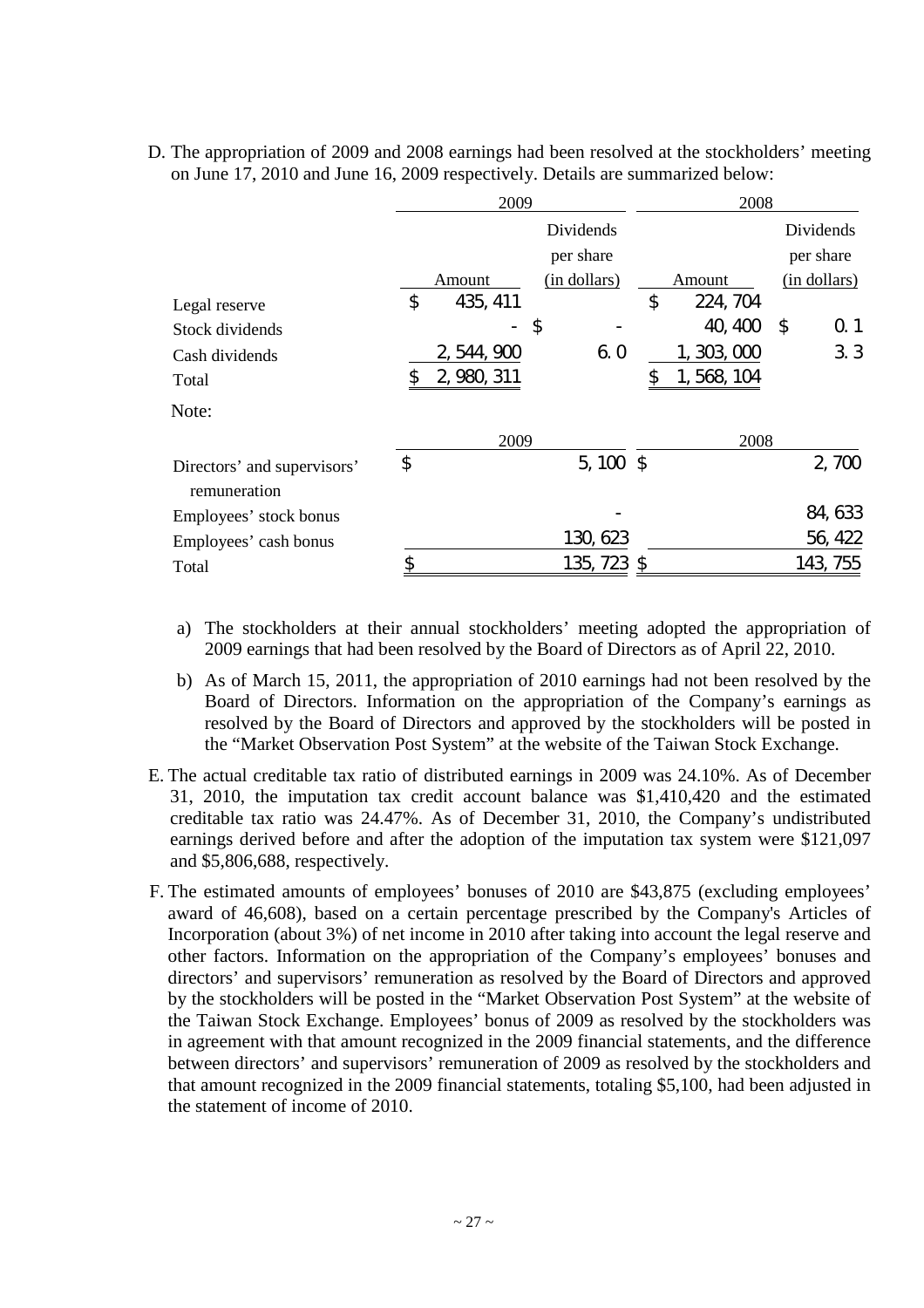# 16) Share-based payment employee compensation plan

A. As of December 31, 2010, the Company's share-based payment transactions are set forth below

|               |              |                |          |            | Actual      |             |
|---------------|--------------|----------------|----------|------------|-------------|-------------|
|               |              |                |          |            | resignation | Estimated   |
|               |              | Quantity       |          |            | rate in the | future      |
| Type of       |              | granted        | Contract | Vesting    | current     | resignation |
| arrangement   | Grant date   | (in thousands) | period   | conditions | period      | rate        |
| Employee      | 2007. 10. 15 | 4,536          | 6 years  | 2 years'   | 34.01%      | 2.65%       |
| stock options |              |                |          | service    |             |             |

B. Details of the employee stock options are set forth below

|                                    |                                                | December 31, 2010                                                             | December 31, 2009                         |                                                                       |  |
|------------------------------------|------------------------------------------------|-------------------------------------------------------------------------------|-------------------------------------------|-----------------------------------------------------------------------|--|
| Options outstanding at beginning   | \$<br>No. of shares<br>(in thousands)<br>3,888 | Weighted-average<br>exercise price<br>(in dollars)<br>$\mathfrak{P}$<br>107.8 | No. of shares<br>(in thousands)<br>4, 240 | Weighted-<br>average<br>exercise price<br>(in dollars)<br>\$<br>113.6 |  |
| of year                            |                                                |                                                                               |                                           |                                                                       |  |
| Options granted                    |                                                |                                                                               |                                           |                                                                       |  |
| Distribution of stock dividends/   |                                                |                                                                               |                                           |                                                                       |  |
| adjustments for number of shares   |                                                |                                                                               |                                           |                                                                       |  |
| granted for one unit of option     |                                                |                                                                               |                                           |                                                                       |  |
| Options waived                     |                                                |                                                                               | 288)                                      |                                                                       |  |
| Options exercised                  | 58)                                            | 107.8                                                                         | 80)                                       | 107.8                                                                 |  |
| Options revoked                    | 1, 338)                                        | 107.8                                                                         |                                           |                                                                       |  |
| Options outstanding at end of year | 2, 492                                         | 107.8                                                                         | 3, 872                                    | 107.8                                                                 |  |
| Options exercisable at end of year | 1,862                                          |                                                                               | 1,896                                     | 107.8                                                                 |  |

C. Details of the employee stock options outstanding are set forth below:

|                |                | Options outstanding at end of 2010 |                  | Options exercisable at end of 2010 |                                    |
|----------------|----------------|------------------------------------|------------------|------------------------------------|------------------------------------|
|                |                | Weighted-average                   |                  |                                    |                                    |
| Range of       |                | expected                           | Weighted-average |                                    | Weighted-average                   |
| exercise price | No. of shares  | remaining                          | exercise price   | No. of shares                      | exercise price                     |
| (in dollars)   | (in thousands) | vesting period                     | (in dollars)     | (in thousands)                     | (in dollars)                       |
| 107.8<br>\$    | 2, 492         | 2.79 years                         | 107.8<br>\$      | 1,862                              | \$<br>107.8                        |
|                |                |                                    |                  |                                    |                                    |
|                |                | Options outstanding at end of 2009 |                  |                                    | Options exercisable at end of 2009 |
|                |                | Weighted-average                   |                  |                                    |                                    |
| Range of       |                | expected                           | Weighted-average |                                    | Weighted-average                   |
| exercise price | No. of shares  | remaining                          | exercise price   | No. of shares                      | exercise price                     |
| (in dollars)   | (in thousands) | vesting period                     | (in dollars)     | (in thousands)                     | (in dollars)                       |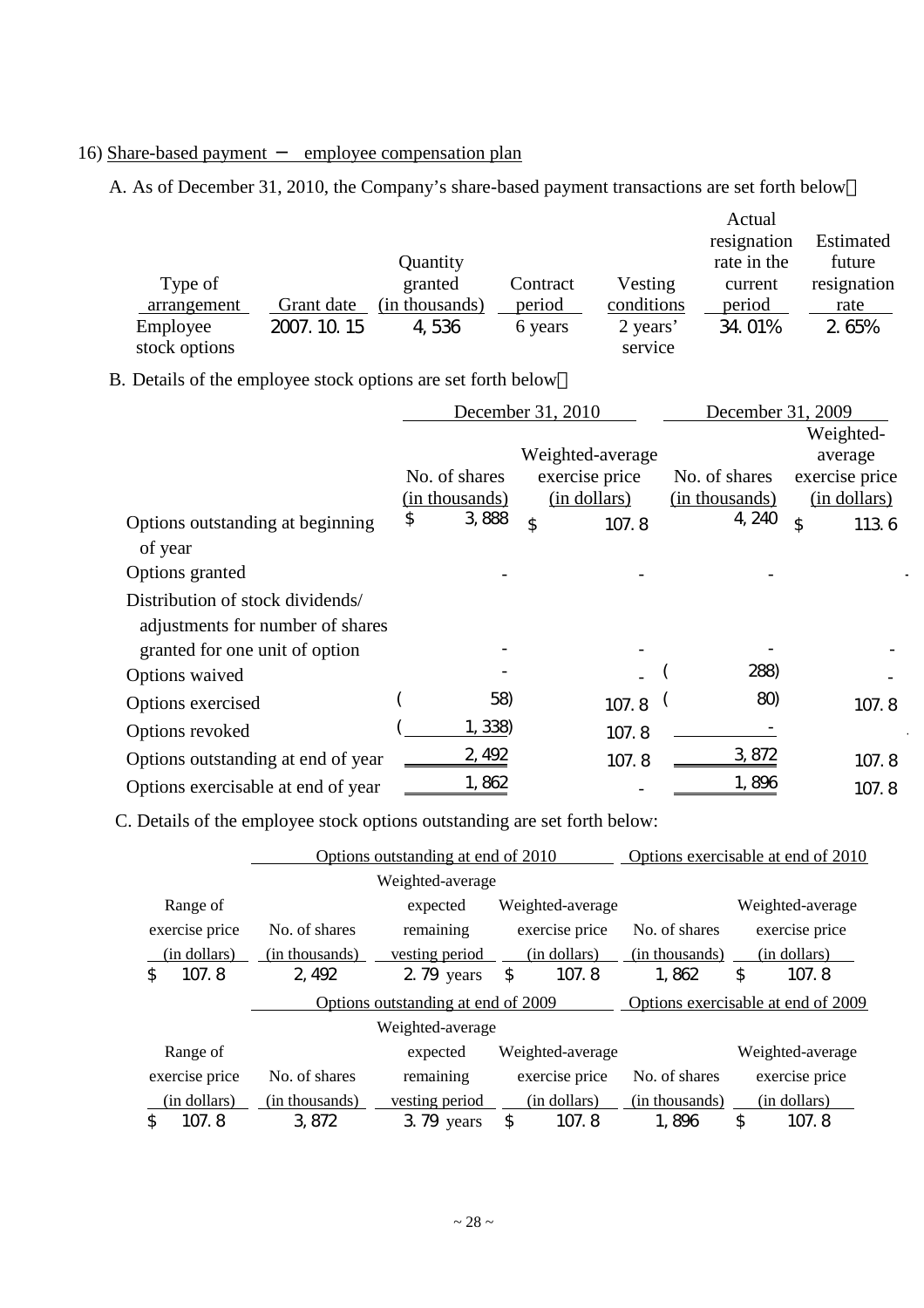D.The following sets forth the pro forma net income and earnings per share based on the assumption that the compensation cost is accounted for using the fair value method for the stock options granted before the effectivity of R.O.C. SFAS No. 39.

|                                             | For the year ended                   |           |  |  |  |
|---------------------------------------------|--------------------------------------|-----------|--|--|--|
|                                             | December 31, 2010                    |           |  |  |  |
|                                             | <b>Financial report</b>              | Pro forma |  |  |  |
| Net income                                  | 1, 475, 356 \$ 1, 476, 196<br>\$.    |           |  |  |  |
| Basic earnings per share (EPS) (in dollars) | 3.48                                 | 3.48      |  |  |  |
| Diluted EPS (in dollars)                    | 3.47                                 | 3.47      |  |  |  |
|                                             | For the year ended                   |           |  |  |  |
|                                             | December 31, 2009                    |           |  |  |  |
|                                             | <b>Financial report</b><br>Pro forma |           |  |  |  |
| Net income                                  | 4, 354, 108 \$ 4, 316, 973<br>\$     |           |  |  |  |
| Basic earnings per share (EPS) (in dollars) | 10.42<br>10.33                       |           |  |  |  |
| Diluted EPS (in dollars)                    | 9.88                                 | 9.80      |  |  |  |

E.Estimations of increase in fair value by using the Black-Scholes option-pricing model are shown below:

|               |       |                | Expected   |         | Expected Expected Risk-free |       |            |
|---------------|-------|----------------|------------|---------|-----------------------------|-------|------------|
| Type of       |       | Stock Exercise | price      | vesting | dividend interest           |       | Fair value |
| arrangement   | price | price          | volatility | period  | yield rate                  | rate  | per unit   |
| Employee      | \$120 | \$120          | 39.68%     | 4.375   | O%                          | 2.61% | 43.32      |
| stock options |       |                |            | vears   |                             |       |            |

# 17) Earnings per share

|                             | For the year ended December 31, 2010 |                   |                                        |                    |                      |  |  |  |  |
|-----------------------------|--------------------------------------|-------------------|----------------------------------------|--------------------|----------------------|--|--|--|--|
|                             |                                      | Amount            | Weighted-average<br>outstanding shares | Earnings per share | (in dollars)         |  |  |  |  |
|                             | Before tax                           | After tax         | (in thousands)                         | Before tax         | After tax            |  |  |  |  |
| Basic earnings per share:   |                                      |                   |                                        |                    |                      |  |  |  |  |
| Consolidated net income     | \$1, 949, 805                        | \$1,475,356       | 424, 545                               | 4.59               | 3.48<br>$\mathbb{S}$ |  |  |  |  |
| Dilutive effect of common   |                                      |                   |                                        |                    |                      |  |  |  |  |
| stock equivalents:          |                                      |                   |                                        |                    |                      |  |  |  |  |
| Employee bonus              |                                      |                   | 551                                    |                    |                      |  |  |  |  |
| Diluted earnings per share: |                                      |                   |                                        |                    |                      |  |  |  |  |
| Consolidated net income     |                                      |                   |                                        |                    |                      |  |  |  |  |
| attributable to common      |                                      |                   |                                        |                    |                      |  |  |  |  |
| stockholders plus dilutive  |                                      |                   |                                        |                    |                      |  |  |  |  |
| effect of common stock      |                                      |                   |                                        |                    |                      |  |  |  |  |
| equivalents                 | 949, 805                             | \$<br>1, 475, 356 | 425, 096                               | 4.59               | 3.41                 |  |  |  |  |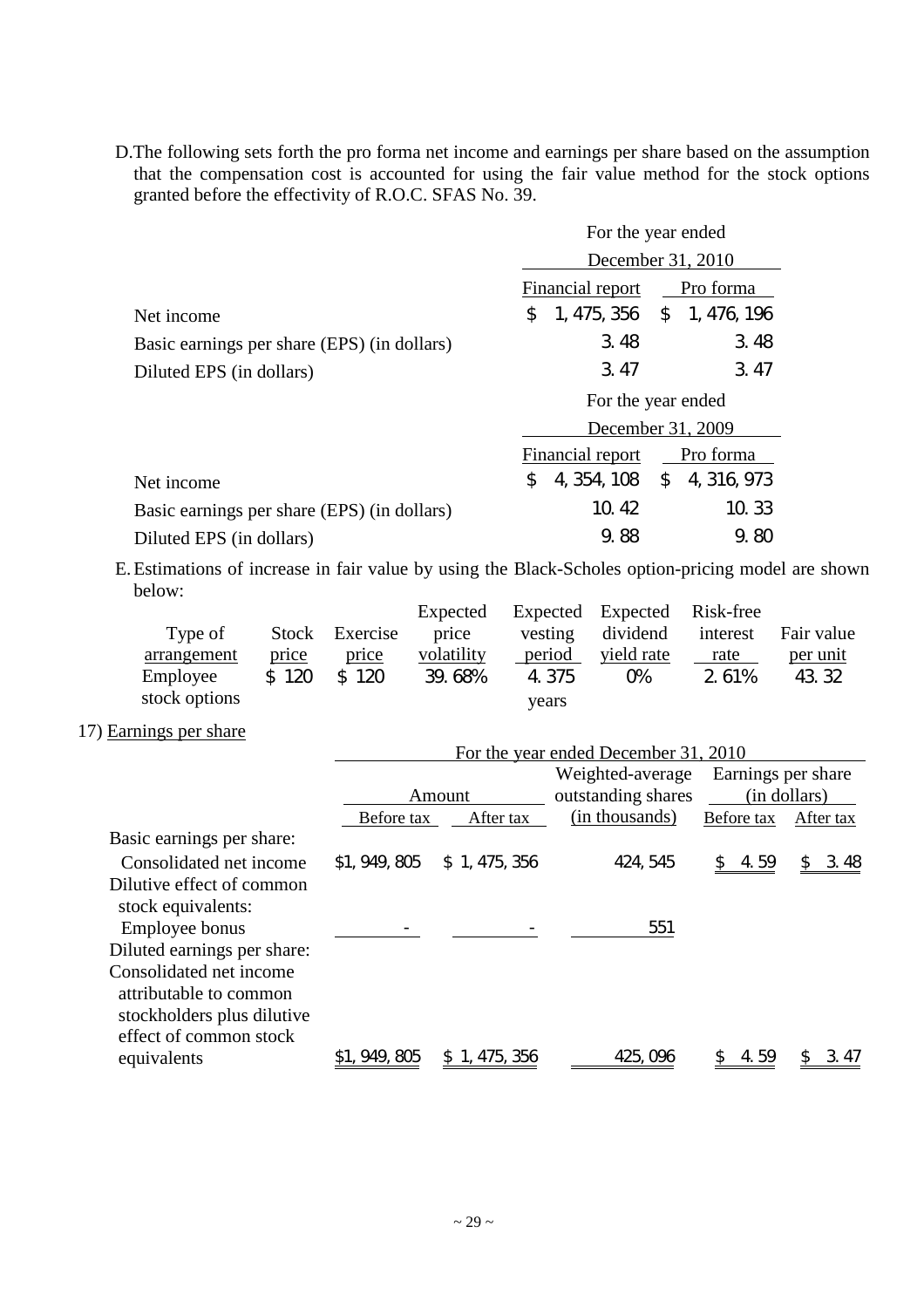Effective January 1, 2008, as employees' bonus could be distributed in the form of stock, the diluted EPS computation shall include those estimated shares that would be increased from employees' stock bonus issuance in the weighted-average number of common shares outstanding during the reporting year, which taking into account the dilutive effects of stock bonus on potential common shares; whereas , basic EPS shall be calculated based on the weighted-average number of common shares outstanding during the reporting year that include the shares of employees' stock bonus for the appropriation of prior year earnings, which have already been resolved at the stockholders' meeting held in the reporting year. Since capitalization of employees' bonus no longer belongs to distribution of stock dividends (or retained earnings and capital reserve capitalized), the calculation of basic EPS and diluted EPS for all periods presented shall not be adjusted retroactively.

|                                                                                                           | For the year ended December 31, 2009 |               |                    |                    |              |  |  |  |
|-----------------------------------------------------------------------------------------------------------|--------------------------------------|---------------|--------------------|--------------------|--------------|--|--|--|
|                                                                                                           |                                      |               | Weighted-average   | Earnings per share |              |  |  |  |
|                                                                                                           |                                      | Amount        | outstanding shares |                    | (in dollars) |  |  |  |
|                                                                                                           | Before tax                           | After tax     | (in thousands)     | Before tax         | After tax    |  |  |  |
| Basic earnings per share:                                                                                 |                                      |               |                    |                    |              |  |  |  |
| Consolidated net income                                                                                   | \$5, 634, 747                        | \$4, 354, 108 | 418,010            | \$13.48            | 10.42<br>S.  |  |  |  |
| Dilutive effect of common<br>stock equivalents:                                                           |                                      |               |                    |                    |              |  |  |  |
| Convertible bonds                                                                                         | 139, 404)                            | 139, 404)     | 6,453              |                    |              |  |  |  |
| Employee bonus                                                                                            |                                      |               | 1,959              |                    |              |  |  |  |
| Diluted earnings per share:                                                                               |                                      |               |                    |                    |              |  |  |  |
| Consolidated net income<br>attributable to common<br>stockholders plus dilutive<br>effect of common stock |                                      |               |                    |                    |              |  |  |  |
| equivalents                                                                                               | 495, 343                             | \$4, 214, 704 | 426, 422           | 89                 | 88           |  |  |  |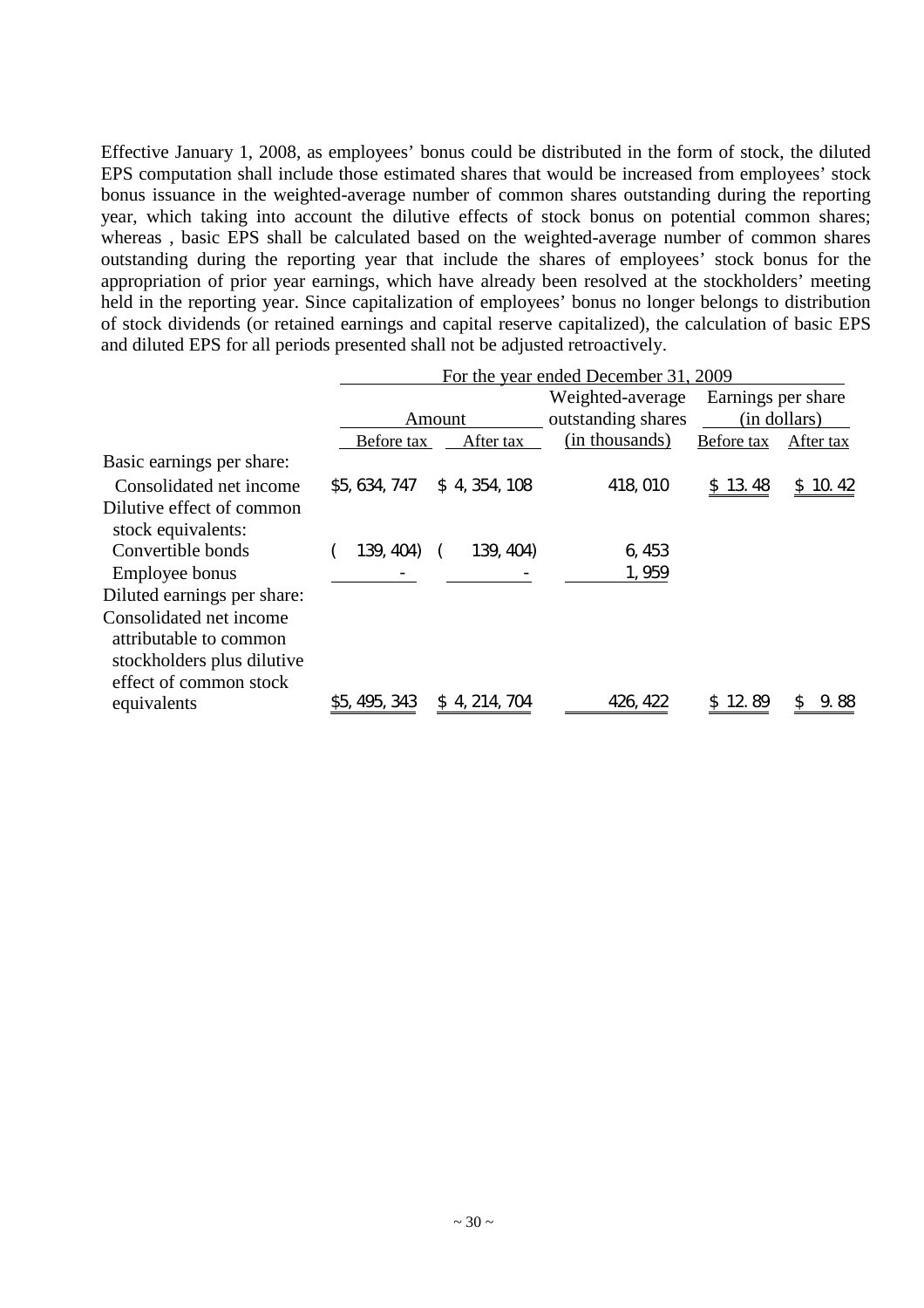# 18) Personnel, depreciation, and amortization expenses

Personnel, depreciation and amortization expenses are summarized as follows:

|                            | For the year ended December 31, 2010 |          |    |             |             |  |  |  |
|----------------------------|--------------------------------------|----------|----|-------------|-------------|--|--|--|
|                            | Operating costs Operating expenses   |          |    |             | Total       |  |  |  |
| Personnel expenses         |                                      |          |    |             |             |  |  |  |
| <b>Salaries</b>            | \$                                   | 309, 124 | \$ | 777, 738 \$ | 1, 086, 862 |  |  |  |
| Labor and health insurance |                                      | 33, 019  |    | 69, 323     | 102, 342    |  |  |  |
| Pension expense            |                                      | 14, 844  |    | 28, 142     | 42, 986     |  |  |  |
| Others                     |                                      | 31, 434  |    | 39, 168     | 70, 602     |  |  |  |
| Depreciation               |                                      | 116, 883 |    | 65, 373     | 182, 256    |  |  |  |
| Amortization               |                                      | 363      |    | 2, 727      | 3,090       |  |  |  |

|                            | For the year ended December 31, 2009 |          |    |                                           |    |             |  |  |  |
|----------------------------|--------------------------------------|----------|----|-------------------------------------------|----|-------------|--|--|--|
|                            |                                      |          |    | <b>Operating costs Operating expenses</b> |    | Total       |  |  |  |
| Personnel expenses         |                                      |          |    |                                           |    |             |  |  |  |
| <b>Salaries</b>            | \$                                   | 462, 568 | \$ | 882, 237                                  | \$ | 1, 344, 805 |  |  |  |
| Labor and health insurance |                                      | 18, 965  |    | 66, 263                                   |    | 85, 228     |  |  |  |
| Pension expense            |                                      | 27, 465  |    | 25, 166                                   |    | 52, 631     |  |  |  |
| Others                     |                                      | 34, 939  |    | 31, 909                                   |    | 66, 848     |  |  |  |
| Depreciation               |                                      | 113,086  |    | 73, 129                                   |    | 186, 215    |  |  |  |
| Amortization               |                                      | 1, 246   |    | 2,387                                     |    | 3,633       |  |  |  |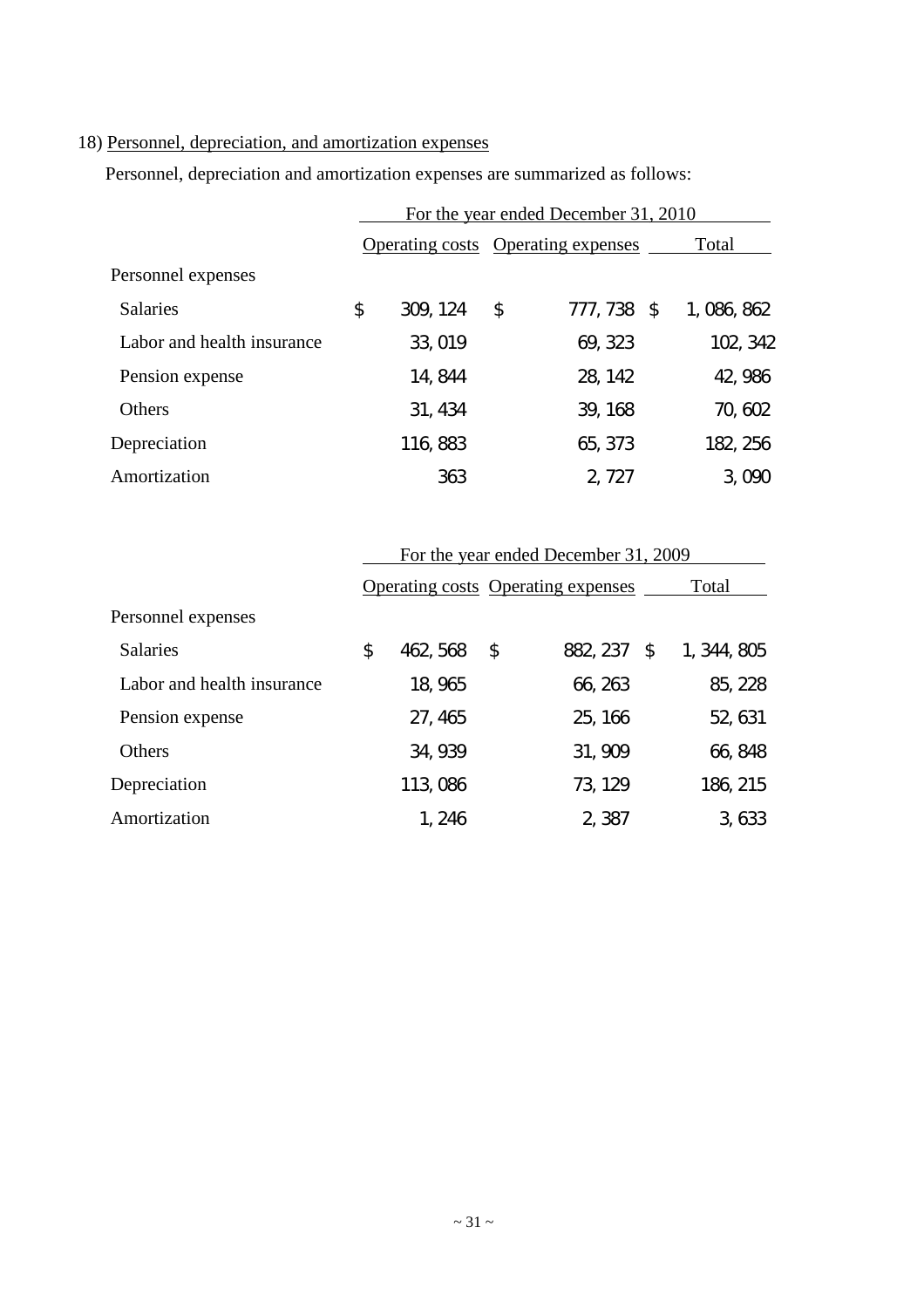## 5. RELATED PARTY TRANSACTIONS

#### Names of related parties Relationship with the Company C-Tech Corporation The Company's general manager is the chairman of C-Tech Corporation Transcend (H.K.) Limited (Transcend H.K.) The Company's general manager is the director of Transcend H.K. Won Chin Investment Inc. (Won Chin) Won Chin is the major stockholder of the Company with more than 5% ownership

#### 1)Names of related parties and their relationship with the company

Cheng Chuan Technology Development Inc. (Cheng Chuan)

#### 2)Significant transactions and balances with related parties

| A. Sales           |               |      |                  |      |
|--------------------|---------------|------|------------------|------|
|                    | 2010          |      | 2009             |      |
|                    | Amount        | $\%$ | Amount           | $\%$ |
| Transcend H.K.     | \$1, 209, 535 |      | 4 \$ 1, 756, 792 | h    |
| C-Tech Corporation | 341, 836      |      | 319, 450         |      |
|                    | 551, 371      |      | 5 \$ 2,076,242   | n    |

The sales prices charged to related parties are almost equivalent to those charged to third parties. The credit term to related parties is 120 days after monthly billings, except for C-Tech Corporation, which is 15 days after monthly billings. The credit term to third parties is 15 to 60 days after monthly billings.

#### B. Accounts receivable

|                    |          | December 31, |          |      |  |  |  |  |  |
|--------------------|----------|--------------|----------|------|--|--|--|--|--|
|                    | 2010     |              | 2009     |      |  |  |  |  |  |
|                    | Amount   | %            | Amount   | $\%$ |  |  |  |  |  |
| Transcend H.K.     | 173, 589 |              | 184, 570 |      |  |  |  |  |  |
| C-Tech Corporation |          |              | 31, 296  |      |  |  |  |  |  |
|                    | 173, 589 |              | 215, 866 | 5    |  |  |  |  |  |

#### C. Other revenue

For the years ended December 31, 2010 and 2009, the amount of the sales of supplies to the related parties was \$549 and \$665, respectively.

#### D. Lease contracts

a) On April 8, 2009, the Company signed a land lease contract with its major stockholders, Won Chin and Cheng Chuan, to build a new plant on the leased land. The lease has a term of 10 years from April 10, 2009 to April 9, 2019. The annual rental payment is \$35,633 (exclusive of tax), which was determined based on the average rent of land near the leased land shown in the appraisal report issued by CCIS Real Estate Joint Appraisers Firm. Rent is payable prior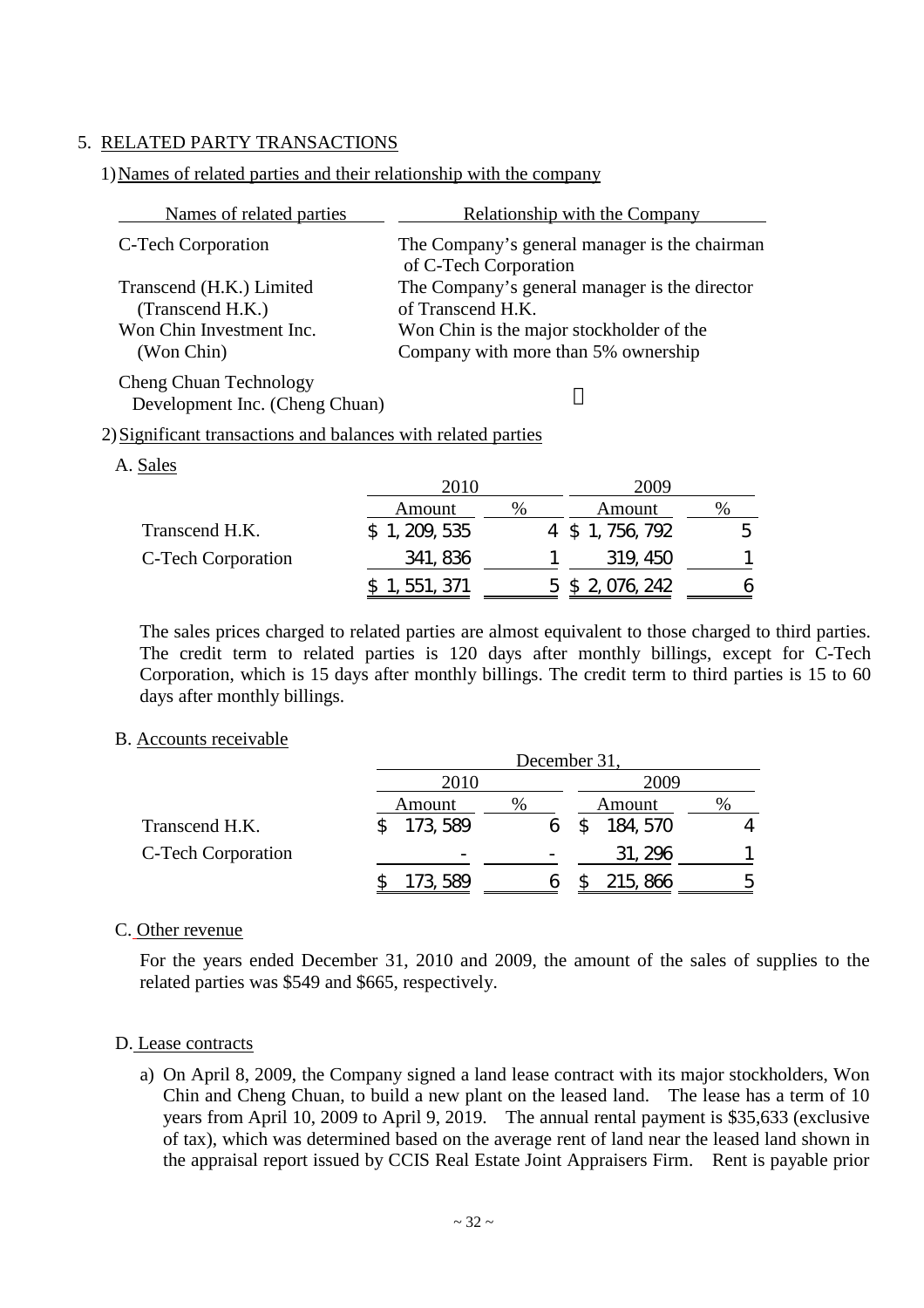to the following year on the contract date and on the same month, same day as the contract date of each following year until the end of the lease. Future rent payments required under the lease are shown in Note 7(3).

- b) On July 1, 2008, the Company signed a plant lease contract with C-Tech Corporation. The monthly rent payment required is \$200 (exclusive of tax), which was determined based on the rent C-Tech Corporation offered the former lessee. The rent expense incurred in 2010 and 2009 amounted to \$2,400 .
- 3) Salaries/rewards information of key management

|                                                                    | For the years ended December 31, |          |  |          |  |
|--------------------------------------------------------------------|----------------------------------|----------|--|----------|--|
|                                                                    |                                  | 2010     |  | 2009     |  |
| Salaries and bonuses                                               | S                                | 67, 905  |  | 94, 583  |  |
| Service execution fees                                             |                                  | 2, 475   |  | 3, 107   |  |
| Directors' and supervisors' remuneration<br>and employees' bonuses |                                  | 39, 813  |  | 47, 841  |  |
|                                                                    |                                  | TTU. 193 |  | 145, 531 |  |

a) Salaries and bonuses include regular wages, special responsibility allowances, pensions, severance pay, various bonuses, rewards, etc.

b) Service execution fees include travel or transportation allowances, special expenditures, various allowances, housing & vehicle benefits, etc.

c) Directors'and supervisors'remuneration and employees'bonuses were those amounts estimated and accrued in the statement of income for the current year.

#### 6. PLEDGED ASSETS

|                                            |                                   | <b>Book Value</b>    |                      |  |  |
|--------------------------------------------|-----------------------------------|----------------------|----------------------|--|--|
| Nature of assets                           | Purpose                           | December 31,<br>2010 | December 31,<br>2009 |  |  |
| Property, plant and<br>equipment           | Long-term and short-term<br>loans | \$1,434,060          | \$1,455,729          |  |  |
| Other financial assets-<br>noncurrent-time | Patent deposit                    |                      |                      |  |  |
| deposit                                    |                                   | 2,913                | 3, 199               |  |  |
|                                            |                                   | 436.973              |                      |  |  |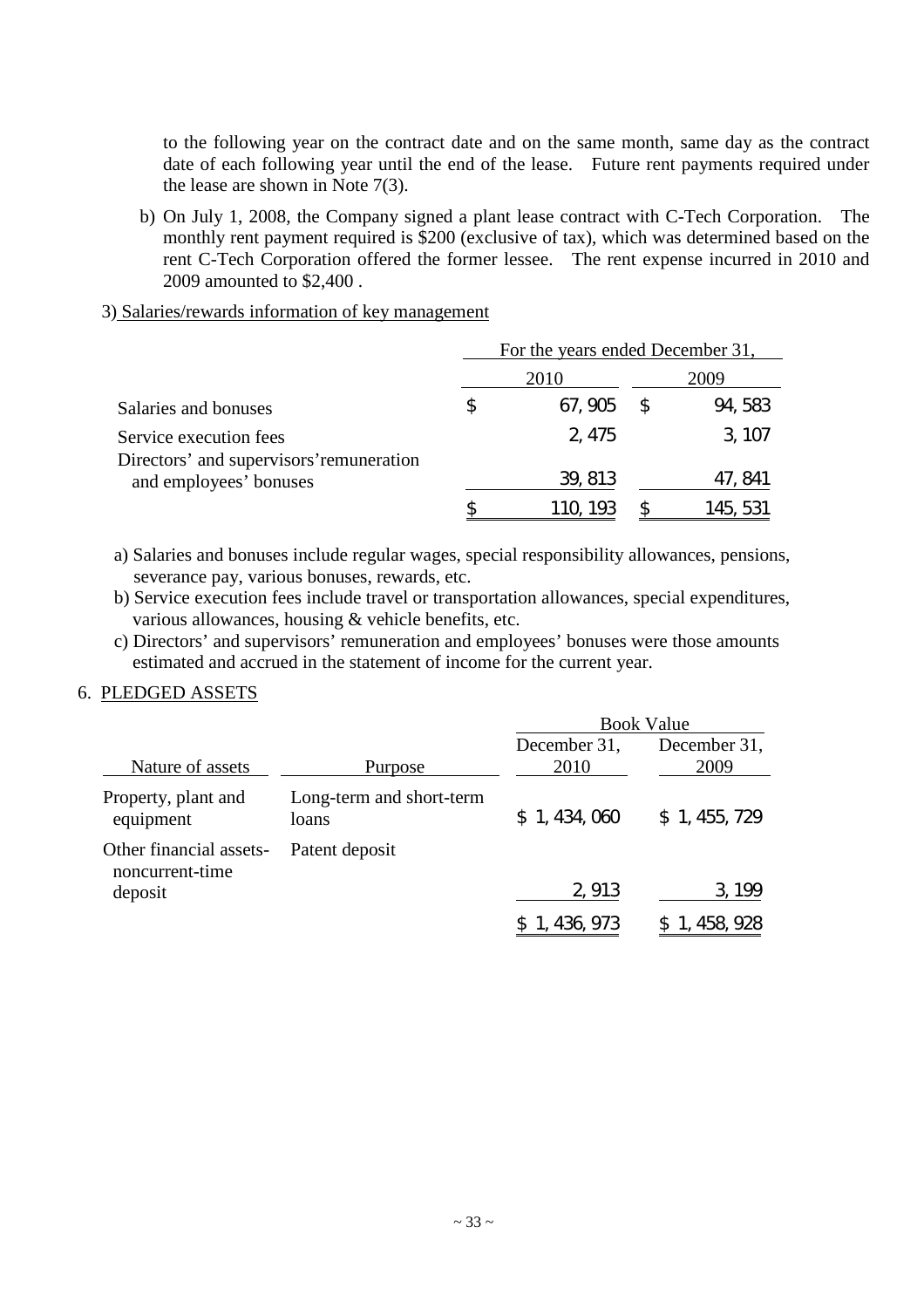## 7. COMMITMENTS AND CONTINGENT LIABILITIES

As of December 31, 2010, in addition to the endorsements and guarantees shown in Note 5, the Company's significant commitments and contingent liabilities are summarized below:

- A. As of December 31, 2010, the Company had unused letters of credit for purchase of merchandise amounting to \$12,303.
- B. As of December 31, 2010, the Company had outstanding commitments on new plant building contracts totaling \$106,542.
- C. The Company signed a land lease contract with Won Chin and Cheng Chuan, with a lease term of 10 years from April 10, 2009 to April 9, 2019. The following sets out the annual lease payment required under the lease agreement for the next five years and present value of the lease payments from the sixth year to the end of the lease.

| Period of the lease                         |               | Amount   |
|---------------------------------------------|---------------|----------|
| $2011 \sim 2015$                            | <sup>SS</sup> | 187, 074 |
| $2016 \sim 2019$ (Present value: \$104,589) |               | 112, 244 |
|                                             |               | 299, 318 |

## 8. SIGNIFICANT CATASTROPHE

None.

9. SIGNIFICANT SUBSEQUENT EVENTS

None.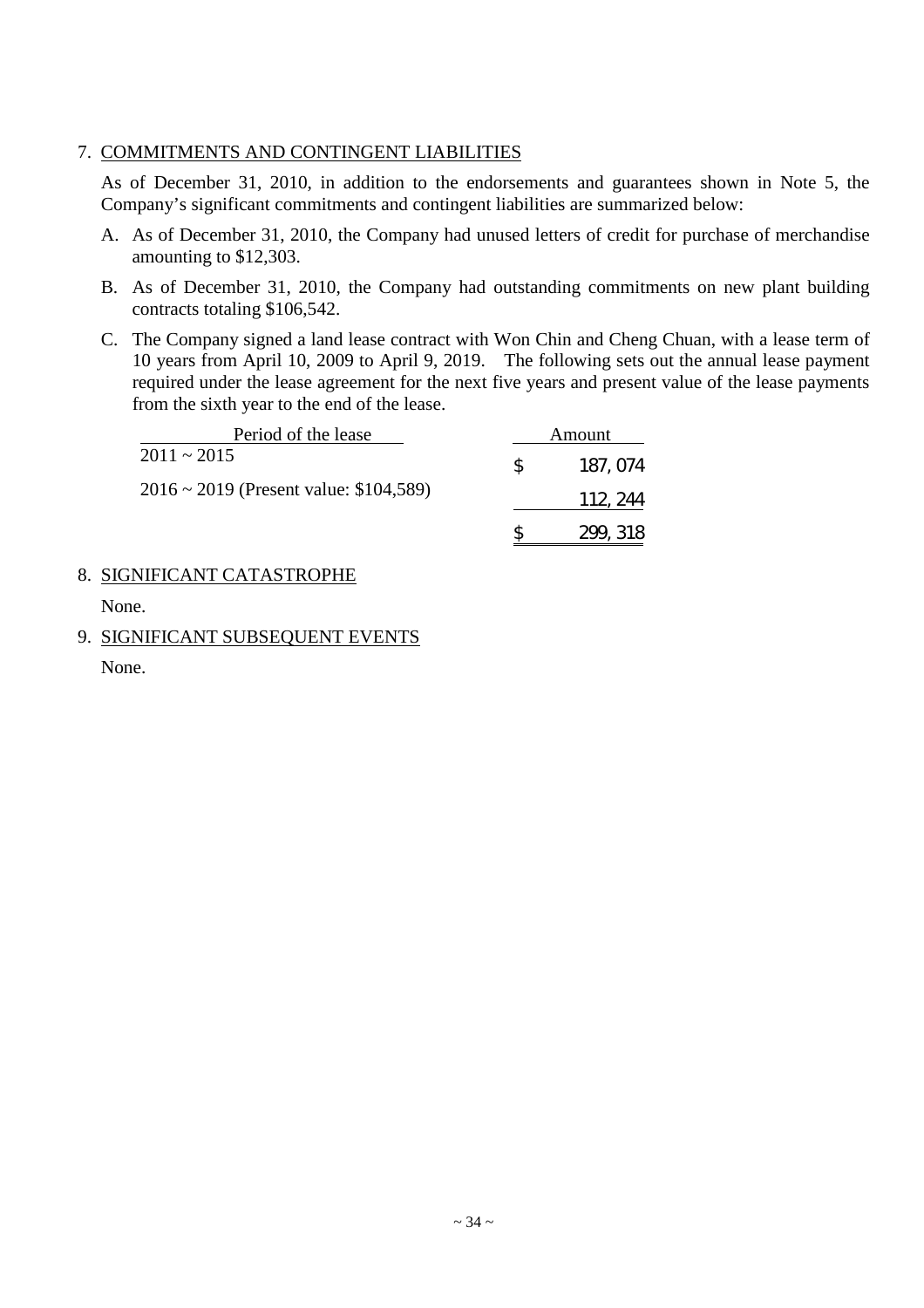# 10. OTHERS

## 1) Financial statement presentation

Certain accounts in the 2009 financial statements have been reclassified to conform to the 2010 financial statement presentation.

# 2) The fair values of the financial instruments

|                                                                  | December 31, 2010                 |                                      |                                             |  |  |
|------------------------------------------------------------------|-----------------------------------|--------------------------------------|---------------------------------------------|--|--|
|                                                                  |                                   |                                      | Fair value                                  |  |  |
|                                                                  | Book value                        | Quotations<br>in an active<br>market | Estimated<br>using a<br>valuation technique |  |  |
| Non-derivative financial instruments                             |                                   |                                      |                                             |  |  |
| Assets                                                           |                                   |                                      |                                             |  |  |
| Financial assets with fair values equal to<br>book values        | 10, 551, 232 \$<br>$\mathbb{S}^-$ |                                      | \$<br>10, 551, 232                          |  |  |
| Financial assets at fair value through profit<br>or loss-current | 500, 148                          | 500, 148                             |                                             |  |  |
| Available-for-sale financial instruments                         | 177, 940                          | 177, 940                             |                                             |  |  |
| Financial assets carried at cost-noncurrent                      | 875, 055                          |                                      |                                             |  |  |
| Refundable deposits                                              | 21,597                            |                                      | 21, 597                                     |  |  |
| Liabilities                                                      |                                   |                                      |                                             |  |  |
| Financial liabilities with fair values equal to<br>book values   | 1, 805, 823                       |                                      | 1, 805, 823                                 |  |  |
| Bonds payable                                                    | 356, 588                          |                                      | 360, 377                                    |  |  |
| Derivative financial instruments                                 |                                   |                                      |                                             |  |  |
| Assets                                                           |                                   |                                      |                                             |  |  |
| Financial assets at fair value through profit                    | 369                               |                                      | 369                                         |  |  |
| or loss-current                                                  |                                   |                                      |                                             |  |  |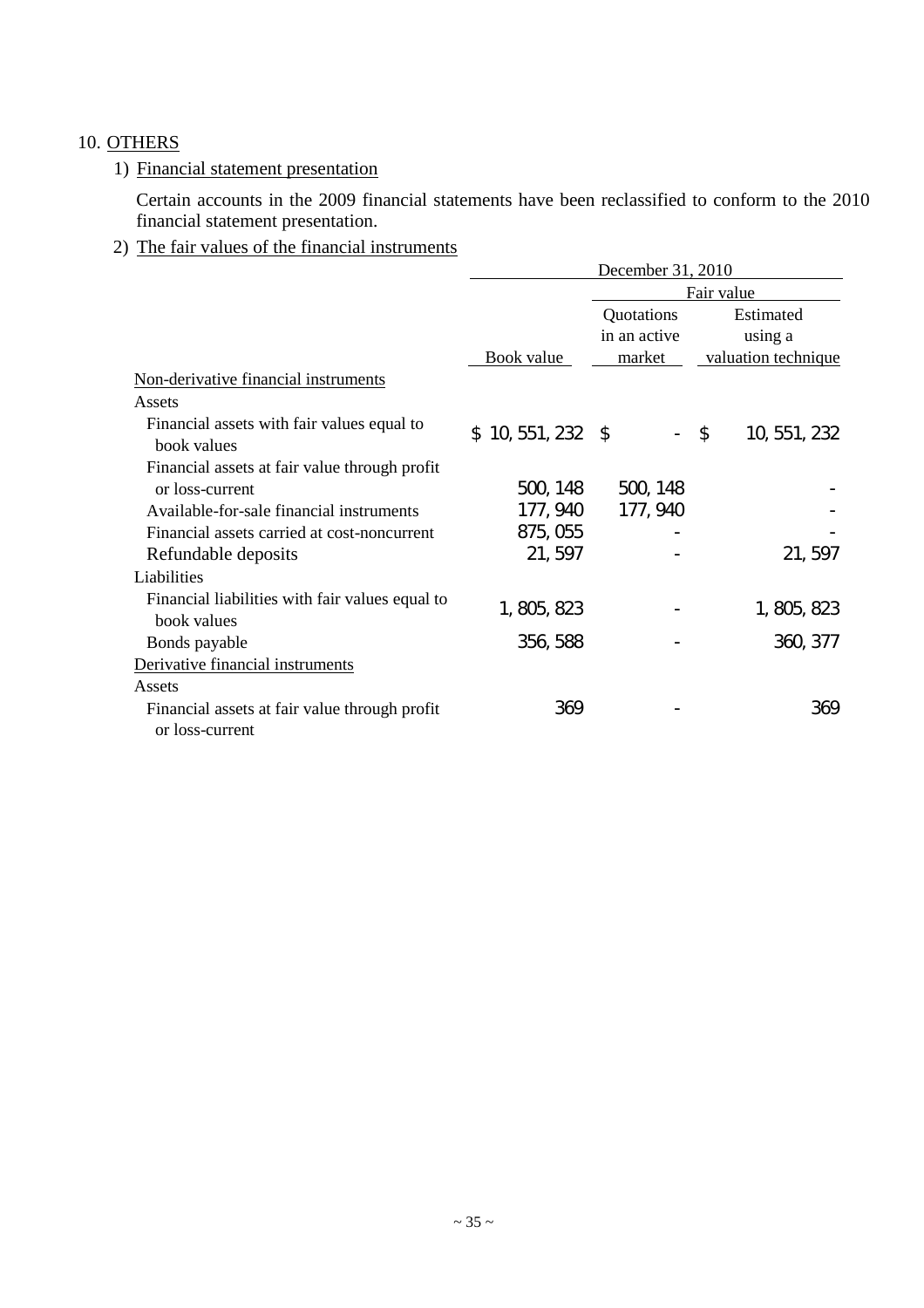|                                                                  | December 31, 2009 |                            |                      |  |  |  |
|------------------------------------------------------------------|-------------------|----------------------------|----------------------|--|--|--|
|                                                                  |                   | Fair value                 |                      |  |  |  |
|                                                                  |                   | Quotations<br>in an active | Estimated<br>using a |  |  |  |
|                                                                  | <b>Book</b> value | market                     | valuation technique  |  |  |  |
| Non-derivative financial instruments                             |                   |                            |                      |  |  |  |
| Assets                                                           |                   |                            |                      |  |  |  |
| Financial assets with fair values equal to<br>book values        | \$11, 364, 958    | $\mathfrak{S}$             | \$11, 364, 758       |  |  |  |
| Financial assets at fair value through profit                    |                   |                            |                      |  |  |  |
| or loss-current                                                  | 567, 665          | 567, 665                   |                      |  |  |  |
| Available-for-sale financial instruments                         | 212, 690          | 212, 690                   |                      |  |  |  |
| Financial assets carried at cost-noncurrent                      | 800, 475          |                            |                      |  |  |  |
| Refundable deposits                                              | 19, 777           |                            | 19, 777              |  |  |  |
| Liabilities                                                      |                   |                            |                      |  |  |  |
| Financial liabilities with fair values equal to<br>book values   |                   |                            |                      |  |  |  |
| Bonds payable                                                    | 2, 334, 135       |                            | 2, 334, 135          |  |  |  |
| Long-term loans                                                  | 455, 464          |                            | 470, 571             |  |  |  |
| Derivative financial instruments                                 |                   |                            |                      |  |  |  |
| Assets                                                           |                   |                            |                      |  |  |  |
| Financial assets at fair value through profit<br>or loss-current | 113, 567          |                            | 113, 567             |  |  |  |

#### A. Fair values of financial instruments

The methods and assumptions used to estimate the fair values of the above financial instruments are summarized below:

- (A) For short-term instruments, the fair values were determined based on their carrying values because of the short maturities of the instruments. This method was applied to cash and cash equivalents, notes receivable, accounts receivable, short–term loans, notes payable, and accounts payable.
- (B) Financial instruments at fair value through profit or loss are regarded as quoted in an active market if quoted prices are readily and regularly available from an exchange, dealer, broker, industry group, pricing service or regulatory agency, the price is used as fair value. If the market for a financial instrument is not active, an entity establishes fair value by using a valuation technique. Valuation techniques include using recent arm's length market transactions between knowledgeable, willing parties, if available, reference to the current fair value of another instrument that is substantially the same, discounted cash flow analysis and option pricing models.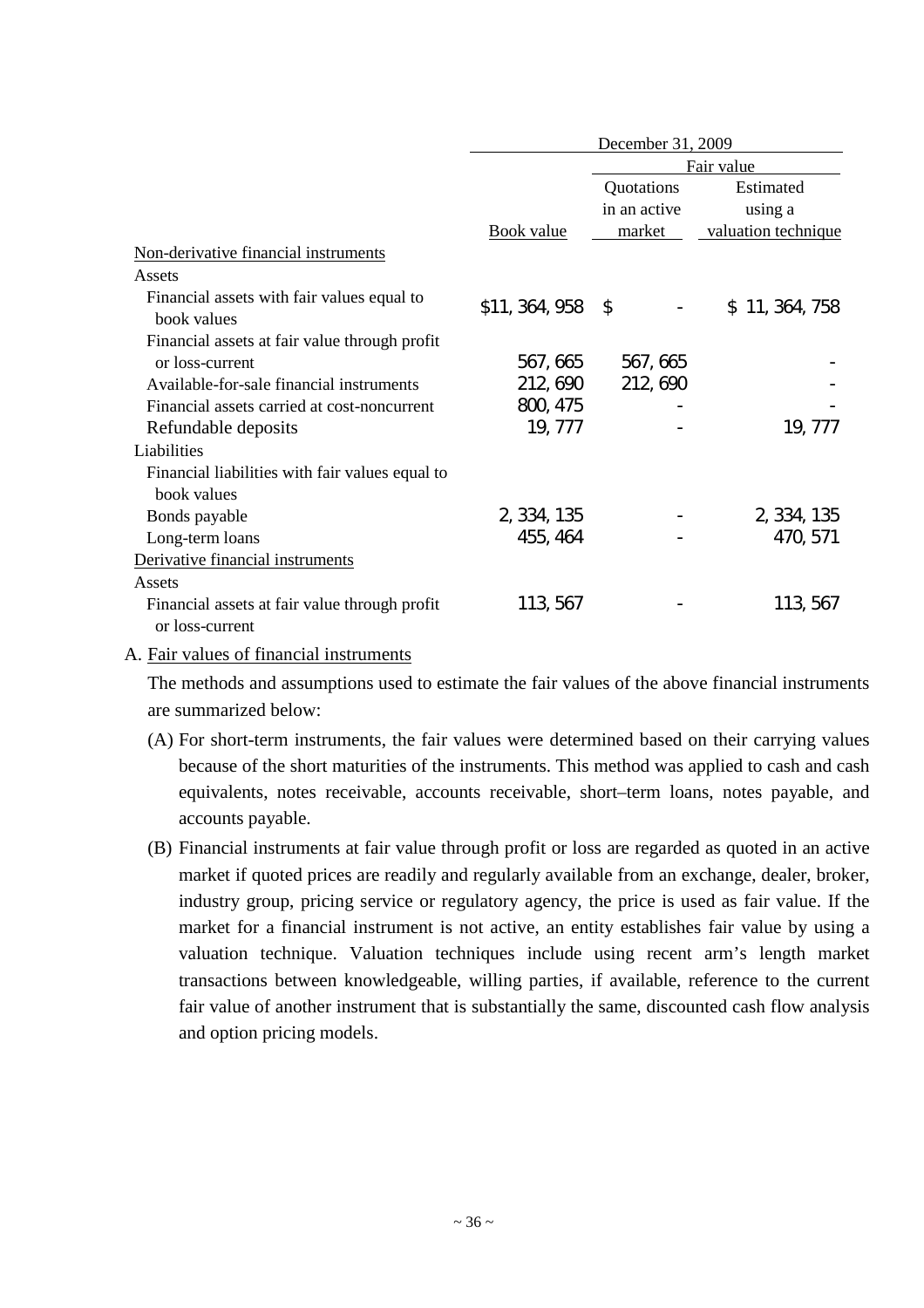- (C) Available-for-sale financial instruments are regarded as quoted in an active market if quoted prices are readily and regularly available from an exchange, dealer, broker, industry group, pricing service or regulatory agency, and those prices represent actual and regularly occurring market transactions on an arm's length basis.
- (D) The fair value of the refundable deposits was based on the present value of expected cash flow amount. The discount rate was the one-year deposit rate of the Directorate General of Postal Remittances and Savings Bank.
- (E) The fair value of the convertible bonds issued before December 31, 2005 is based on their market value. The discount rate is the effective interest rate of convertible bonds in the current market, whose contractual terms are similar to those of convertible bonds issued by the Group.
- (F) The fair values of derivative financial instruments which include unrealized gains or losses on unsettled contracts were determined based upon the amounts to be received or paid assuming that the contracts were settled as of the reporting date.
- B. As of December 31, 2010 and 2009, the financial assets with fair value and cash flow risk due to the change of interest amounted to \$5,835,572 and \$7,334,184, respectively.
- C. For the years ended December 31, 2010 and 2009, total interest income for financial assets that are not at fair value through profit or loss amounted to \$44,488 and \$16,692 respectively.
- D. Strategies for controlling financial risk
	- (A) The Group's risk management objective is to identify and analyze all the possible risks (including market risk, credit risk, liquidity risk and cash flow interest rate risk) by examining the impact of the macroeconomic conditions, industrial developments, market competition and the Group's business development plans so as to maintain the best risk position and adequate liquidity position and centralize the management of all market risks.
	- (B) In order to effectively manage the Group's assets, liabilities, revenues and expenses and to reduce foreign exchange risk, the risk hedging strategy adopted by the Group is to undertake forward exchange contracts or currency options based on the position of the Group's net assets and liabilities and the estimated future cash flows so that the market risk arising from the fluctuations in exchange rates can be effectively mitigated.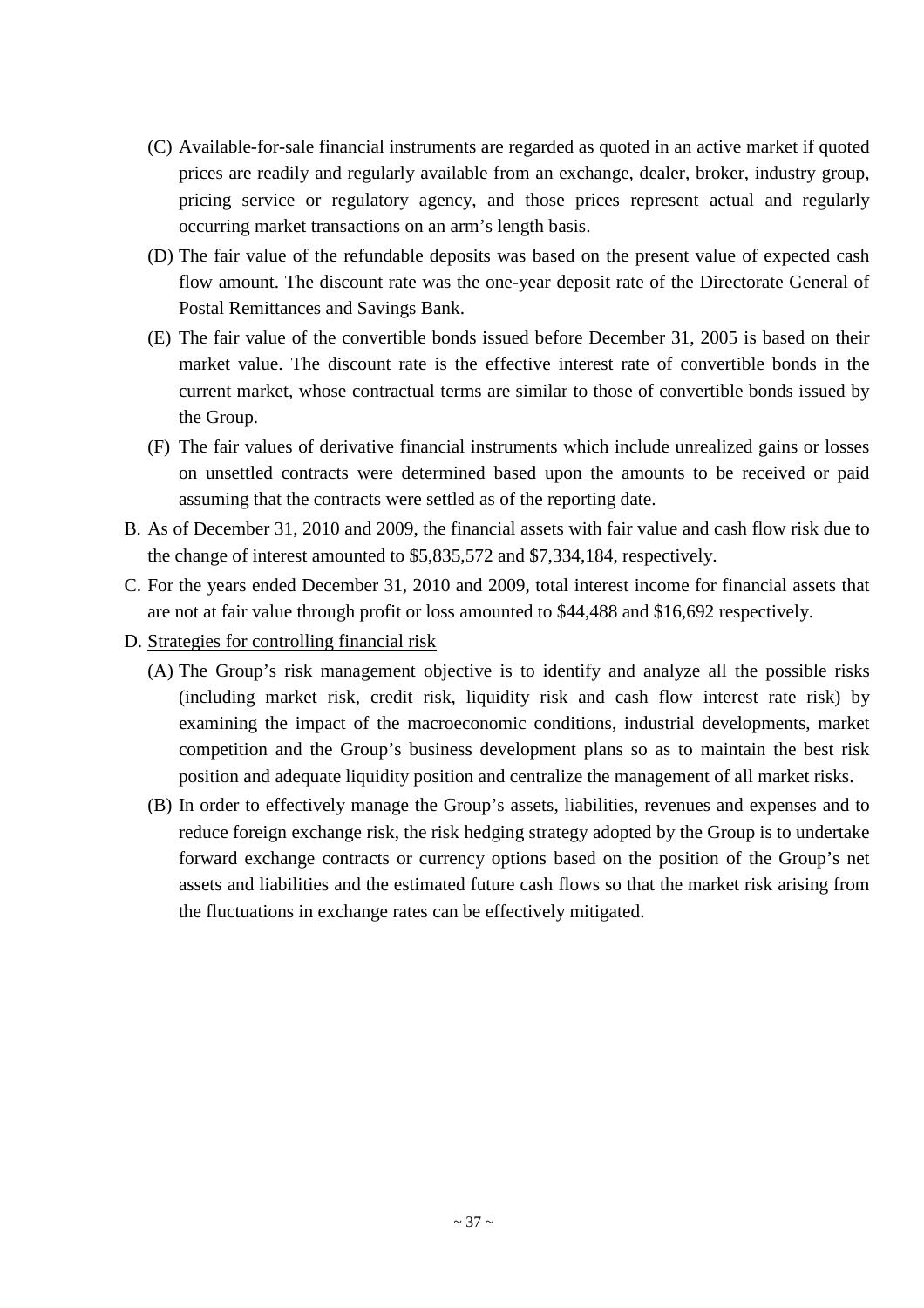#### E. Information on material financial risk

- (A) Investments in equity financial instruments
	- a) Market risk

The Group is exposed to the market risk arising from the equity financial instruments undertaken. However, no material market risk is expected to arise as a stop-loss amount is set on the instruments undertaken.

b) Credit risk

As the credit condition of the counterparties has been assessed before undertaking the transactions, no default by the counterparties is expected to occur. Thus, the possibility that credit risk will arise is remote.

- c) Liquidity risk
	- i) The financial assets held by the Group which is designated at fair value through profit or loss is all traded in active markets. As it is expected that these financial assets can be readily sold at a price approximate to their fair value, the possibility that liquidity risk will arise is remote.
	- ii) The Group is exposed to significant liquidity risk as certain financial assets held by the Group which are carried at cost are not traded in active markets, and the remaining assets are the investments in the shares issued by the GreTai companies through private placement which, as required by the regulation, are not allowed to be transferred within three years after they are acquired.
- d) Cash flow interest rate risk

The equity financial instruments held by the Group are non-interest rate instruments. Thus, it is not exposed to cash flow interest rate risk.

- (B) Investments in bills and bonds
	- a) Market risk

As the debt instruments held by the Group are all floating interest rate bonds, no significant market risk is expected to arise.

b) Credit risk

As the counterparties of the Group are all international financial institutions with excellent credit standing, no default by the counterparties are expected to occur. Thus, the possibility that credit risk will arise is remote.

c) Liquidity risk

The debt financial instruments held by the Group are all traded in active markets. As it is expected that these financial assets can be readily sold at a price approximate to their fair value, the possibility that liquidity risk will arise is remote.

d) Cash flow interest rate risk

The debt financial instruments held by the Group are all floating interest rate instruments.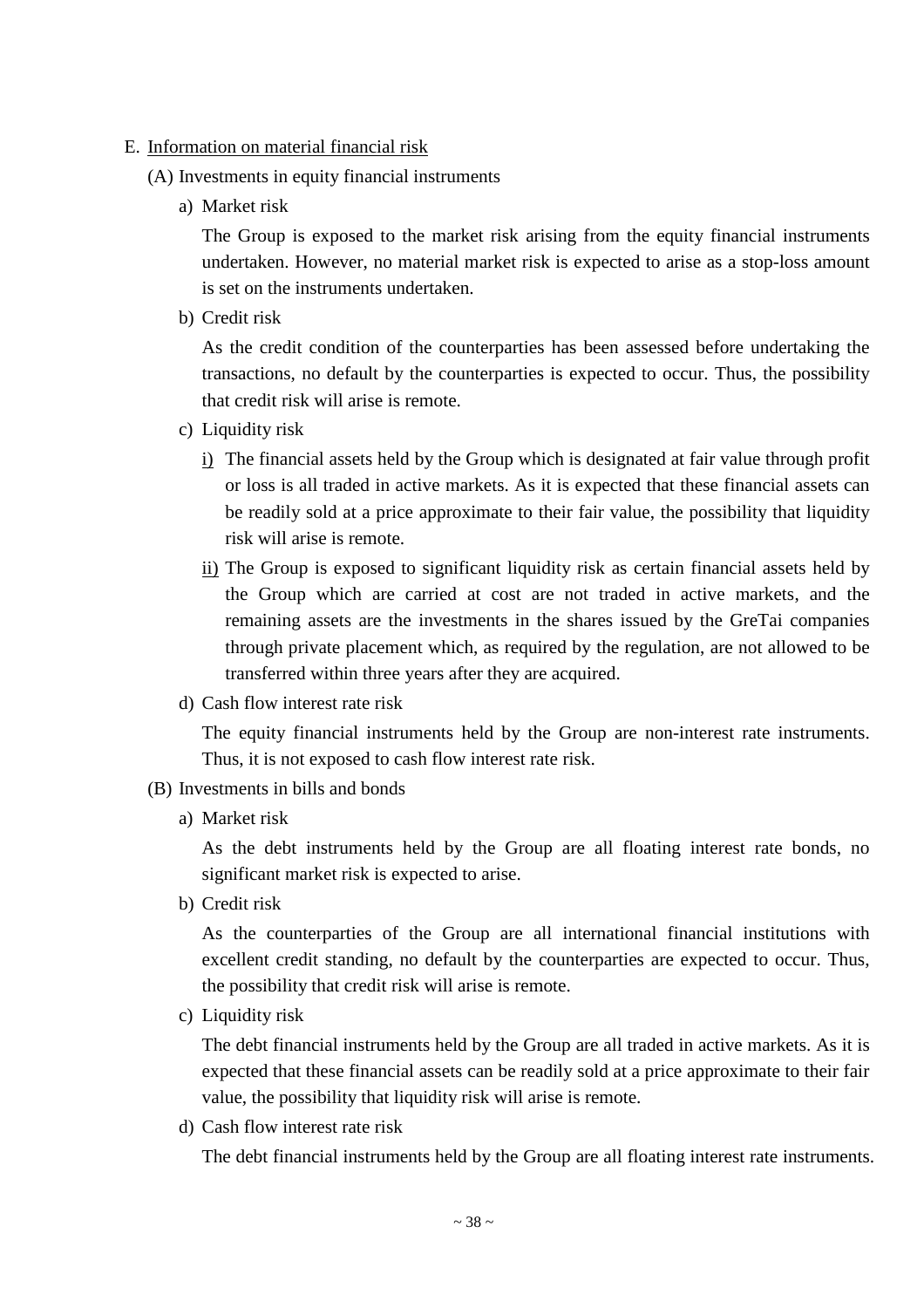The future cash flows on these assets will change because of the changes in the effective interest rates on these instruments arising from the fluctuations in the market interest rates.

- (C) Liabilities on debt financial instruments
	- a) Market risk

The debt instruments issued by the Group are zero interest bonds. Thus, no significant market risk is expected to arise.

b) Credit risk

No credit risk is expected to arise from the debt instruments issued by the Group.

c) Liquidity risk

As the Group's working capital is adequate to support its financing requirements, no significant liquidity risk is expected to arise.

d) Cash flow interest rate risk

The Group is not exposed to cash flow interest rate risk as the debt instruments issued by the Group are zero interest bonds.

- (D) Receivables
	- a) Market risk

As the Group's receivables are due mainly within one year, it is assessed that no significant market risk will arise.

b) Credit risk

As the counterparties of the Group's receivables have good credit standing, it is assessed that no significant credit risk will arise.

c) Liquidity risk

No significant liquidity risk is expected to arise as the Group's receivables are due within one year and the Group's working capital is adequate to support its financing requirements.

d) Cash flow interest rate risk

It is assessed that the Group is not exposed to significant cash flow interest rate risk as the Group's receivables are all due within one year.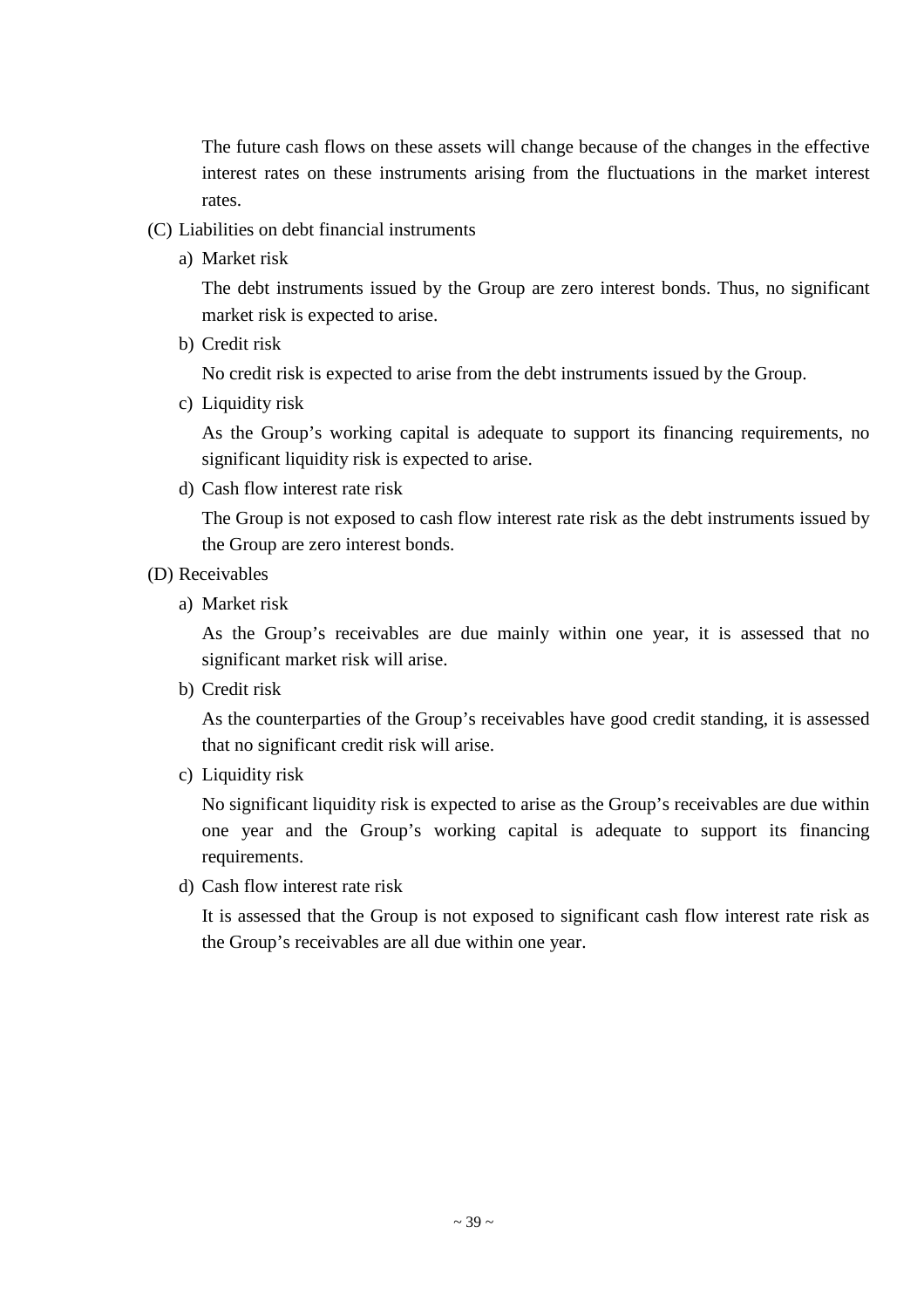- (E) Letter of credit loans
	- a) Market risk

The loans borrowed by the Group are floating interest rate loans. Thus, no significant market risk is expected to arise.

b) Credit risk

No credit risk is expected to arise.

c) Liquidity risk

As the Group's working capital is adequate to support its financing requirements, no significant liquidity risk is expected to arise.

d) Cash flow interest rate risk

The loans borrowed by the Group are floating interest rate loans. The future cash flows on these loans will change because of the changes in the effective interest rates on the loans arising from the fluctuations in the market interest rates.

(F) Financial instruments with off-balance sheet credit risk

| Item            |                           | December 31, 2010 December 31, 2009 |             |  |
|-----------------|---------------------------|-------------------------------------|-------------|--|
| Transcend Japan | 500 million $\frac{1}{2}$ |                                     | 500 million |  |

As the letters of credit were issued to guarantee the borrowings of the investee companies over which the Company has the ability to exercise significant influence, their credit condition can be well controlled. Therefore, no collateral was requested from these investee companies. In the event of default by the above investee companies, the possible loss to be incurred by the Company is the amount stated above.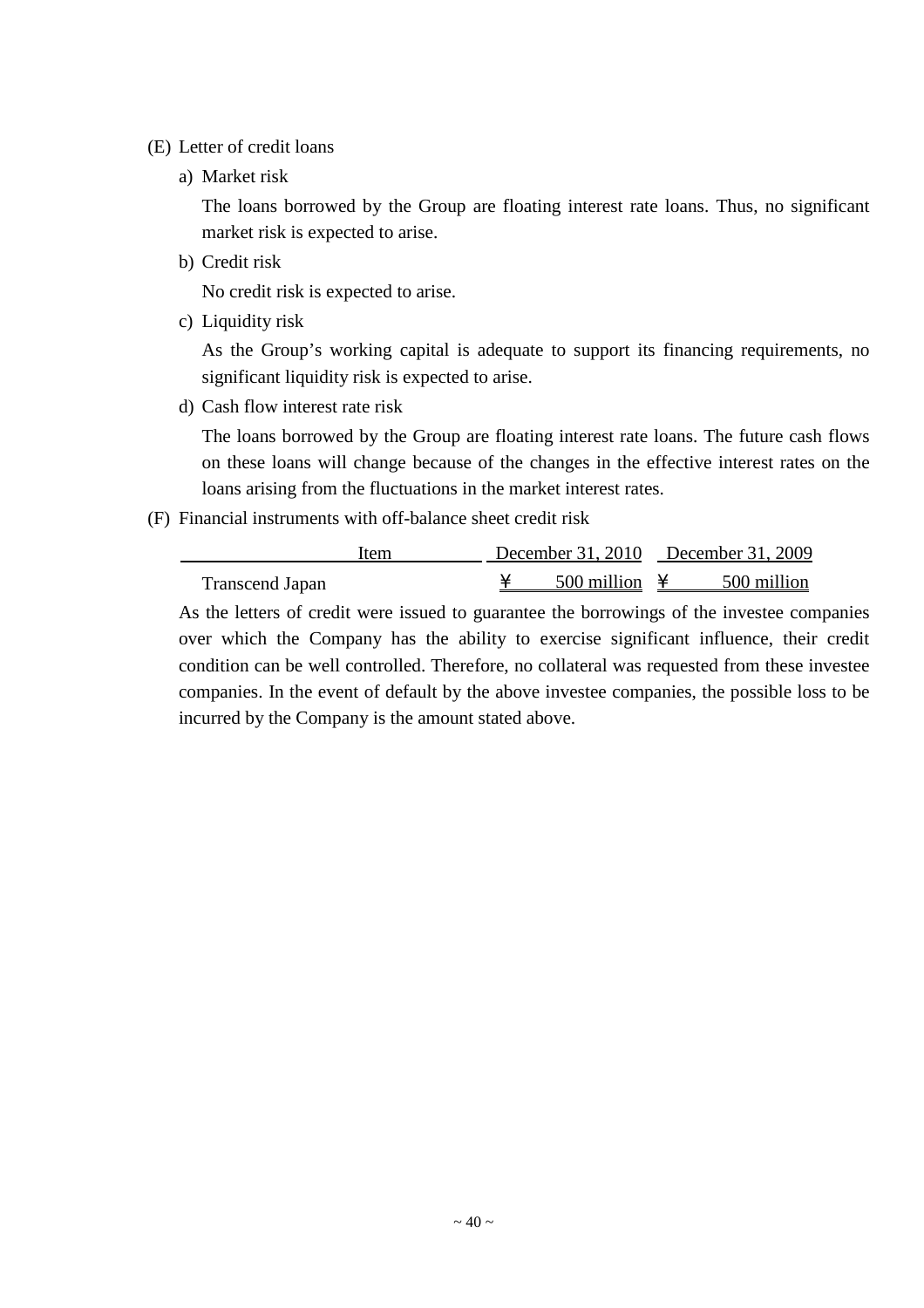(G) Some businesses of the Company and its subsidiaries involve non-functional currency operations (the Company's functional currency: NTD; subsidiaries' functional currencies: JPY, KRW, USD, EUR, GBP, or RMB). The information on monetary assets and liabilities denominated in foreign currencies whose values would be materially affected by the exchange rate fluctuations is as follows:

(Amounts in thousands)

|                              |             | December 31, 2010 | December 31, 2009       |          |  |  |
|------------------------------|-------------|-------------------|-------------------------|----------|--|--|
| (Foreign currency:           | Foreign     | Exchange          | Foreign                 | Exchange |  |  |
| functional currency)         | Currency    | Rate              | Currency                | Rate     |  |  |
| <b>Financial</b> assets      |             |                   |                         |          |  |  |
| Monetary item                |             |                   |                         |          |  |  |
| <b>EUR:NTD</b>               | \$<br>3,408 | 38.9200           | $\mathcal{S}$<br>20,459 | 46.1100  |  |  |
| <b>USD:NTD</b>               | 59,230      | 29.1300           | 138,419                 | 31.9900  |  |  |
| <b>JPY:NTD</b>               | 110,277     | 0.3582            | 4,509,969               | 0.3465   |  |  |
| <b>GBP:NTD</b>               | 98          | 45.1900           | 844                     | 51.5900  |  |  |
| <b>HKD:NTD</b>               | 1,600       | 3.7480            | 25,775                  | 4.1260   |  |  |
| USD:JPY                      | 1,710       | 80.9200           | 539                     | 92.4599  |  |  |
| (Note)                       |             |                   |                         |          |  |  |
| <b>USD:RMB</b>               | 210         | 6.5897            | 3,020                   | 6.8270   |  |  |
| (Note)                       |             |                   |                         |          |  |  |
| <b>USD:EUR</b>               | 1,338       | 0.7485            | 568                     | 0.6939   |  |  |
| (Note)                       |             |                   |                         |          |  |  |
| <b>GBP:EUR</b>               | 637         | 1.1611            | 335                     | 1.1193   |  |  |
| (Note)                       |             |                   |                         |          |  |  |
| <b>Financial liabilities</b> |             |                   |                         |          |  |  |
| Monetary item                |             |                   |                         |          |  |  |
| <b>EUR:NTD</b>               | \$          |                   | \$<br>3                 | 46.1100  |  |  |
| <b>USD:NTD</b>               | 27,968      | 29.1300           | 13,654                  | 31.9900  |  |  |
| JPY:NTD                      |             |                   |                         | 0.3465   |  |  |
| <b>USD:RMB</b>               | 5,121       | 6.5897            | 140,021                 | 6.8270   |  |  |
| (Note)                       |             |                   |                         |          |  |  |

Note: In cases where the consolidated entities' functional currency is not NTD; this should be disclosed as well. For example, when a subsidiary's functional currency is RMB, its USD position, if any, should also be disclosed.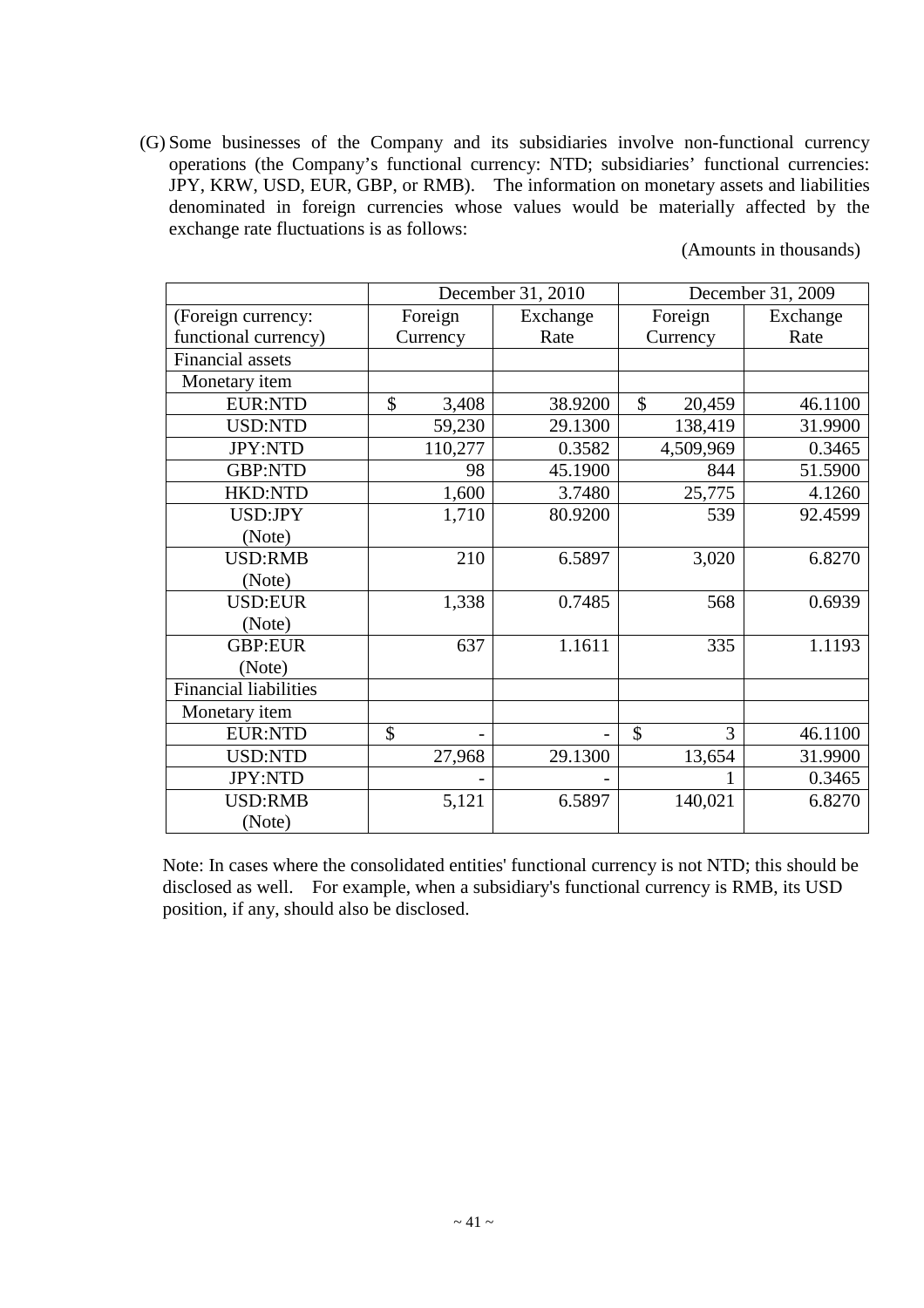#### 11. ADDITIONAL DISCLOSURE REQUIRED BY SFC

#### 1) Related information of significant transactions

| A. Loans granted during the year ended December 31, 2010 |  |  |
|----------------------------------------------------------|--|--|
|----------------------------------------------------------|--|--|

|           |            |             |      | Maximum          |           |          |               |                               |                |             |                                                    |      |                   |      |                   |
|-----------|------------|-------------|------|------------------|-----------|----------|---------------|-------------------------------|----------------|-------------|----------------------------------------------------|------|-------------------|------|-------------------|
|           |            |             |      | outstanding      |           |          |               |                               |                |             |                                                    |      |                   |      |                   |
|           |            | General     |      | balance during   |           |          |               | Amount of sales to Reason for |                | Allowance   |                                                    |      |                   |      |                   |
|           |            | ledger      |      | the year ended   | Ending    | Interest | Nature        | (purchases from)              | short-term     |             | for doubtful Collateral and Limit on loans granted |      |                   |      | Ceiling on total  |
| Creditor  | Borrower   | account     |      | December 31,2010 | Balance   | rate     | of<br>loan    | the borrower                  | financing      | accounts    | its value                                          |      | to a single party |      | loans granted     |
| Transcend | Powerchip  | Other       | ъ    | 1,500,000 \$     | 1,500,000 | 2.5%     | For short- \$ | $\overline{\phantom{a}}$      | To maintain \$ | - \$        | 1,891,482                                          |      | 1,700,132         |      | 1,700,132         |
| Taiwan    | Tech.Corp. | receivables |      |                  |           |          | term          |                               | working        |             | (Note a)                                           |      | (Note b)          |      | (Note b)          |
|           |            |             |      |                  |           |          | lending       |                               | capital        |             |                                                    |      |                   |      |                   |
| Saffire   | Memhiro    | Due from    | US\$ | $1,250$ \$       |           | . .      |               | $\overline{\phantom{a}}$      |                | $\sim$<br>Φ | . ა<br>$\overline{\phantom{a}}$                    | US\$ | 16,847            | US\$ | 21,058            |
|           |            | subsidiary  |      | Thousand         |           |          |               |                               |                |             |                                                    |      | Thousand (Note c) |      | Thousand (Note c) |

Note a: Which is calculated by multiplying the net asset value per share of \$14.93 (in dollars) per the balance sheets of Rexchip Electronics Corp. as of June 30, 2010 and the number of shares as collateral together.

Note b: Ceiling on total loans granted to all parties and limit on loans granted to a single party are both 10% of the net asset value of the lending company.

Note c: Limit on loans granted by Saffire Investment Ltd. to a single party is 10% of its net asset value, while 20% when the single party is a subsidiary which meets certain criteria; ceiling on total loans granted by Saffire Investment Ltd. to all parties is 25% of its net asset value.

B. Endorsements and guarantees provided during the year ended December 31, 2010

|                                            |                        |            |                                            |               | Maximum               |  |                    |                          |                      |                                                       |
|--------------------------------------------|------------------------|------------|--------------------------------------------|---------------|-----------------------|--|--------------------|--------------------------|----------------------|-------------------------------------------------------|
|                                            |                        |            |                                            |               | outstanding guarantee |  |                    | Amount of                | Ratio of accumulated |                                                       |
| amount during the<br>Outstanding guarantee |                        |            |                                            |               |                       |  | guarantee          | guarantee amount to net  |                      |                                                       |
| Name of the                                | Name of parties being  |            | Relationship with Ceiling of guarantee for |               | year ended            |  | amount at          | secured with             | worth value of the   | Ceiling on total amount of                            |
| company                                    | guaranteed             | guaranteed | single party                               |               | December 31, 2010     |  | December 31, 20010 | collateral placed        | Company $(\%)$       | guarantee for provided                                |
| Transcend                                  | <b>Transcend Japan</b> | Note a     | Not exceeding 20% of                       |               | 179.100               |  | 179.100            | $\overline{\phantom{a}}$ | 1%                   | Not exceeding 40% of the                              |
| Taiwan                                     |                        |            | the Company's net<br>asset value.          | $\mathcal{L}$ | $500,000,000$ (¥      |  | 500,000,000)       |                          |                      | Company's net asset value.<br>$$17,001,317\times40\%$ |
|                                            |                        |            | $$17,001,317 \times 20\%$                  |               |                       |  |                    |                          |                      | \$6,800,527)                                          |
|                                            |                        |            | \$3,400,263                                |               |                       |  |                    |                          |                      |                                                       |

Note a. The Company owns more than 50% voting rights of the investee company.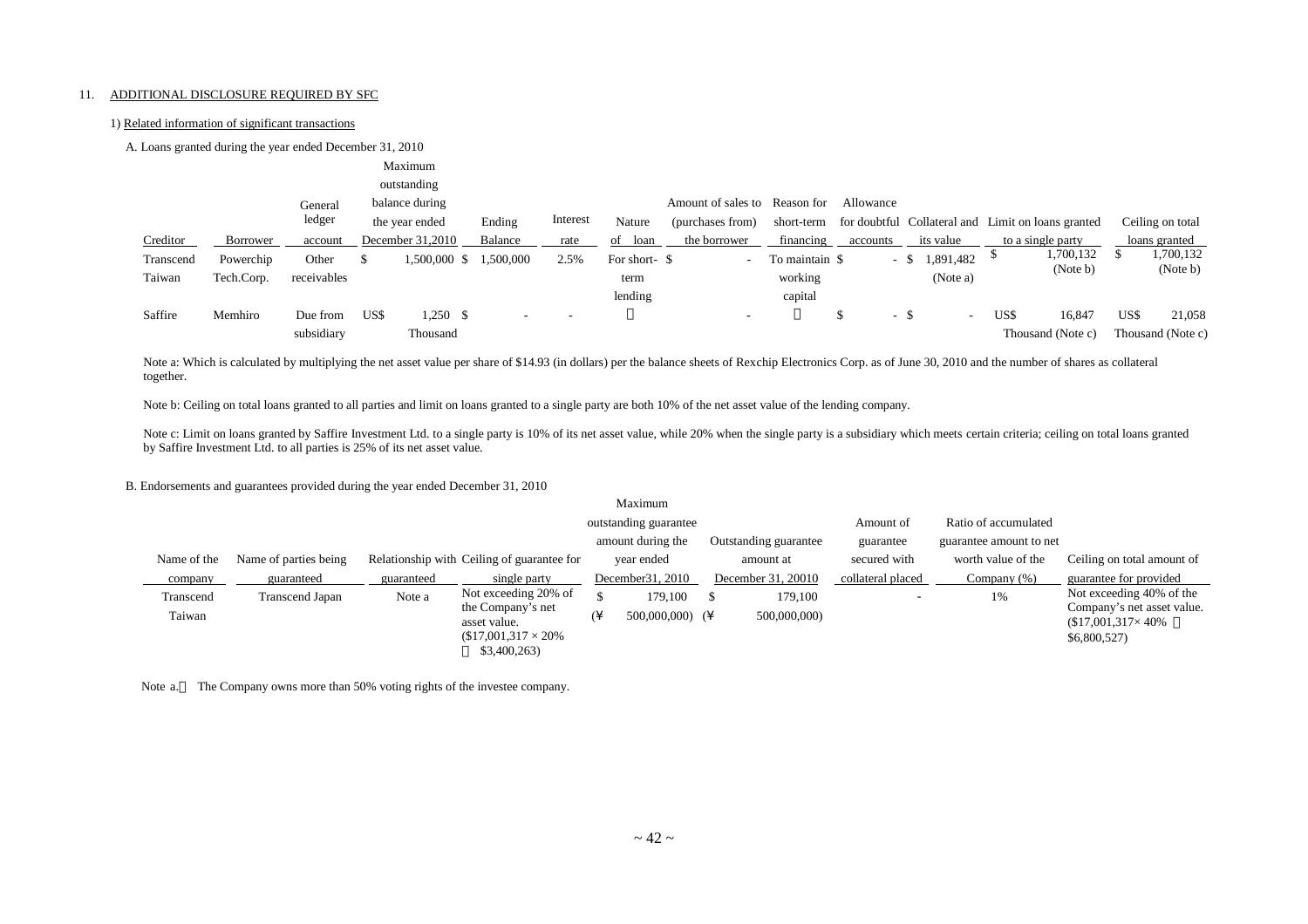#### C. Marketable securities held as at December 31, 2010:

|                         |                                              |                                                       |                                                                             |                 | As of December 31, 2010 |                        |                     |            |                     |
|-------------------------|----------------------------------------------|-------------------------------------------------------|-----------------------------------------------------------------------------|-----------------|-------------------------|------------------------|---------------------|------------|---------------------|
|                         |                                              |                                                       |                                                                             | Number of       |                         |                        | Percentage of       |            | Market value or net |
| Securities held by      | Marketable securities                        | Relationship with the Company General ledger accounts |                                                                             | shares or units |                         | Book value             | company's ownership |            | worth per share     |
| <b>Transcend Taiwan</b> | Beneficiary certificates<br>Fu-Hwa Bond Fund |                                                       | Financial assets at fair<br>value through profit or<br>loss-current         | 36, 073, 214    | \$                      | 500, 148               |                     | \$         | 500, 148            |
|                         | <b>Stocks</b>                                |                                                       |                                                                             |                 |                         |                        |                     |            |                     |
|                         | Alcor Micro Corp.                            |                                                       | Available-for-sale<br>financial assets-<br>noncurrent                       | 3, 021, 169     | $\mathcal{L}$           | 177, 940               | $\overline{4}$      | \$         | 177, 940            |
|                         | Taiwan IC Packaging Corp.                    |                                                       | Financial assets carried                                                    |                 |                         |                        |                     |            |                     |
|                         |                                              |                                                       | at cost-noncurrent                                                          | 41,000,000 \$   |                         | 640,000                | 14                  | $\sqrt{2}$ |                     |
|                         | Alcor Micro Corp.                            |                                                       |                                                                             | 3, 199, 764     |                         | 159, 350               | 4                   |            |                     |
|                         | Hitron Tech. Inc.                            |                                                       |                                                                             | 3,060,017       |                         | 44,580                 | $\overline{2}$      |            |                     |
|                         |                                              |                                                       |                                                                             | 2,500,000       |                         | 30,000                 | 5                   |            |                     |
|                         | Skyviia Corp.                                |                                                       |                                                                             | 60, 816         |                         | 1, 125                 | $\overline{1}$      |            |                     |
|                         | Dramexchange Tech Inc.                       |                                                       |                                                                             |                 | $\mathfrak{L}$          | 875, 055               |                     |            |                     |
|                         | Saffire                                      | The Company's subsidiary                              | Long-term equity<br>investments accounted<br>for under the equity<br>method | 36, 600, 000    | $\sqrt{5}$              | 2, 436, 988            | 100                 | \$         | 2, 453, 725         |
|                         | Transcend Japan                              |                                                       |                                                                             | 6,400           |                         | 118, 864               | 100                 |            | 118, 864            |
|                         | <b>Transcend USA</b>                         |                                                       |                                                                             | 625,000         |                         | 71, 912                | 100                 |            | 71, 912             |
|                         | Transcend UK                                 |                                                       |                                                                             | 50,000          |                         | 10, 483                | 100                 |            | 10, 483             |
|                         | <b>Shares</b>                                |                                                       |                                                                             |                 |                         |                        |                     |            |                     |
|                         | <b>Transcend Korea</b>                       | The Company's subsidiary                              | Long-term equity<br>investments accounted<br>for under the equity<br>method |                 | \$                      | 10, 177<br>2, 648, 424 | 100                 |            | 10, 177             |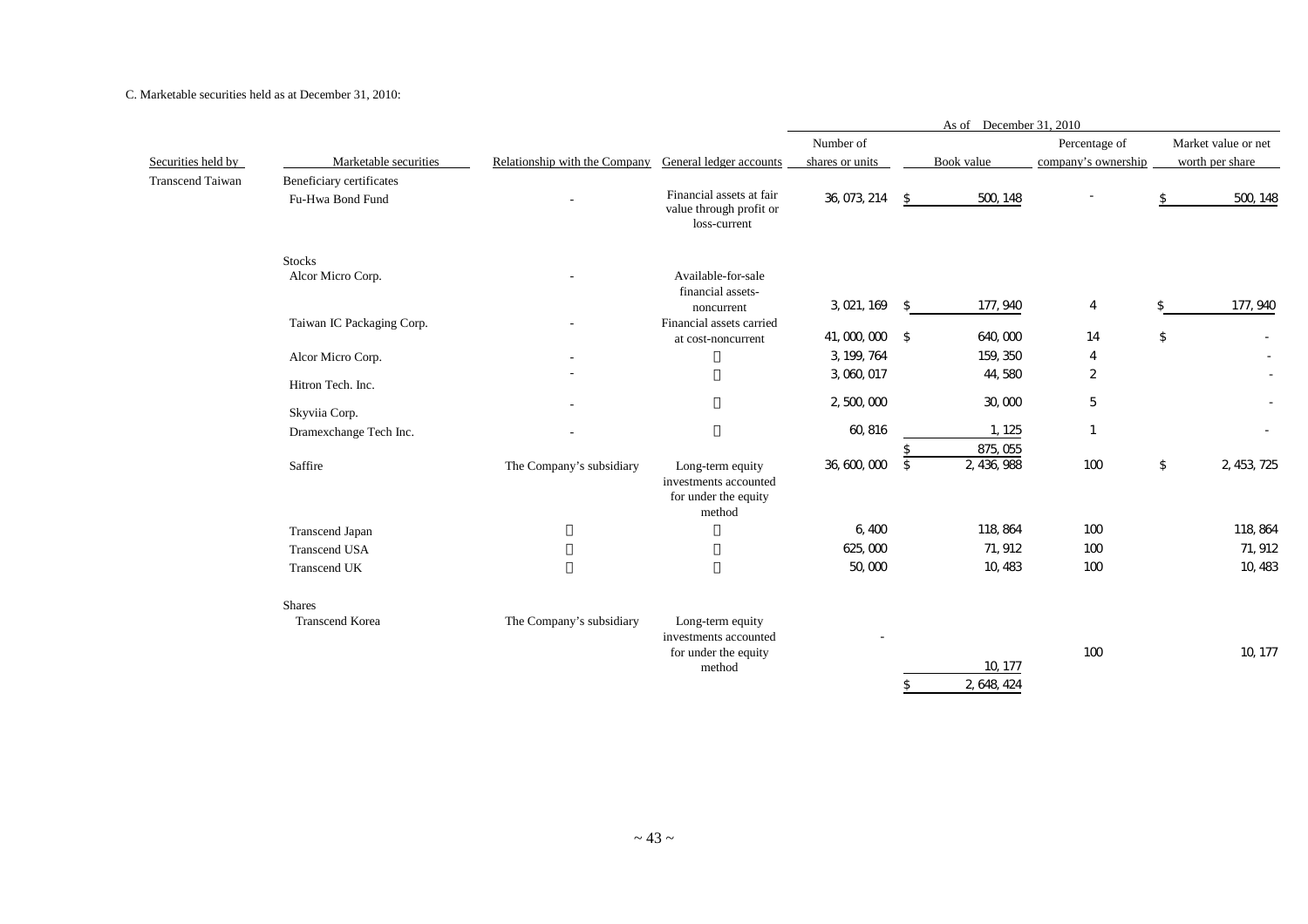|                               |                                                                                              |                          |                                                                             | December 31, 2010            |    |                               |                                                |    |                                            |
|-------------------------------|----------------------------------------------------------------------------------------------|--------------------------|-----------------------------------------------------------------------------|------------------------------|----|-------------------------------|------------------------------------------------|----|--------------------------------------------|
| Securities held by<br>Saffire | Type and name of marketable securities Relationship with the Company General ledger accounts |                          |                                                                             | Number of<br>shares or units |    | Book value<br>(in thousand)   | Percentage of<br>Company's ownership thousand) |    | Market value or net<br>worth per share (in |
|                               | <b>Stocks</b><br>Memhiro                                                                     | The Company's subsidiary | Long-term equity<br>investments accounted<br>for under the equity<br>method | 55, 132, 000                 | \$ | 2, 416, 148                   | 100                                            |    | 2, 416, 148                                |
| Memhiro                       | Shareholding<br>Transcend Shanghai                                                           | The Company's subsidiary | Long-term equity<br>investments accounted<br>for under the equity<br>method | $\sim$                       | \$ | 2, 247, 490                   | 100                                            | \$ | 2, 247, 602                                |
|                               | <b>Transcend Germany</b><br>Transtech Shanghai<br><b>Stocks</b><br><b>Transcend Europe</b>   |                          |                                                                             | $\sim$<br>$\sim$<br>100      |    | 27,032<br>5, 997)<br>117, 758 | 100<br>100<br>100                              |    | 27, 034<br>5, 997)<br>118, 116             |
|                               |                                                                                              |                          |                                                                             |                              | \$ | 2, 386, 283                   |                                                | \$ | 2, 386, 755                                |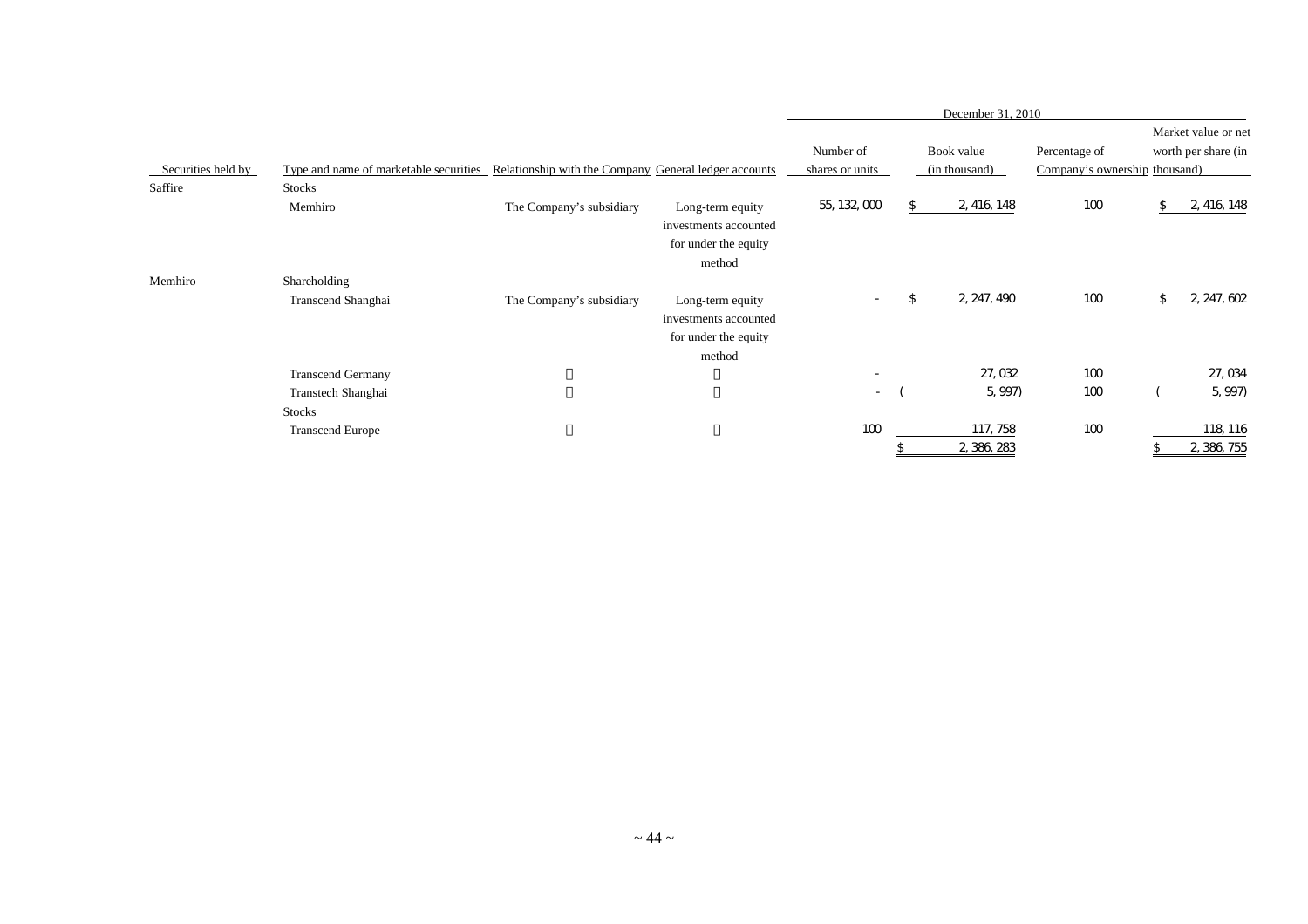D.Acquisition or sale of the same security with the accumulated cost exceeding \$100 million or 20% of the Company's paid-in capital during the year ended December 31, 2010

|           |                     |                                              |              | Balance as at<br>January 1, 2010 |                          |               | Addition  |               | Disposal      |             |                          | Balance as at | December 31, 2010 |
|-----------|---------------------|----------------------------------------------|--------------|----------------------------------|--------------------------|---------------|-----------|---------------|---------------|-------------|--------------------------|---------------|-------------------|
|           |                     |                                              | Relationship | Number of                        |                          | Number of     |           | Number of     |               |             |                          | Number of     |                   |
|           | Marketable          | General ledger                               | with the     | shares                           | Amount                   | shares        |           | shares        |               |             | Gain (loss)              | shares        | Amount            |
| Investor  | securities          | Counterparty<br>accounts                     |              | Company (in thousand)            | (Note A)                 | (in thousand) | Amount    | (in thousand) | Selling price |             | Book value from disposal | (in thousand) | (Note A)          |
| Transcend | 'u-Hwa              | Financial assets<br>$\overline{\phantom{a}}$ |              | 2,248 \$                         | 31,046                   | 36,073        | \$500,000 | 2,248         | 31,069        | $31,046$ \$ | 24                       | 36,073        | \$500,000         |
| Taiwan    | <b>Bond Fund</b>    | at fair value                                |              |                                  |                          |               |           |               |               |             |                          |               |                   |
|           |                     | through profit or                            |              |                                  |                          |               |           |               |               |             |                          |               |                   |
|           |                     | loss                                         |              |                                  |                          |               |           |               |               |             |                          |               |                   |
|           | Jih Sun Bond Fund   | $\overline{\phantom{a}}$                     | ٠            | 9,000                            | 127, 012                 | 3,896         | 55,000    | 12,896        | 182, 143      | 182, 012    | 132                      |               |                   |
|           | Shin Ji-Xing Bond   |                                              |              |                                  | 110, 108                 | 17,884        | 265,000   |               | 375, 229      | 375, 108    | 121                      |               |                   |
|           | Fund                | $\overline{\phantom{a}}$                     |              | 7, 435                           |                          |               |           | 25, 319       |               |             |                          |               |                   |
|           | <b>FSITC Taiwan</b> |                                              |              | 407                              | 69, 411                  | 381           | 65,000    | 788           | 134, 495      | 134, 411    | 84                       |               |                   |
|           | <b>Bond Fund</b>    | $\overline{\phantom{a}}$                     |              |                                  |                          |               |           |               |               |             |                          |               |                   |
|           | Capital Safe        | $\overline{\phantom{a}}$                     |              | $\overline{\phantom{a}}$         | $\overline{\phantom{a}}$ | 18, 549       | 286,000   | 18, 549       | 286, 382      | 286,000     | 382                      |               |                   |
|           | Income              |                                              |              |                                  |                          |               |           |               |               |             |                          |               |                   |
|           | JF(Taiwan) First    | ۰                                            |              | 8, 268                           | 120.<br>195              | 41, 611       | 605,000   | 49, 879       | 725, 986      | 725, 195    | 791                      |               |                   |
|           | <b>Bond Fund</b>    |                                              |              |                                  |                          |               |           |               |               |             |                          |               |                   |

Note A: Not including adjustments of fair value changes, investment income recognized under equity method and cumulative translation adjustments.

E. Acquisition of real estate properties exceeding \$100 million or 20% of the Company's paid-in capital during the year ended December 31, 2010: None.

F. Disposal of real estate properties exceeding \$100 million or 20% of the Company's paid-in capital during the year ended December 31, 2010: None.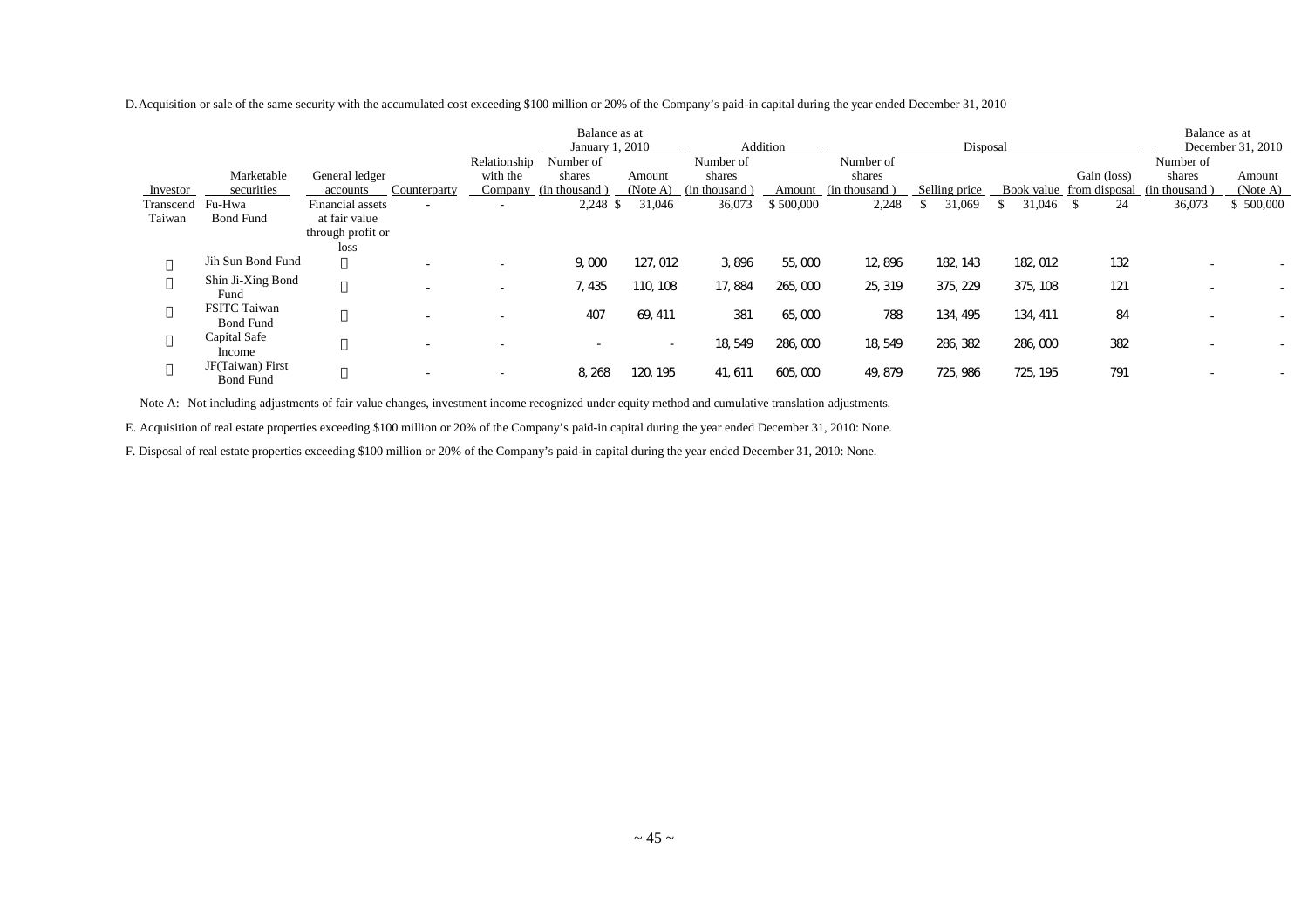|                       |                         |                                                                          |                      |                         |                                             |                                    | Differences in transaction terms                            |                                                                   |                |                                                                 |
|-----------------------|-------------------------|--------------------------------------------------------------------------|----------------------|-------------------------|---------------------------------------------|------------------------------------|-------------------------------------------------------------|-------------------------------------------------------------------|----------------|-----------------------------------------------------------------|
|                       |                         |                                                                          |                      |                         | Transactions                                |                                    | compared to third party transactions                        |                                                                   |                | Notes/accounts receivable (payable)                             |
| Purchaser             | Counterparty            | Relationship<br>with the Company                                         | Purchases<br>(sales) | Amount                  | Percentage of<br>total purchases<br>(sales) | Credit terms                       | Unit price                                                  | Credit terms                                                      | Balance        | Percentage of total notes<br>/ accounts<br>receivable (payable) |
| Transcend<br>Taiwan   | Transcend<br>Europe     | Subsidiary of Memhiro                                                    | Sales                | \$3, 355, 331           | 11                                          | 120 days after monthly<br>billings | No significant<br>difference from those<br>to third parties | To third parties is<br>30 to 60 days<br>after monthly<br>billings | 531, 213<br>\$ | 14                                                              |
|                       | Transcend<br>Japan      | The Company's subsidiary                                                 |                      | 2, 675, 528             | 9                                           |                                    |                                                             |                                                                   | 1, 027, 525    | 28                                                              |
|                       | Transcend<br><b>USA</b> |                                                                          |                      | 2, 039, 981             | 6                                           |                                    |                                                             |                                                                   | 373, 358       | 10                                                              |
|                       | Transcend<br>H.K.       | Transcend H.K.'s<br>chairman is the<br>Company's general<br>manager      |                      | 1, 209, 535             | $\overline{4}$                              |                                    |                                                             |                                                                   | 173, 589       | $\overline{4}$                                                  |
|                       | Transcend<br>Germany    | Subsidiary of Memhiro                                                    |                      | 707, 605                | $\overline{c}$                              |                                    |                                                             |                                                                   | 69, 267        | $\overline{2}$                                                  |
|                       | Transcend<br>Korea      | The Company's subsidiary                                                 |                      | 435, 316                | $\mathbf{1}$                                | 60 days after monthly<br>billings  |                                                             |                                                                   | 20, 174        | $\mathbf{1}$                                                    |
|                       | Transcend<br>Shanghai   | Subsidiary of Memhiro                                                    |                      | 354, 346                | $\overline{1}$                              |                                    |                                                             |                                                                   |                |                                                                 |
|                       | C-Tech<br>Corporation   | C-Tech Corporation's<br>chairman is the<br>Company's general<br>manager  |                      | 341, 836                | $\overline{1}$                              | 15 days after monthly<br>billings  |                                                             |                                                                   |                | $\mathbf{1}$                                                    |
|                       | Transtech<br>Shanghai   | Subsidiary of Memhiro                                                    |                      | 103, 450                | $\overline{\phantom{a}}$                    | 120 days after monthly<br>billings |                                                             |                                                                   | 63, 417        | $\overline{2}$                                                  |
| Transcend<br>Shanghai | Transtech<br>Shanghai   | Together with Transcend<br>Shanghai are controlled by<br>parent company. |                      | 354, 346                | $\overline{1}$                              | 60 days after monthly<br>billings  |                                                             |                                                                   | 60, 230        | $\overline{2}$                                                  |
| Transcend<br>Taiwan   | Transcend<br>Shanghai   |                                                                          |                      | Purchases (1, 629, 546) | (6)                                         | 60 days after receipt of<br>goods  | Note A                                                      | To third parties is (<br>7 to 30 days after<br>receipt of goods   | 426, 213)      | (27)                                                            |

G. Purchases from or sales to related parties exceeding \$100 million or 20% of the Company's paid-in capital during the year ended December 31, 2010

Note A The purchase transactions between Transcend Taiwan and Transcend Shanghai were attributed to processing of supplied materials. No other similar transactions can be used for comparison.

Note B The Company's sales to subsidiaries were equivalent to subsidiaries' purchases from the Company; accordingly, the Company did not disclose the information on subsidiaries' purchases from the Company.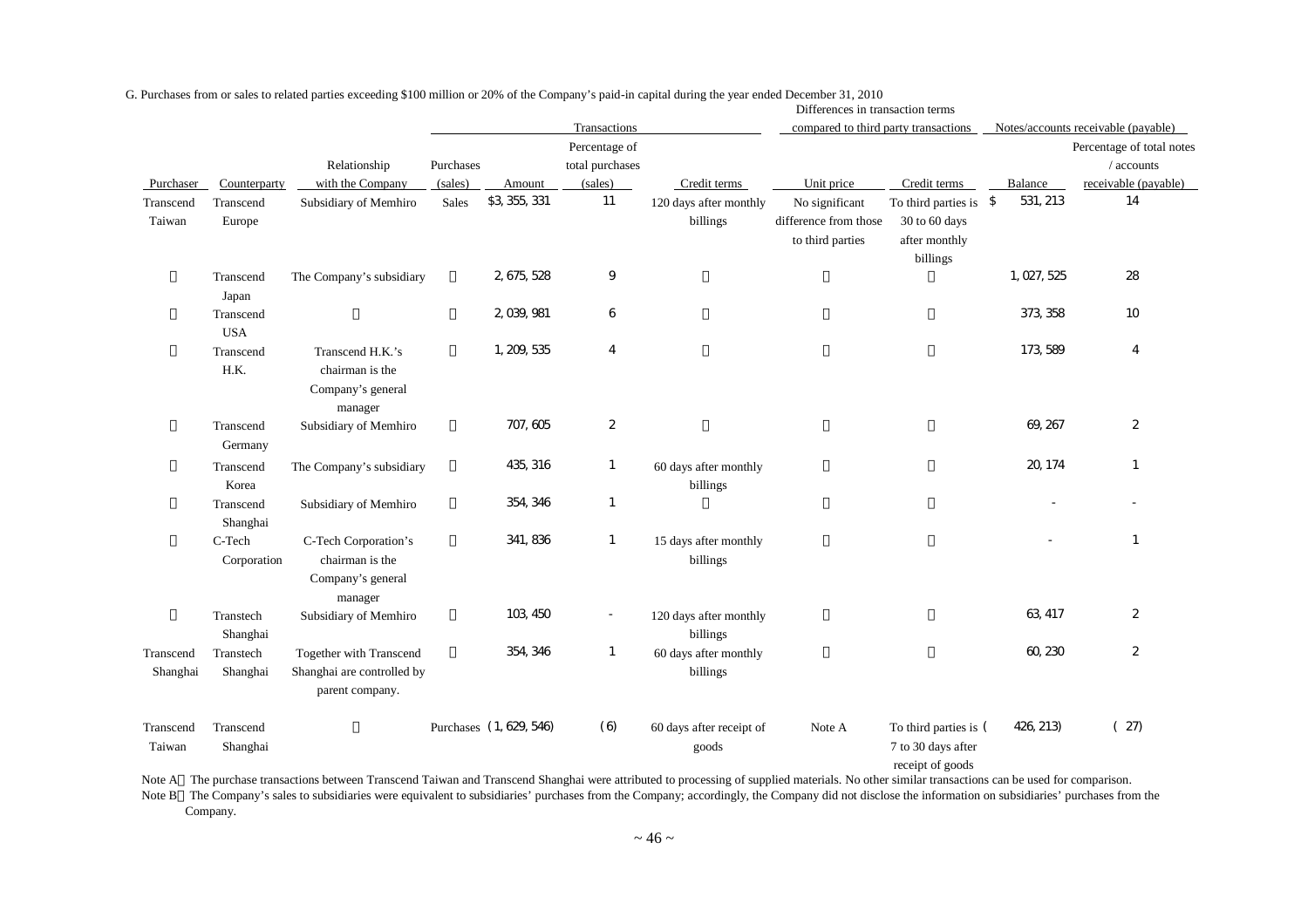|             |                          |                                         |                  |               |        | Overdue receivables      |             |                              |
|-------------|--------------------------|-----------------------------------------|------------------|---------------|--------|--------------------------|-------------|------------------------------|
|             |                          |                                         | Balance of       |               |        | Action adopted           |             |                              |
| Name of the |                          |                                         | receivables from |               |        | for overdue              | Subsequent  |                              |
| company     | Name of the counterparty | Relationship                            | related parties  | Turnover rate | Amount | accounts                 | collections | Bad debts allowance provided |
| Transcend   | Transcend Japan          | Subsidiary of the Company $\frac{1}{2}$ | 1, 027, 525      | 2.75          |        | -\$<br>$\sim 100$        | 659, 212    | \$<br>$\sim$                 |
| Taiwan      |                          |                                         |                  |               |        |                          |             |                              |
|             | <b>Transcend Europe</b>  | Subsidiary of Memhiro                   | 531, 213         | 7.37          |        | $\overline{\phantom{a}}$ | 507, 597    | $\overline{\phantom{0}}$     |
|             | Transcend USA            | Subsidiary of the Company               | 373, 358         | 5.37          | ٠      | $\overline{\phantom{a}}$ | 375, 487    | $\overline{\phantom{0}}$     |
|             | Transcend H.K            | Transcend H.K.'s chairman               | 173, 589         | 7.30          | -      | $\overline{\phantom{a}}$ | 129, 819    | $\overline{\phantom{0}}$     |
|             |                          | is the Company's general                |                  |               |        |                          |             |                              |
|             |                          | manager                                 |                  |               |        |                          |             |                              |

H. Receivables from related parties exceeding \$100 million or 20% of the Company's paid-in capital as at December 31, 2010

I. Derivative financial instruments undertaken during the year ended December 31, 2010: Refer to Note 10.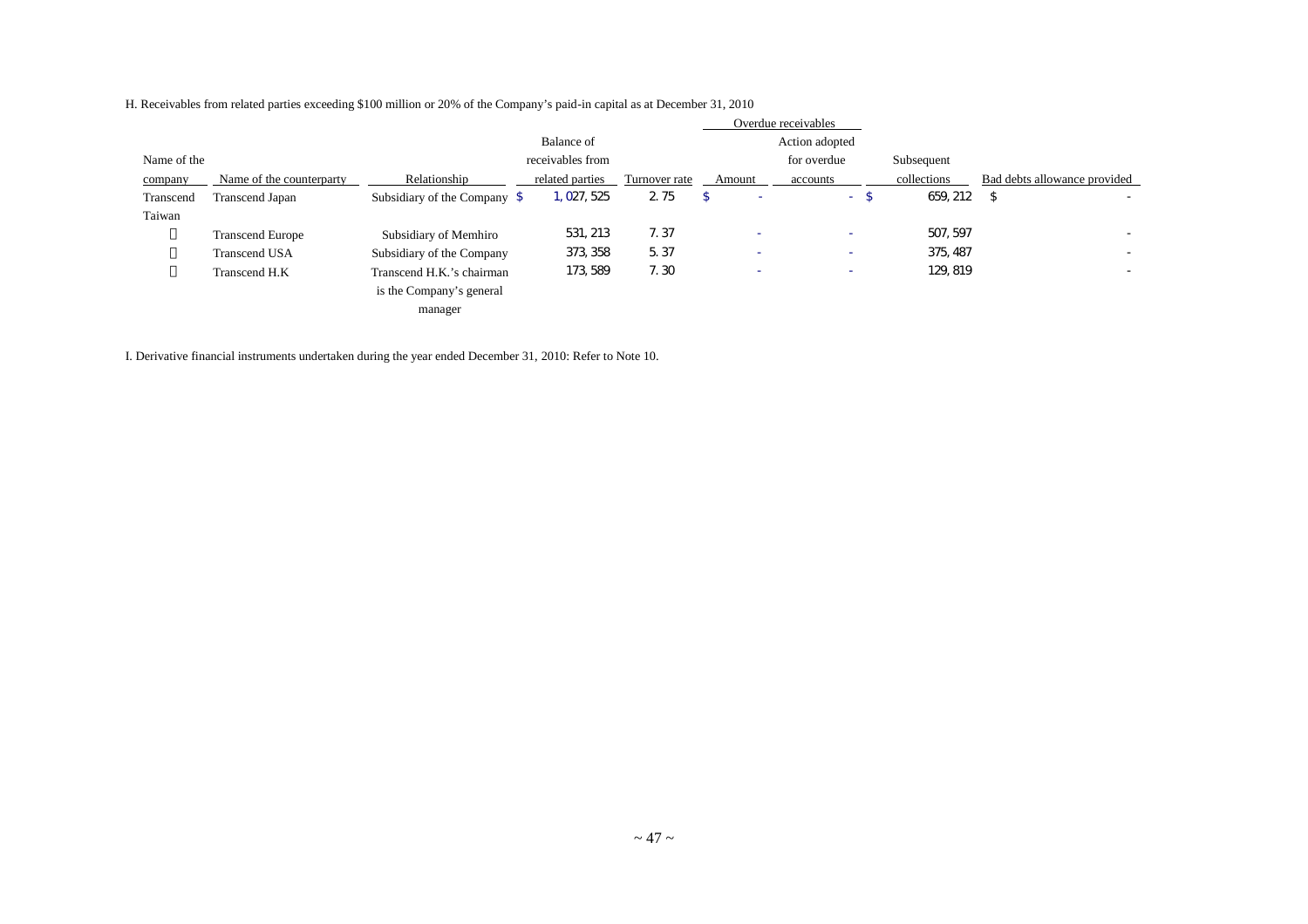#### 2) Disclosure information of investee company

|                         |                          |                                 |                                                                                                                                                                                                               | <b>Initial Investment Amount</b> |             |                          | Shares held as at December 31, 2010                               |                          |                          | Investment    |                                   |
|-------------------------|--------------------------|---------------------------------|---------------------------------------------------------------------------------------------------------------------------------------------------------------------------------------------------------------|----------------------------------|-------------|--------------------------|-------------------------------------------------------------------|--------------------------|--------------------------|---------------|-----------------------------------|
|                         |                          |                                 |                                                                                                                                                                                                               |                                  |             |                          |                                                                   |                          | Net income               | income(loss)  |                                   |
|                         |                          |                                 |                                                                                                                                                                                                               | Balance                          | Balance     | No.of Shares             |                                                                   |                          | $(\text{loss})$          | Recognized by | Relationship                      |
| <b>Investors</b>        | Investees                | Location                        | Main activities                                                                                                                                                                                               |                                  |             |                          | as at $12/31/10$ as at $12/31/09$ (in thousands) Ownership $(\%)$ | Book value               | of investee              | the Company   | with the Company                  |
| <b>Transcend Taiwan</b> | Saffire                  | B.V.I.                          | Investments holding<br>company                                                                                                                                                                                | \$1, 202, 418 \$1, 202, 418      |             | 36, 600, 000             | 100%                                                              | \$ 2, 436, 988           | $\sqrt{2}$<br>427,095 \$ | 416, 180      | Subsidiary of the<br>Company      |
|                         | <b>Transcend Japan</b>   | Japan                           | Wholesaler of computer<br>memory modules and<br>peripheral products                                                                                                                                           | 89, 103                          | 89, 103     | 6,400                    | 100%                                                              | 118, 864                 | 17, 657                  | 17, 657       |                                   |
|                         | <b>Transcend USA</b>     | United States of America        |                                                                                                                                                                                                               | 38, 592                          |             | 625,000                  | 100%                                                              | 71, 912                  | 8,490 (                  | 2, 575        |                                   |
|                         |                          |                                 |                                                                                                                                                                                                               |                                  |             |                          |                                                                   |                          |                          |               | (Note B)                          |
|                         | <b>Transcend Korea</b>   | Korea                           |                                                                                                                                                                                                               | 6, 132                           | 6, 132      |                          | 100%                                                              | 10, 177                  | 2,805                    | 2,805         |                                   |
|                         | <b>Transcend UK</b>      | United Kingdom                  |                                                                                                                                                                                                               | 2.883                            | 2.883       | 50,000                   | 100%                                                              | 10.483                   | 7,662                    | 7,662         |                                   |
| Saffire                 | Memhiro                  | Singapore                       | Investments holding                                                                                                                                                                                           | 1, 156, 920                      | 1, 156, 920 | 55, 132, 000             | 100%                                                              | 2, 416, 148              | 427, 095                 | Note A        | Subsidiary of                     |
|                         |                          |                                 | company                                                                                                                                                                                                       |                                  |             |                          |                                                                   |                          |                          |               | Saffire Investment<br>Ltd.        |
| Memhiro                 | Transcend Shanghai       | Mainland China                  | Manufacturer and seller of<br>computer memory modules,<br>storage products and disks                                                                                                                          | 1, 134, 178                      | 1, 134, 178 | $\overline{\phantom{a}}$ | 100%                                                              | 2, 247, 490              | 356, 019                 |               | Subsidiary of<br>Memhiro Pte Ltd. |
|                         | <b>Transcend Europe</b>  | Netherlands                     | Wholesaler of computer<br>memory modules and<br>peripheral products                                                                                                                                           | 1,693                            | 1,693       | 100                      | 100%                                                              | 117, 758                 | 29,586                   |               |                                   |
|                         | <b>Transcend Germany</b> | Germany                         |                                                                                                                                                                                                               | 2, 288                           | 2, 288      | $\overline{\phantom{a}}$ | 100%                                                              | 27,032                   | 10, 282                  |               |                                   |
|                         | <b>Transcend USA</b>     | <b>United States of America</b> |                                                                                                                                                                                                               | $\overline{\phantom{a}}$         | 38, 592     | $\overline{\phantom{a}}$ | $\sim$                                                            | $\overline{\phantom{a}}$ | 8, 490                   |               |                                   |
|                         | Transtech Shanghai       | Mainland China                  | Manufacturer and seller of<br>computer memory modules,<br>Storage products and disks.<br>Wholesaler and agent of<br>computer memory modules<br>and Peripheral products.<br>Retailer of computer<br>components | 16, 310                          | 16, 310     | $\overline{\phantom{a}}$ | 100%                                                              | 5, 997)                  | 20,098                   |               | (Note B)                          |

Note A:The Company did not directly recognize the investment income (loss).

Note B: In line with the Group's restructuring, the ownership of Transcend Information, Inc. was transferred from Menhiro Pte Ltd. to Transcend Taiwan during 2010.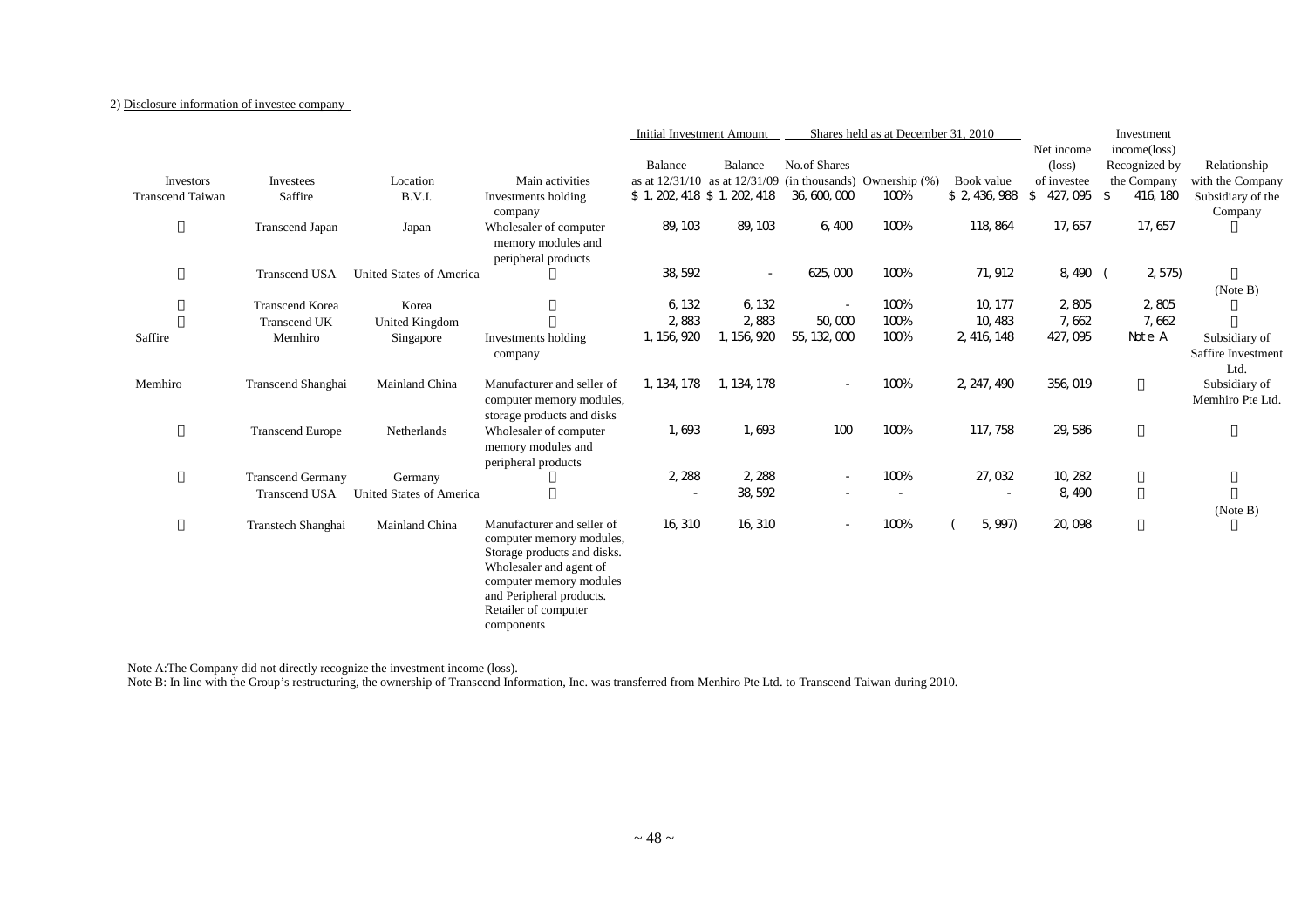3) Disclosure of information on indirect investments in Mainland China

1. Information on Mainland China investments

| Investee in           |                                                                                                                                                                                                               |                         | Main activities Paid-in capital Investment Accumulated amount |             |                 |                         | of Amount remitted Amount remitted Accumulated amount of Ownership held by Investment |                                                             |              | Book value of                           | Accumulated amount   |  |
|-----------------------|---------------------------------------------------------------------------------------------------------------------------------------------------------------------------------------------------------------|-------------------------|---------------------------------------------------------------|-------------|-----------------|-------------------------|---------------------------------------------------------------------------------------|-------------------------------------------------------------|--------------|-----------------------------------------|----------------------|--|
| Mainl and China       |                                                                                                                                                                                                               | method                  | remittance to                                                 | to          |                 | Mainland back to Taiwan | remittance to                                                                         | the Company                                                 | income(loss) | investments in                          | of investment income |  |
|                       |                                                                                                                                                                                                               |                         | Mainland China<br>as of January 1, 2010                       | China       | during the year |                         | during the year Mainland China<br>as of December 31,2010                              | (direct and indirect) recognized by Mainland China remitted |              | the Company as of December Taiwan as of | back to              |  |
|                       |                                                                                                                                                                                                               |                         |                                                               |             |                 |                         |                                                                                       |                                                             | for the year | 31,2010                                 | December 31,2010     |  |
| Transcend<br>Shanghai | Manufacturer and<br>seller of computer $\delta$                                                                                                                                                               | 1, 134, 178 Note A      | 1, 134, 178 \$<br>\$                                          |             |                 | -\$                     | 1, 134, 178<br>\$                                                                     | 100%                                                        |              | $$356,073$$ \$ 2, 247, 490 \$           |                      |  |
|                       | memory modules,<br>storage products<br>and disks                                                                                                                                                              | USD 34,600<br>Thousand) | (USD 34, 600 Thousand)                                        |             |                 |                         | (USD 34, 600 Thousand)                                                                |                                                             |              |                                         |                      |  |
| Transtech             | Manufacturer and                                                                                                                                                                                              | 16, 310 Note A          | 16, 310                                                       |             |                 |                         | 16, 310                                                                               | 100%                                                        | 20,098 (     | 5, 997)                                 |                      |  |
| Shanghai              | seller of computer<br>memory modules,<br>Storage products<br>disks.<br>and<br>Wholesaler and<br>agent of computer<br>memory modules<br>peripheral<br>and<br>products.Retailer<br>οf<br>computer<br>components | USD 500<br>Thousand)    | USD 500 Thousand)                                             |             |                 |                         | USD 500 Thousand)                                                                     |                                                             |              |                                         |                      |  |
|                       | Accumulated amount of remittance                                                                                                                                                                              |                         | Investment amount approved by                                 |             |                 |                         | Ceiling on investments in                                                             |                                                             |              |                                         |                      |  |
|                       | from Taiwan to Mainland China                                                                                                                                                                                 |                         | the Investment Commission of the                              |             |                 |                         | Mainland China imposed by                                                             |                                                             |              |                                         |                      |  |
|                       | as of December 31, 2010                                                                                                                                                                                       |                         | Ministry of Economic Affairs (MOEA)                           |             |                 |                         | the Investment Commission of MOEA(Note B)                                             |                                                             |              |                                         |                      |  |
| $\mathcal{L}$         |                                                                                                                                                                                                               | 1, 150, 488 \$          |                                                               | 1, 150, 488 | <sup>\$</sup>   |                         |                                                                                       | 10, 200, 790                                                |              |                                         |                      |  |
|                       | USD 35, 100 Thousand)                                                                                                                                                                                         |                         | USD 35, 100 Thousand)                                         |             |                 |                         |                                                                                       |                                                             |              |                                         |                      |  |

Note A: The Company remits funds from Taiwan to a subsidiary located outside of Taiwan. The funds received by such subsidiary are then invested in the investee company located in Mainland China.

Note B: In accordance with "Regulations Governing Investment and Technology Cooperation in Mainland China", prescribed by the Investment Commission, MOEA.

2. Significant transactions with investee companies in Mainland China, which were undertaken through third areas: Please refer to Note 11(4).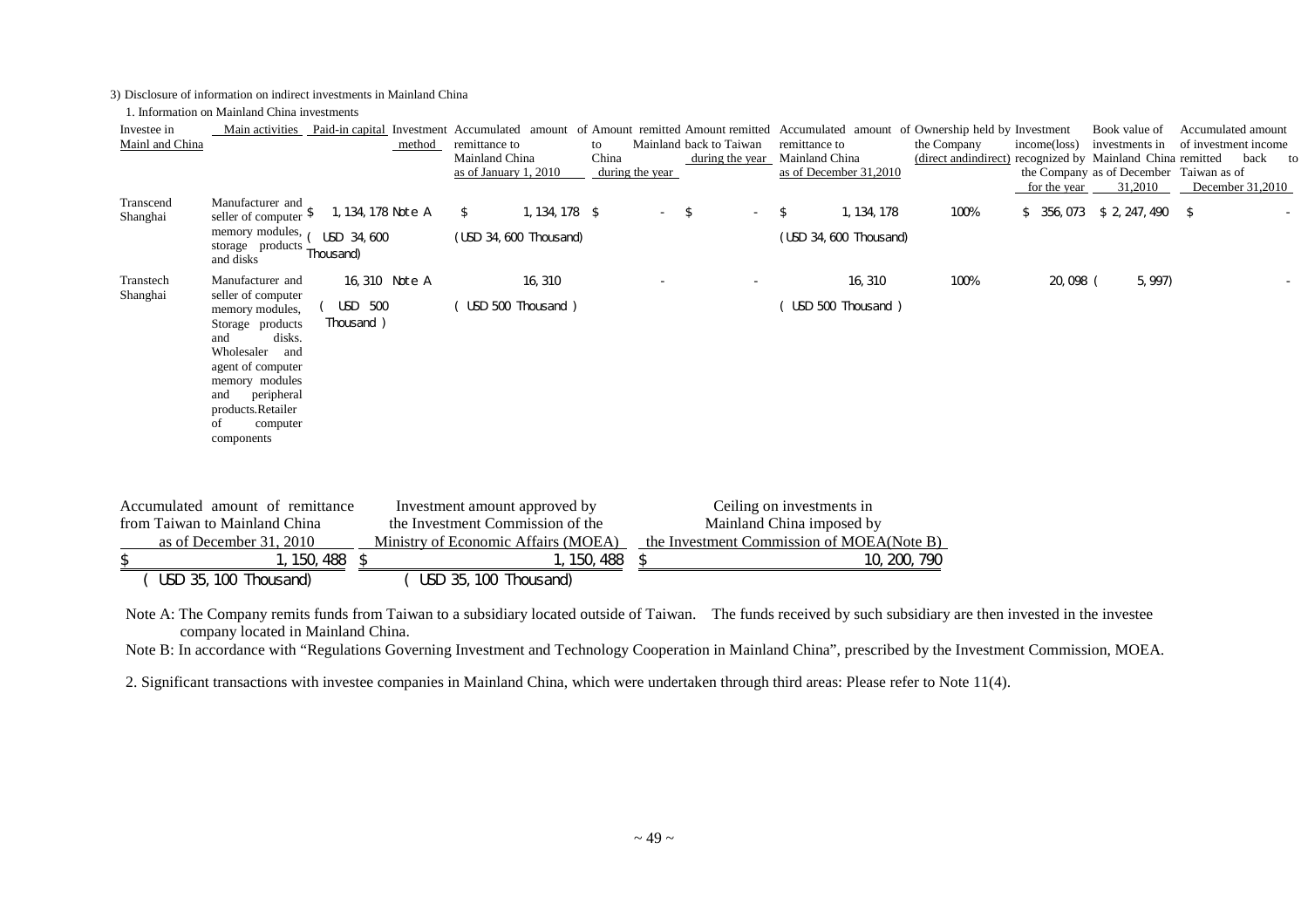#### 4) Significant inter-company transactions

For the year ended December 31, 2010:

|                  |                         |                          |              |                            |                   | Transaction                   |                             |
|------------------|-------------------------|--------------------------|--------------|----------------------------|-------------------|-------------------------------|-----------------------------|
|                  |                         |                          |              |                            |                   |                               | Percentage of consolidated  |
| Number           |                         |                          | Relationship | General ledger             |                   | Transaction                   | total operating revenues or |
| (Note 1)         | Company name            | Counterparty             | (Note 2)     | account                    | Amount            | terms                         | total assets (Note 3)       |
| $\boldsymbol{0}$ | <b>Transcend Taiwan</b> | <b>Transcend Europe</b>  | A            | Sales                      | \$<br>3, 355, 331 | There is no significant       | 10%                         |
|                  |                         |                          |              |                            |                   | difference in unit price from |                             |
|                  |                         |                          |              |                            |                   | those to third parties        |                             |
|                  |                         | Transcend Japan          |              |                            | 2, 675, 528       |                               | 8%                          |
|                  |                         | <b>Transcend USA</b>     |              |                            | 2, 039, 981       |                               | 6%                          |
|                  |                         | <b>Transcend Germany</b> |              |                            | 707, 605          |                               | 2%                          |
|                  |                         | <b>Transcend Korea</b>   |              |                            | 435, 316          |                               | 1%                          |
|                  |                         | Transcend Shanghai       |              |                            | 354, 346          |                               | 1%                          |
|                  |                         | Transcend Shanghai       |              | Purchase                   | 1, 629, 546       | Processing with supplied      | 5%                          |
|                  |                         |                          |              |                            |                   | materials. No other similar   |                             |
|                  |                         |                          |              |                            |                   | transactions can be used for  |                             |
|                  |                         |                          |              |                            |                   | comparison.                   |                             |
|                  |                         | Transcend Japan          |              | <b>Accounts Receivable</b> | 1, 027, 525       | 120 days after                | 5%                          |
|                  |                         |                          |              |                            |                   | monthly billings              |                             |
|                  |                         | <b>Transcend Europe</b>  |              |                            | 531, 213          |                               | 3%                          |
|                  |                         | <b>Transcend USA</b>     |              |                            | 373, 358          |                               | 2%                          |
|                  |                         | Transcend Shanghai       |              | Accounts Payable           | 426, 213          | 60 days after                 | 2%                          |
|                  |                         |                          |              |                            |                   | receipt of goods              |                             |
| $\mathbf{1}$     | Transcend Shanghai      | Transtech Shanghai       | $\mathsf{C}$ | Sales                      | 354, 346          | There is no significant       | 1%                          |
|                  |                         |                          |              |                            |                   | difference in unit price from |                             |
|                  |                         |                          |              |                            |                   | those to third parties        |                             |

Note 1: Transaction information between parent company and subsidiaries should be noted in the first column, the number is written as below:

(a) Parent company: 0

(b) Subsidiaries were numbered from 1.

Note 2: Relationships between the counterparties:

(a) Parent company to subsidiary.

(b) Subsidiary to parent company.

(c) Subsidiary to subsidiaries.

Note 3: For balance sheet accounts, the percentage is calculated using consolidated assets, for income statement accounts, the percentage is calculated using consolidated revenue.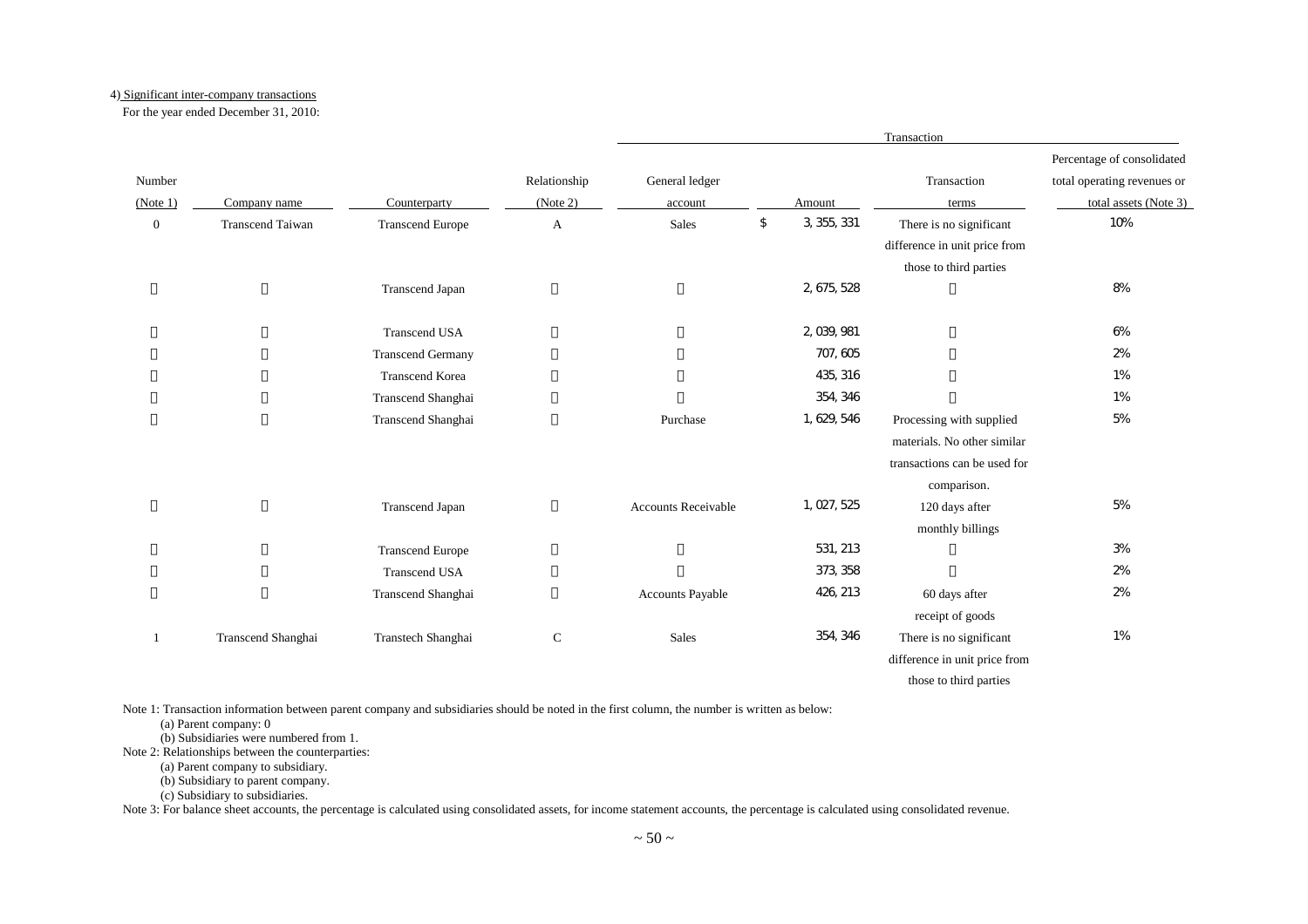#### For the year ended December 31, 2009:

|              |                  |                          |              |                            | Transaction     |                                                                                                     |                             |
|--------------|------------------|--------------------------|--------------|----------------------------|-----------------|-----------------------------------------------------------------------------------------------------|-----------------------------|
|              |                  |                          |              |                            |                 |                                                                                                     | Percentage of consolidated  |
| Number       |                  |                          | Relationship | General ledger             |                 | Transaction                                                                                         | total operating revenues or |
| (Note 1)     | Company name     | Counterparty             | (Note 2)     | account                    | Amount          | terms                                                                                               | total assets (Note 3)       |
| $\mathbf{0}$ | Transcend Taiwan | Transcend Japan          | А            | <b>Sales</b>               | 3,000,182<br>\$ | There is no significant difference                                                                  | 9%                          |
|              |                  |                          |              |                            |                 | in unit price from those to third                                                                   |                             |
|              |                  |                          |              |                            |                 | parties                                                                                             |                             |
|              |                  | <b>Transcend Europe</b>  |              |                            | 2, 736, 680     |                                                                                                     | 8%                          |
|              |                  | <b>Transcend USA</b>     |              |                            | 2, 324, 802     |                                                                                                     | 7%                          |
|              |                  | <b>Transcend Germany</b> |              |                            | 1, 463, 361     |                                                                                                     | 4%                          |
|              |                  | Transcend Shanghai       |              | Purchase                   | 2, 451, 479     | Processing with supplied materials.<br>No other similar transactions can<br>be used for comparison. | 7%                          |
|              |                  | <b>Transcend Japan</b>   |              | <b>Accounts Receivable</b> | 910, 403        | 120 days after                                                                                      | 4%                          |
|              |                  |                          |              |                            |                 | monthly billings                                                                                    |                             |
|              |                  | <b>Transcend USA</b>     |              |                            | 386, 547        |                                                                                                     | 2%                          |
|              |                  | <b>Transcend Europe</b>  |              |                            | 379, 224        |                                                                                                     | 2%                          |
|              |                  | Transcend Shanghai       |              | <b>Accounts Payable</b>    | 291, 943        | 60 days after                                                                                       | 1%                          |
|              |                  |                          |              |                            |                 | receipt of goods                                                                                    |                             |

Note 1: Transaction information between parent company and subsidiaries should be noted in the first column, the number is written as below:

(a) Parent company: 0

(b) Subsidiaries were numbered from 1.

Note 2: Relationships between the counterparties:

(a) Parent company to subsidiary.

(b) Subsidiary to parent company.

(c) Subsidiary to subsidiaries.

Note 3: For balance sheet accounts, the percentage is calculated using consolidated assets, for income statement accounts, the percentage is calculated using consolidated revenue.